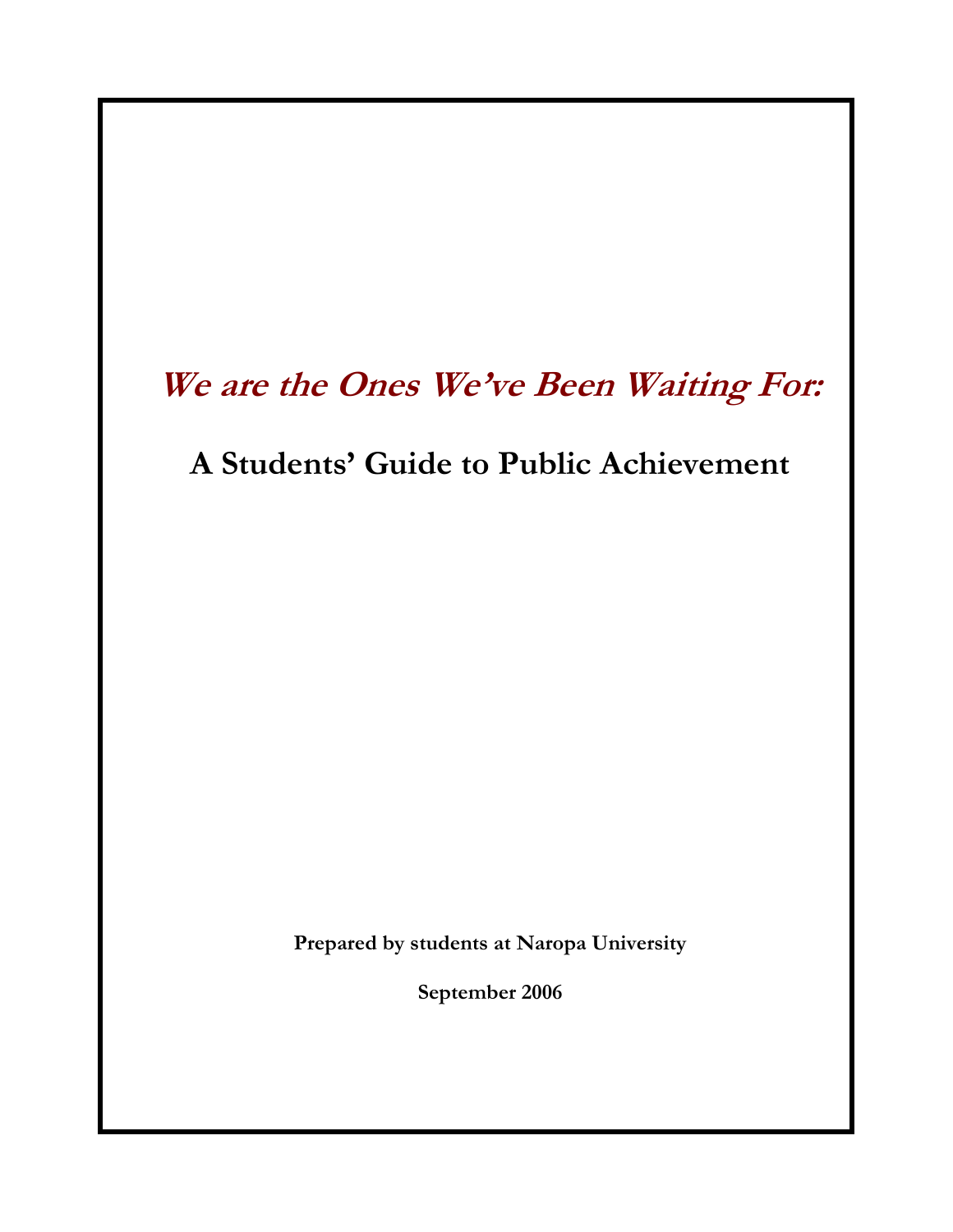## **Table of Contents**

| Public Achievement at Naropa University/Centaurus High School, by Eric Fretz  4           |  |
|-------------------------------------------------------------------------------------------|--|
|                                                                                           |  |
|                                                                                           |  |
|                                                                                           |  |
|                                                                                           |  |
| Interview with Dennis Donovan, National Organizer for Public Achievement  14              |  |
|                                                                                           |  |
|                                                                                           |  |
|                                                                                           |  |
|                                                                                           |  |
|                                                                                           |  |
|                                                                                           |  |
|                                                                                           |  |
| The Commonwealth Project: Building a Culture of Relational Public Work, by Harry Boyte 35 |  |
|                                                                                           |  |

*"Ultimately, this book is a testament to the power and passion of college students to affect real and meaningful change in their communities and to, in turn, have their own lives re-shaped through the experiences of working with others."*  – Eric Fretz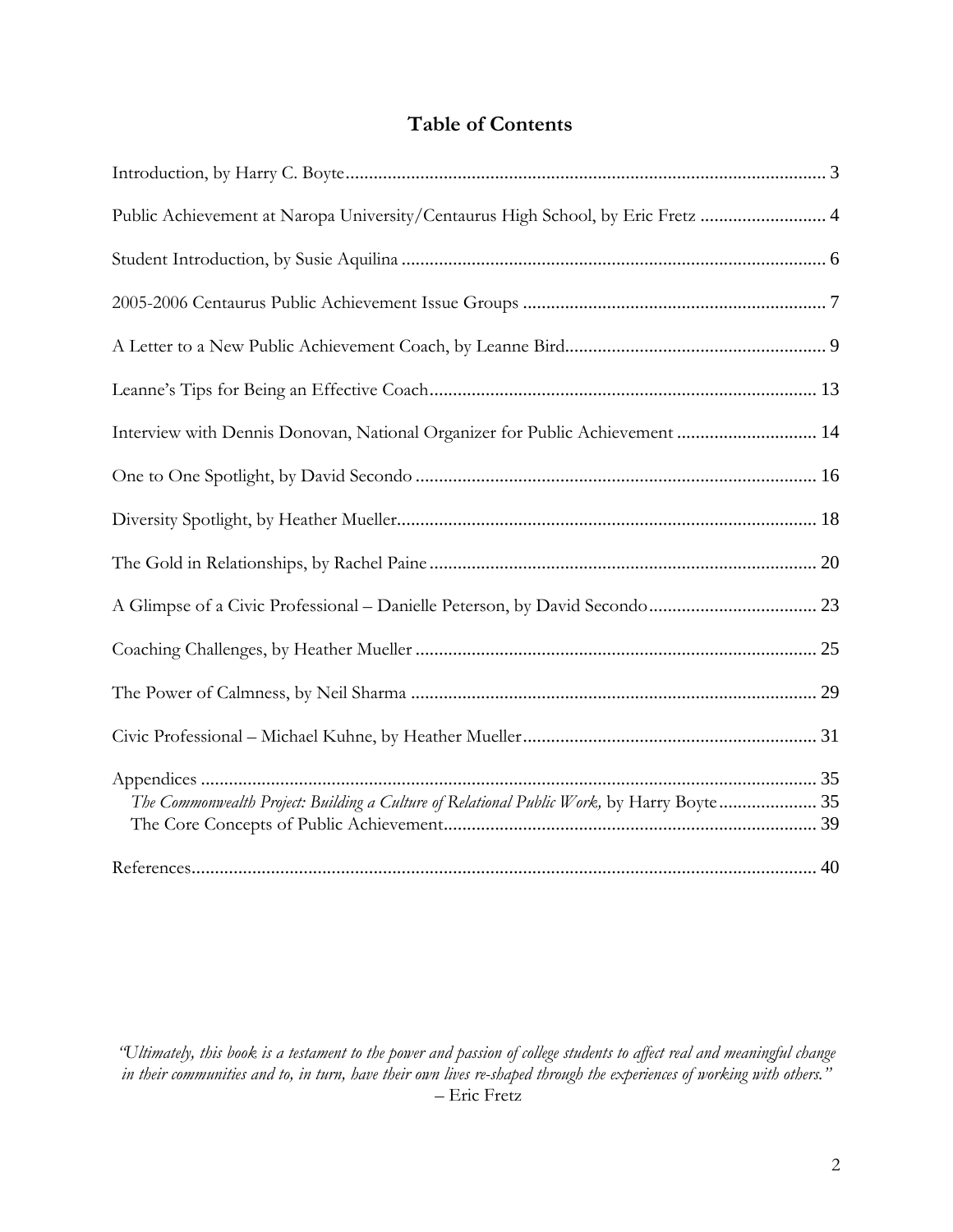### **Introduction: "We are the ones we've been waiting for"**  *By Harry C. Boyte*

The voices that appear in this striking collection demonstrate the passion of young people at both Naropa University and Centaurus High School in Boulder County, Colorado, to make a difference, to create change. These stories blow apart the fiction that young people are apathetic, passive about social problems, or concerned only with their own narrow goals. Young people are full of energy and creativity. They also show an extraordinary *seriousness* that brings to mind the first discussions held 16 years ago

*These stories blow apart the fiction that young people are apathetic.* 

with 21 groups of teenagers from diverse racial and economic backgrounds in Minneapolis and St. Paul, when we began Public Achievement. We asked them if there were issues they worried about, changes they wanted to see, or things that made them mad. Every group we talked with came up with a long list. Then we asked what they could do about the problems they identified. Sometimes young people had ideas for what they might do, and sometimes they expressed doubts; most said they wanted opportunities to learn *how* to organize and to make change. "We've never had any course on that," as one young woman put it. "But we'd like to learn."

A few said that sometimes teachers or other adults had asked their opinion on what should or could be done to solve problems. But of course that is a different question than what they could do. Every single group remarked that no one had ever asked them what *they* could do. This idea of taking responsibility for addressing public problems, and learning the skills to do so, is the heart of public work—and the meaning of the song, "We are the ones we've been waiting for."

The song comes from the citizenship schools of the Southern Christian Leadership Conference (SCLC) in which I worked during the civil rights movement, as a young man in 1964 and 1965. Dorothy Cotton, director of SCLC's citizenship education program, created the song, and often had groups sing it to get beyond what she called "the victim mentality." The fact that young people had never been asked what they could do to address the public problems they were worried about showed a huge problem with the views of older adults: there had been a terrible decline in expectations about the public talents, imagination, and potential political savvy and power of young people. Older adults saw young people in terms of what they supposedly lack, not what they can create, build, and produce in the larger world. This continues. There is a deficit mentality about young people today that is part of the larger deficit mentality about most people in general if they don't have the right credentials, degrees, or formal positions.

Public Achievement aims in part to reverse this deficit mentality. It is based on respect for the public potential of young people. And this manual is rich with lessons, experiences, and insights that demonstrate that potential. This guide will help young people involved in Public Achievement, and in other public work and organizing projects. I believe that there is also a larger lesson of this book: something is stirring among young adults, beyond Naropa, beyond Boulder, beyond high schools. A new generation is coming into its own politically. I believe young people are rediscovering the populist political tradition that held ordinary people to be the heart of democracy, and that democracy itself is a work in progress, continually renewed and re-energized by new insights, passions, innovations and creativity. In a way, "We Are the Ones" is a manifesto for a new democracy. It deserves a wide audience.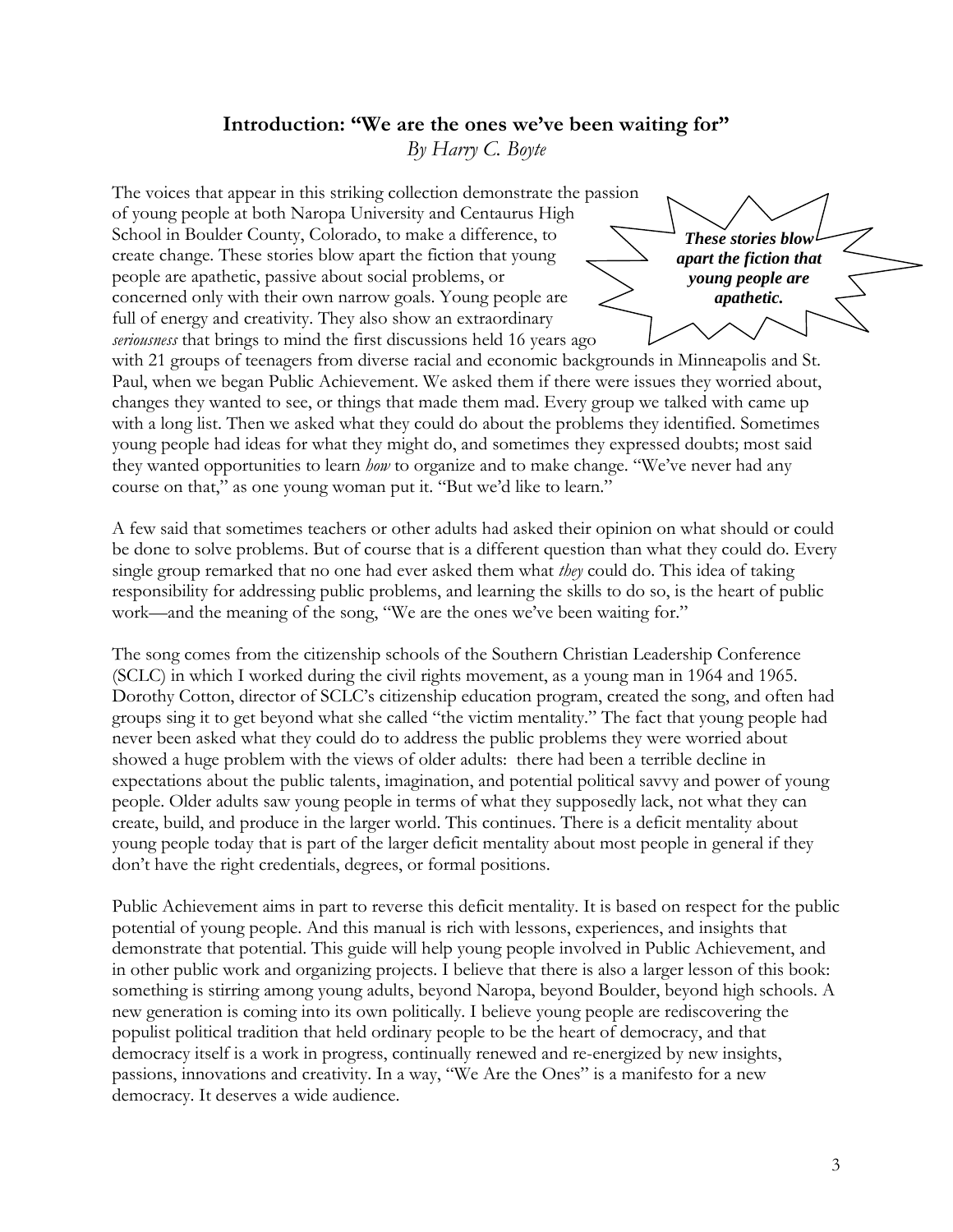## **Public Achievement at Naropa University/Centaurus High School**  *By Eric Fretz*

This collection of student essays is designed to broaden, enrich, and re-define the core concepts of our democratic life. It is meant to empower readers to contextualize these concepts and develop public lives that "thicken" the associated life of our democracy. Ultimately, the strength of a democracy is contingent upon the ability of its citizens to negotiate, dialogue, deliberate, make compromises and take initiative around public problems that concern them. Strong democracies create "free spaces" where people combine their private identities (racial, ethnic, gender) with the common good.

But where and how do we learn to develop these skills?

At Naropa University, students enrolled in Humanities 330, "Democracy, Education and Social Change," developed these public skills through their participation in a Public Achievement project at Centaurus High School in Lafayette, Colorado.

Public Achievement, an initiative from the Center for Democracy and Citizenship at the University of Minnesota, is widely known for its effective approach to youth civic engagement. Today, Public Achievement is both a program through which thousands of young people take public action, and it is a learning laboratory in which we develop and test new practices of youth civic participation. Public Achievement is predominantly school based, currently active in about 150 schools nationwide, including public and private elementary, middle and high schools as well as in colleges and universities and youth serving organizations and community centers. In Public Achievement, groups work across lines of race, class and age in a variety of urban, suburban and rural schools. The public skills that young people develop through Public Achievement are, in many ways, necessary tools for powerful participation in an increasingly divided society.

In Public Achievement, young people discuss their community's needs and consider what they want to change. They host an Issues Convention, where all can express their concern for a particular issue and persuade others to join them in their efforts. The young people then create teams of six to eight participants, with each team focused on a particular issue. The teams work with a coach, usually a local college student, to research their issue and to develop an action project. Coaches work with their team to reflect on what has been learned throughout the process. Each meeting has a similar pattern of checking in on the work that's been done, brainstorming and discussing options, and planning the next steps, with an emphasis on individual accountability and responsibility. All projects must be legal, non-violent, and contribute to the public good. Examples of past projects include building community playgrounds, holding public forums, and working on legislation (e. g. related to curfew hours, the test for U.S. citizenship, and health care), anti-racism workshops, and building better relationships with local police departments. Throughout the process, participants learn how to analyze an issue, write persuasive letters, speak in public settings, understand who makes policy decisions, and develop public relationships with those people. They use their collective imaginations to practice active listening, build consensus, define community problems and implement actions to solve the problems. Participants also learn to write and speak about their service-learning experiences as a valuable part of their college application process.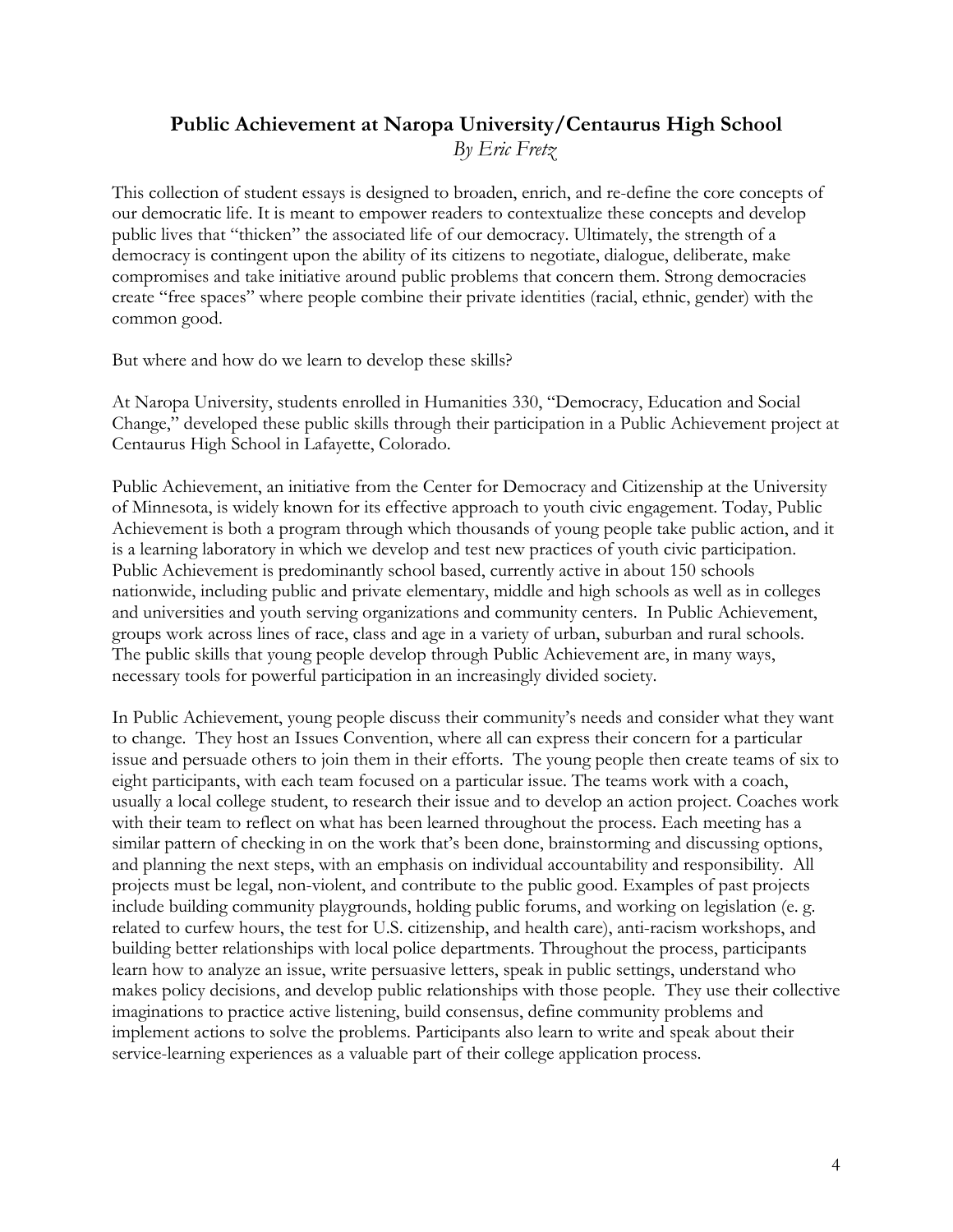Naropa students serve as Public Achievement coaches in English as a Second Language, Social Studies and college preparation classes taught by Centaurus teachers. Past Public Achievement projects at Centaurus have included projects that mitigate school violence, promoting dialogue about controversial social issues, addressing problems of undocumented workers and working to resolve the problem of racism in the community.

The student voices in this book all emerged from participation in the 2005-06 project. In October 2005, Dr. Harry Boyte, the founder of Public Achievement visited our class and encouraged the Naropa PA students to create a handbook for college students who were interested in working for change in their communities. Over the course of the year, the PA coaches wrote about their experiences as PA coaches and tied that work to theoretical models of community organizing that we were working with in class. These theoretical models are heavily influenced by the work of Ed Chambers and Ernie Cortes. Ed Chambers is the Executive Director of the Industrial Areas Foundation (IAF), a network of organizations that has led hundreds of successful community organizing campaigns since the 1930's. Ernie Cortes is an accomplished IAF organizer who worked in Texas and Los Angeles within the past 35 years to bring about progressive social change for the communities that he organized. Cortes' work is described in depth in Mary Beth Roger's *Cold Anger*, which served as the text for the 2005-06 Naropa PA class along with Ed Chamber's *Roots for Radicals*. Both texts are cited throughout this book.

This book will benefit people and groups who are interested in changing the culture of their institutions as well as transcending the polarized political debate in the United States to strengthen civic life. The core concepts explained in this book will provide readers with a set of public skills that will help them to work in relationship with others to affect real, sustainable and productive change in their schools, businesses, places of worship and neighborhoods. What distinguishes Public Achievement's model of culture change from others is a deep commitment to working within institutions, developing productive relationships with people in power, identifying stakeholders and creating tangible, winnable and public products.

Ultimately, this book is a testament to the power and passion of college students to affect real and meaningful change in their communities and to, in turn, have their own lives re-shaped through the experiences of working with others.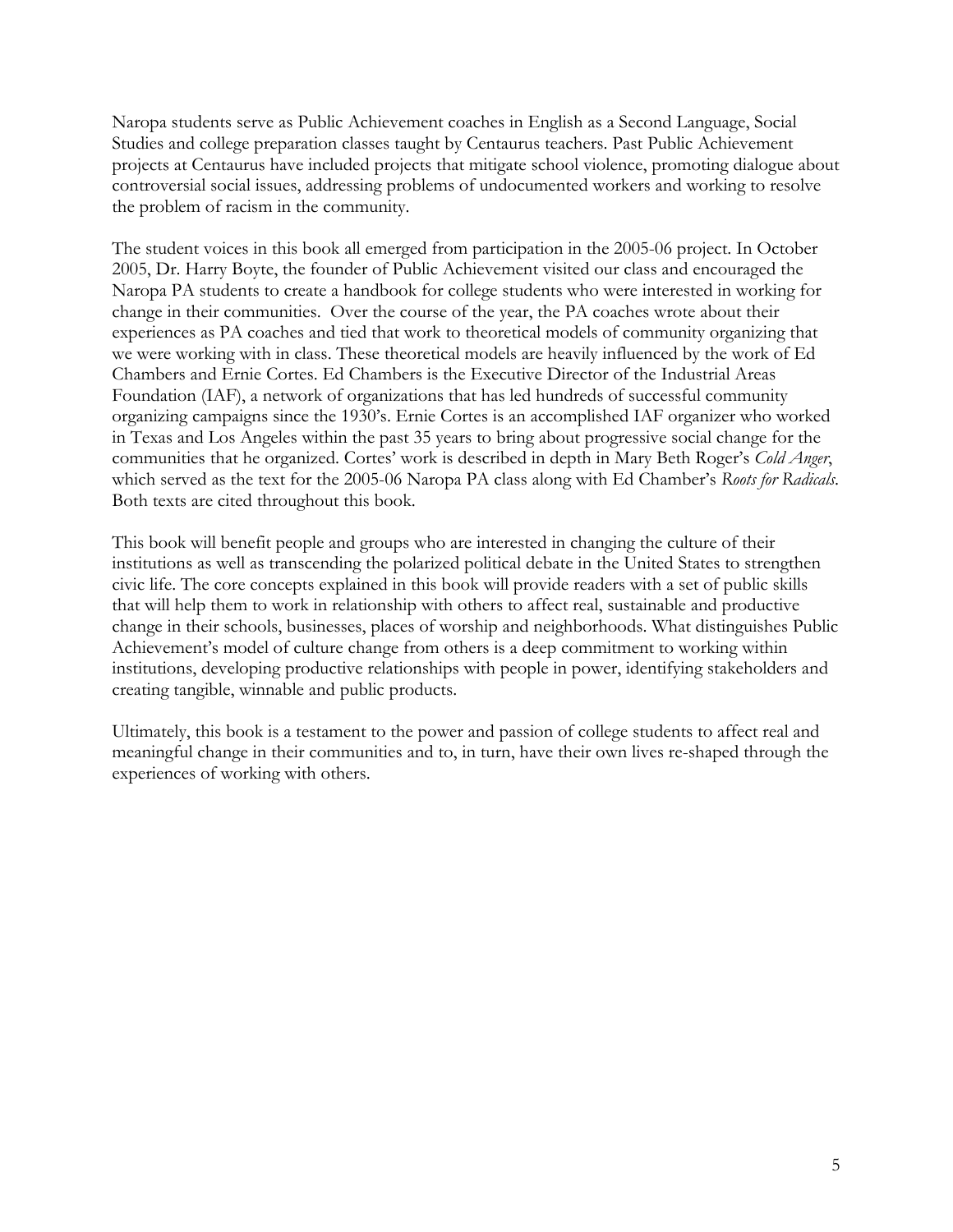## **Student Introduction**

*By Susie Aquilina* 

The following sections in this book consist of essays written by Naropa University students serving as coaches in the Public Achievement program. As a class striving to create work with true civic meaning, we asked ourselves, "How can our academic writing have a tangible public purpose?" We wanted to step out of the standard academic practice of university students writing to the sole audience of their professor, and produce papers that would reflect the skills that we were developing through our involvement with Public Achievement. It was out of this conversation that the idea for this handbook was born. We decided to create a toolkit for students like ourselves who were just beginning to become practitioners in culture making.

At the onset of work as coaches, we entered into a world that expanded far outside the comfort zone of Naropa University. Naropa, a very small, Buddhist inspired, liberal arts school sits in the heart of affluent Boulder, Colorado. Naropa's curriculum is modeled after that of Nalanda University, which thrived in India between the  $5<sup>th</sup>$  and  $12<sup>th</sup>$  centuries and was a center for honing the intellect while weaving it with Buddhist spiritual practice. Naropa's mission seeks to bridge the various contemplative practices of meditation, yoga, and martial arts with the intellectual disciplines of Western scholarship. A great deal of the "Naropa journey" consists of the inner work of knowing the self. The Naropa Public Achievement program serves as the optimum vehicle to utilize the inner work that's focused on at this university and put that work to good use through involvement with the larger community. This, however, is no easy task considering the cultural "jump" that's made when this work happens.

The Naropa Public Achievement program takes place in Lafayette, Colorado, just twelve miles east of Boulder. The stories that you'll be reading about in this handbook all occurred at Lafayette's Centaurus High School. A quarter of Centaurus' students are Latino/a, twelve percent are English language learners and a significant portion of Centaurus' Latino/a students' families have immigrated to the United States in their lifetimes. Thirty percent of Centaurus' students are eligible for free or reduced lunch. Since the issues and projects that our Public Achievement students work on are selected by them, the work done in this diverse environment reflects the cultural richness of the school and the salient issues that touch Centaurus' students' lives. For coaches and practitioners of public work, stepping into a culture different than what we're used to and engaging in work with these students required a great deal of awareness, intention, and reflection.

The experiences that we encountered at Centaurus made for rich learning. Breaking out of the comfort of familiarity and working with these students was rife with opportunities to learn about issues surrounding racism, immigration, and privilege. Helping these students to realize their passions, hopes, and abilities taught us a lot about our own self interests and capacities to play active roles as culture makers in our communities. We hope that these stories pass on some of the richness of that learning and provide you, the reader, with a chance to encounter some of the lessons that we had the privilege of experiencing.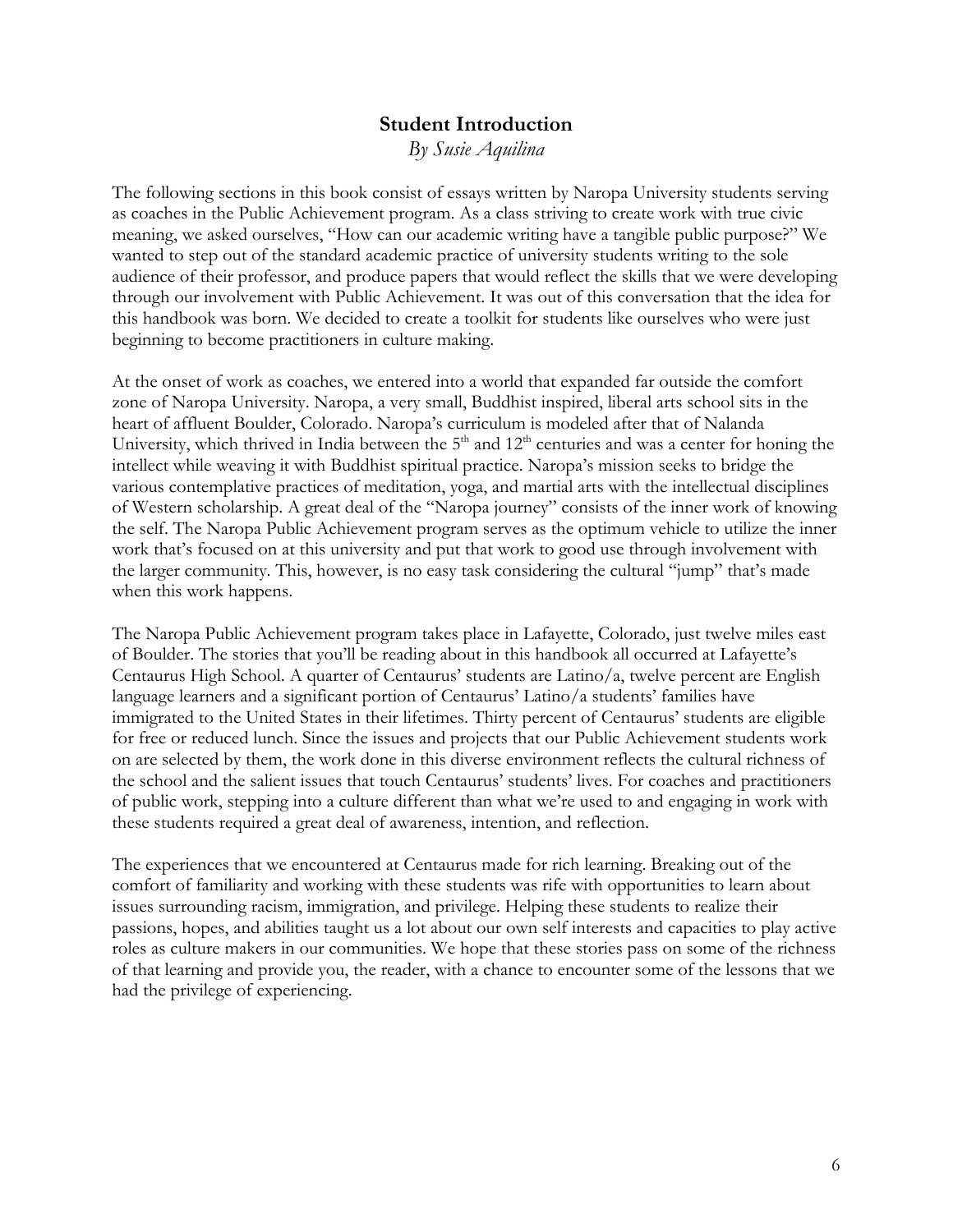### **2005-2006 Centaurus Public Achievement Issue Groups**

#### Fighting Racism

Coaches- Heather Mueller and Neil Sharma

This group focused on the multi-faceted issues of racism, stereotypes, segregation, and the various inequities that are related. To introduce this issue to their peers, these students participated in a presentation for Centaurus's Diversity Day which included the unveiling of a mural that made public and celebrated the vast diversity at Centaurus. The group who created the mural included students of Mexican, Chinese, Sri-Lankan, Guatemalan, and various other ancestries. The creation of this mural gave them an opportunity to learn more about their own and each other's cultures, as well as to be proud of them and share them with the broader community.

### Raza Helpers

Coaches- Joshua Cuscaden and Jacob Winkler

This group formed out of a concern for the lack of bilingual education at Centaurus. These students worked out of the belief that Centaurus' reliance on monolingual, English education limits the achievement of its students whose first language is Spanish. In response, the group coordinated an after-school bilingual tutoring program at Centaurus. This program recruited high-achieving bilingual students to assist other students in attaining a greater proficiency in English, help them with their homework, and provide a greater degree of academic achievement.

#### Anti-War in the Middle East

Coaches- Laura Zeigler, Jared Hassen, and Josh Gambrel

This group spent the year exploring the issue of war, its causes, effects, and implications. Through a deep exploration of cultural differences, these students came to see that religion is a very taboo subject in United States culture and that a lack of understanding around religious beliefs causes hostility and violence. Out of this revelation they planned a speaking series that consisted of religious leaders of a variety of faiths from within the community. They invited members of the Centaurus community to come and learn about different faiths and cultures in the context of war in a tolerant, safe, and pluralistic environment.

### Parking for Unlicensed Students

Coaches- Rachel Paine and Leanne Bird

After learning that students had to show a valid driver's license to park in the school parking lot, this group formed to advocate for the rights of undocumented youth. Aware that undocumented people in Colorado cannot drive legally, this policy stripped Centaurus' undocumented students of the right to park in the school lot, and, consequently, have their cars protected from theft or vandalism by being in patrolled school parking lots. These students spent the semester networking, researching the issue, and meeting with the principal. After discovering that this was a school policy and not a district mandate, the group submitted a proposal to the principal to change it. Impressed by the students' enthusiasm and determination, the principal temporarily changed the permit application process and is currently amending the rule in the school handbook.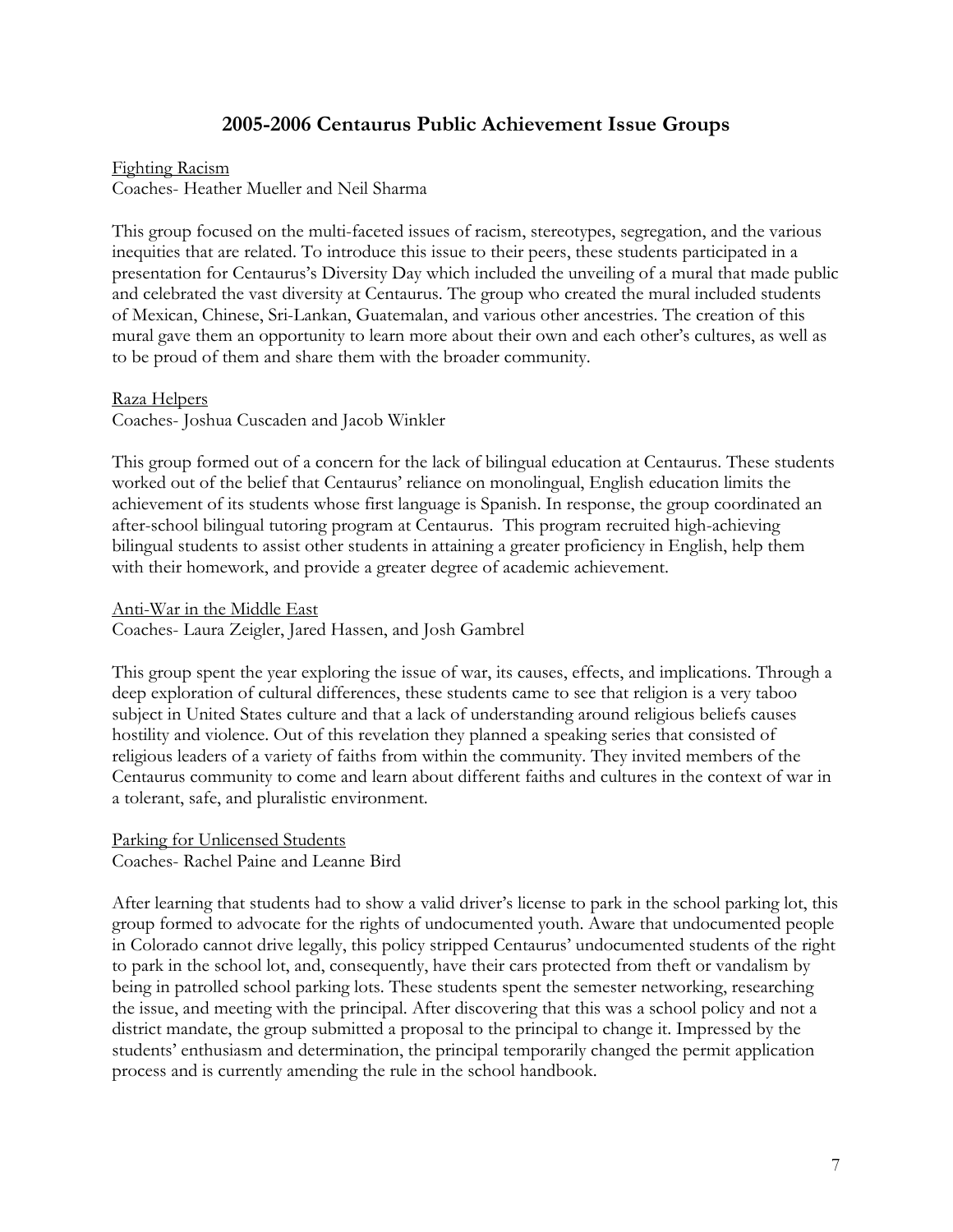Ending Segregation through Diversity Coaches- Rachel Paine and Leanne Bird

Concerned with the presence of segregation within Centaurus High School between students of various cultures and ethnic backgrounds, this group formed to provide students with a venue to share their cultures with other students as well as learn about students' cultures that are very different from their own. Ultimately this group hoped to create an environment of plurality and understanding across differences at Centaurus.

Bilingual Support at Centaurus Coaches- David Secondo and Karen Amidon

This group formed out of a concern that there are limited bilingual counselors and staff at Centaurus. Students established a dialogue around the problems that stem from monolingual administrative officials at Centaurus who are unable to speak Spanish. These problems include parents unable to call to report their children's absences. This results in those students being penalized and stigmatized for being "truant." The issue group also recognized a problem concerning the lack of community that results from their parents being unable to communicate with teachers and staff members about the academic lives of their children. The group spent their semester building a relationship with the principal and raising awareness around the identified problems. As a result of this relationship, the principal agreed to hire bilingual staff members for the academic year of 2006-07.

Public Perception of Centaurus Coach- Joshua Cuscaden

Concerned with low enrollment and the lack of funds for Centaurus, this group formed to address the misperception that Centaurus is not a good school in the public eye, especially when compared to "wealthier" schools in Boulder County. Believing that Centaurus is recognized solely for its sports teams and not for its other valuable aspects, such as diversity, students created a school-wide survey to identify ways in which to shift the prevailing paradigm. Coupled with survey results, interviews with a number of students, faculty, and staff were compiled, and the findings are to be published in a series of articles in Lafayette's local city newspapers.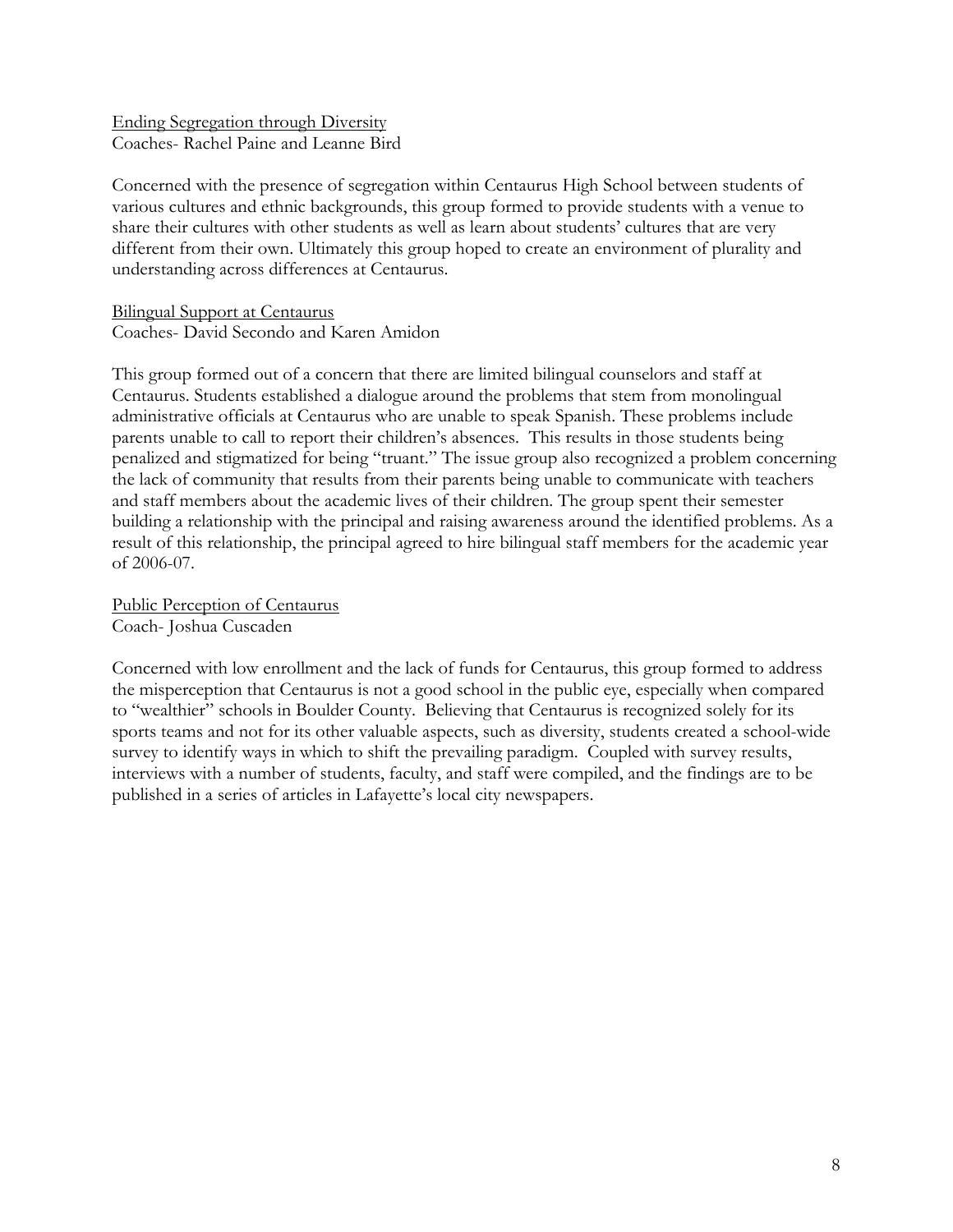### **A Letter to a New Public Achievement Coach**

*By Leanne Bird* 

Dear Incoming PA coach,

At the beginning of the year one question kept pounding in my head, "What makes a good coach?" Over the year I discovered answers to this question, so I am now writing to you so that I may share these answers. I learned the importance of building relationships in coaching and public work as well as the role trust plays in building relationships and how this affects what gets done.

As a coach, the goal is to guide students into finding a public voice by providing them with an opportunity to engage in work that matters to them. This is done through the creation of a space where students can develop public skills and engage in public work. It is extremely important that the students take the lead in what happens. If this is successfully done, they will then own the experience of developing the project themselves. This is what makes the PA program unique: the students are able to express their ideas and learn through experience that they are capable of figuring out the "hows" of getting things done. The coach must actively facilitate and encourage their students to take on the responsibility and direction of the group. It is important to help the students locate their ideas and interests by strategically questioning them and then affirming the students when they do contribute. As a new coach, your role is to coach these students while holding them accountable, but the end goal is for the students to develop the confidence and skills to do public work independent of a coach.

This idea of independence is central to community organizing. The Industrial Areas Foundation (IAF), which emerged in the 1940s as the premier community organizing network and has continued to thrive up to this day, provides us, as coaches and practitioners of public work, with the model for organizing people around their self interests. The iron rule of the IAF is to, "never, never do for others what they can do for themselves." I struggled with this idea throughout the semester, and still need to remind myself of it from time to time. This rule aids people in becoming empowered and self-sufficient. Today, social change generally runs on the model of "experts" telling other people what to do and how to do it. As soon as the experts leave and the next problem arises, the people are back where they once were, without the ability to address the problem themselves. Mary Beth Roger's *Cold Anger* quotes Ernie Cortes as saying "When people have a charismatic leader who does all their thinking, they become dependent. They become passive. They lack initiative." (15) If people don't learn public skills and receive the opportunity to exercise these skills and to think on their own behalf, they remain dependent on others.

In both groups that I coached, the students' self interests were key to their projects and issues. In the first group that I coached, the students were concerned with the necessity of a driver's license to park in the school parking lot. The reason that the students were frustrated with this policy was because a significant portion of Centaurus' students are undocumented and cannot legally obtain a driver's license. This caused them to have to park on the margins of the school, leaving their cars subject to vandalism and theft. Most of the students in this group were themselves undocumented so the issue touched their lives directly. In the second group I coached, the students wanted to increase dialogue and understanding around the diversity of the school. This group consisted of an Armenian immigrant, an African American, a Hispanic, an immigrant from Turkmenistan, three white students one of who was an out-of-the-closet lesbian, and a student with a disability. The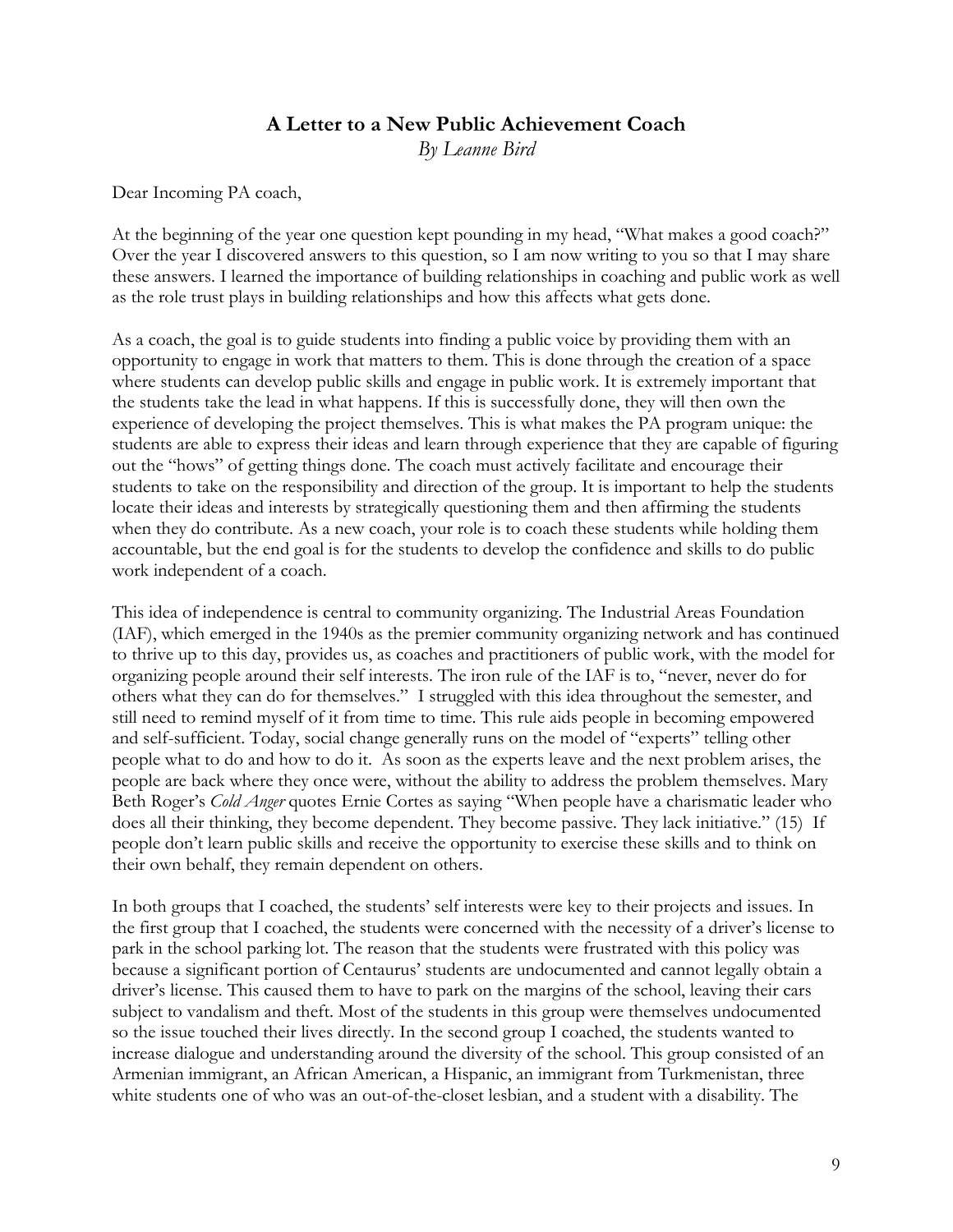group reflected the cultural richness of Centaurus. It was their goal to create a pluralistic method of dialogue within the group that taught them the skills to talk about and celebrate the diversity of the school with people outside of their group as well as with one another. Since the students in both groups were directly affected by the issues that they worked on, they were greatly invested in the work that they did.

It is important to identify each student's strengths in order to create opportunities for them to exercise these strengths while also addressing their weaknesses. Edward Chambers explains in *Roots for Radicals* that "organizing is about more than winning on issues - it is about developing people's potential to realize their hopes" (60). In both groups I coached it was not nearly as important that the students were successful with their issues as it was that they developed the skills and confidence to realize their hopes.

The students in both of my groups gained the opportunity to adopt a leadership role in the meetings they held with their principal, Dr. Pilch. For the first meeting, I created an outline on how to run a meeting with important items for them to remember to do at the beginning, middle, and end. This also included some example questions they could ask her. Before they met with her we assigned roles for the meeting. In PA, the assignment of roles is important in all meetings because it allows meetings to run more efficiently. The roles include a recorder (takes notes in the meeting), the timekeeper, the facilitator (holds the group accountable to the agenda), the encourager (boosts morale), and the evaluator (encourages the group to look at what can be improved). It is also important to rotate the roles in the weekly meetings because this allows each student to experience a different aspect of the group dynamic while also giving each student the occasion to achieve new skills by being in a new role. These actions provided the students with knowledge on how to make the meeting a success, but in order for it to be the students' success, I also allowed them be in control of the meeting once it began. Afterwards we evaluated the meeting, and I gave the students feedback on what they did well and how they could improve. With each subsequent meeting I provided less guidance for them, and consequently they took on more responsibility to employ the skills and tools they were learning. Although they were doing this to address their issue, they were also learning that they had the ability to negotiate for what they wanted with the people who held power.

Forming relationships is crucial in group work. Thus the building of relationships with my students became my top priority. I believe that consequently the students found greater value in the work that they were doing because they were being valued. This is extremely significant as Rogers talks about how the IAF stresses the importance of "inciting the first revolution—the internal one that comes with an awareness of self and self-worth. . . people who have a strong sense of self can afford to take the risks involved in relationship building" (61). Helping your students to develop a sense of self worth will give them the confidence to put themselves out there and develop a public life.

Building relationships and developing trust requires great attention to what is said and also to what is not said. And it requires patience, lots and lots of patience. Most of all it requires love. If this word seems too emotional or sentimental, think of it as acceptance. Accept your students. Tell them when they do a great job. Tell them what they are good at, and with gentleness and mindfulness, tell them how they can improve. Chambers writes that "one should never treat a human being only as a means to some end…Love means sustaining relationships in which the interdependence of one's own an others' interests is recognized and respected" (30). I strongly believe that love plays a huge role in coaching and is vital to the success of the group. However it is essential to balance this love with power and to remember your role as a coach, holding the students accountable when necessary.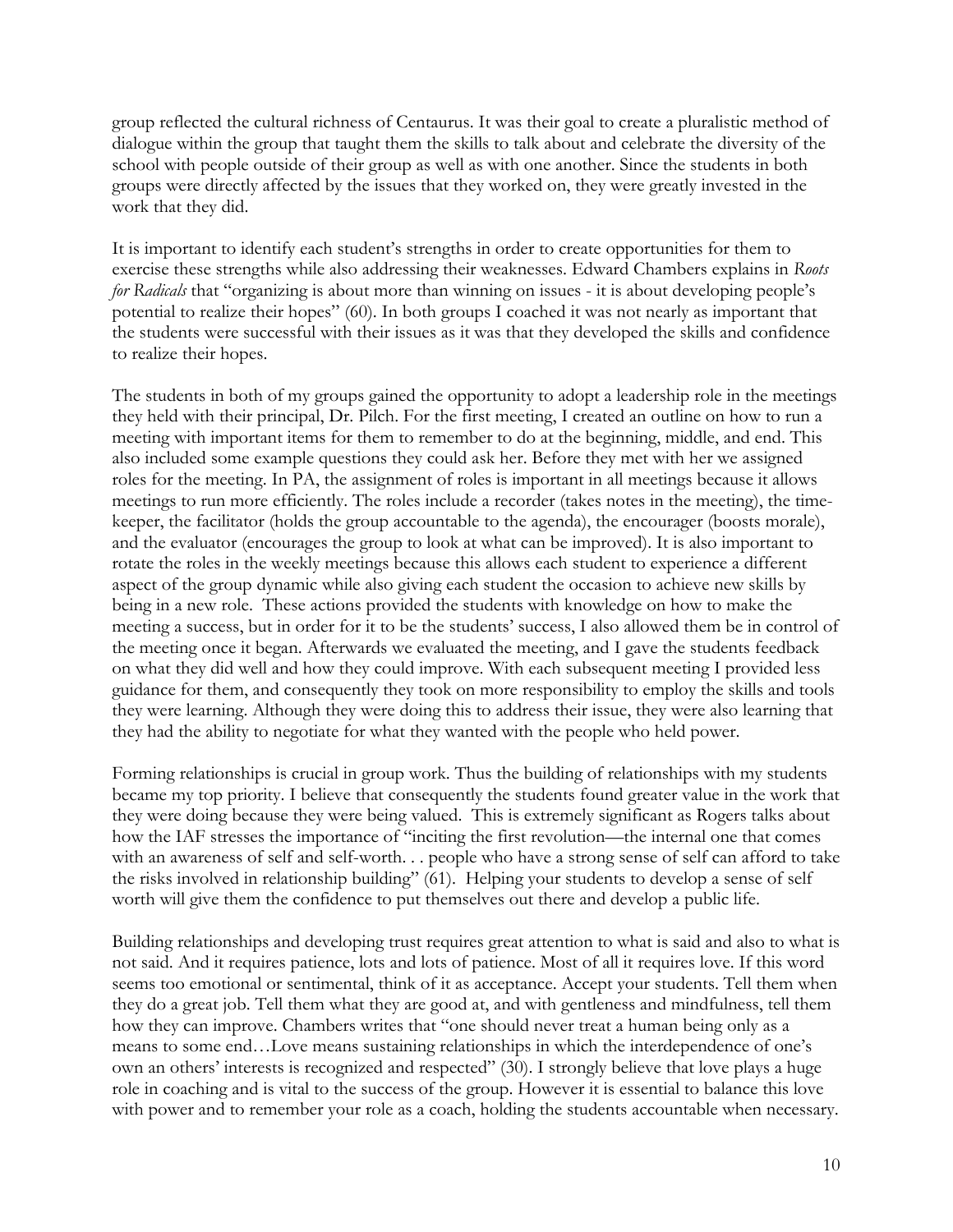"Power without love is tyranny, and love without power is sentimentality. In power and love, the interests of both parties matter. To power and love well is to respect the other and the self" (Chambers 31). Love the students and accept them, but also create a space where they are held accountable so they will develop skills and responsibilities that will help them accomplish their project and be successful throughout their lives. And don't forget to have fun with them, because fun is what keeps people excited and coming back for more.

My coaching partner Rachel and I went into our groups with a very clear intention that forming relationships with our students was our top priority. In our second semester group, Rachel and I started each meeting with a check-in. We told the students that the purpose of this time was for each of them to be able to talk about whatever they wanted. Rachel and I would both check-in with them as well and tell them about what was going on in our lives. We would also take other opportunities to tell the students about ourselves and our worldviews so that they could feel like they knew us. We were however, also very careful not to fill up the space with our ideas so there would be room for the students to confidently form their own opinions. I feel we created strong relationships with these students because we made ourselves appear human and therefore approachable. We shared ourselves with these students by showing them we were emotional, that we struggled, that we wanted to have fun and have friends as well, and that we were also insecure at times.

An easy way to begin to develop relationships with students is by asking them questions. Ask them about the work your group is doing or about their personal life—just ask them questions so they know that you are interested in them as individuals. Remember if they had a sports game the week before and ask them how it went. It's key to do this with genuine interest, or it will feel awkward and false to the students.

It is also important that students have an opportunity to form relationships with other people who hold positions of power in regards to the issue on which they are working. One way to identify who has power in regards to your issue is to create a power map with your students. A power map is where you brainstorm and write down all the people who you could contact for information or help on your project. When we created a power map in our first group, the person the students felt had the most power over this issue was their principal, Dr. Pilch. They realized that in order for them to do anything about this issue they would have to form a relationship with her. Throughout the course of the semester, the students therefore held three meetings with Dr. Pilch, as well as wrote her letters and proposals as needed. Through this the students and Dr. Pilch developed a public relationship. The students learned that Dr. Pilch shared their sadness over their issue, saying in one meeting that the challenges faced by undocumented students often wanted to make her cry. Through this comment and the other conversations, the students and the principal realized they had the same self-interest: wanting to help undocumented students feel less segregated at the high school. They were then able to work together on this issue. Throughout the semester the students researched the issue, surveyed other students at the high school, and made phone calls to various schools and district officials. They then reported the results to Dr. Pilch in their meetings. At the end of the semester the students wrote a proposal to change the requirements for obtaining parking permits. Dr. Pilch agreed to this and changed the school's policy. I strongly believe that the relationship the students created with her through their meetings significantly affected the level of commitment she had for this issue.

Relationships were central to every aspect of our PA work. The public relationships that I formed with my students allowed us to foster trust, talk about difficult issues, and do the difficult work of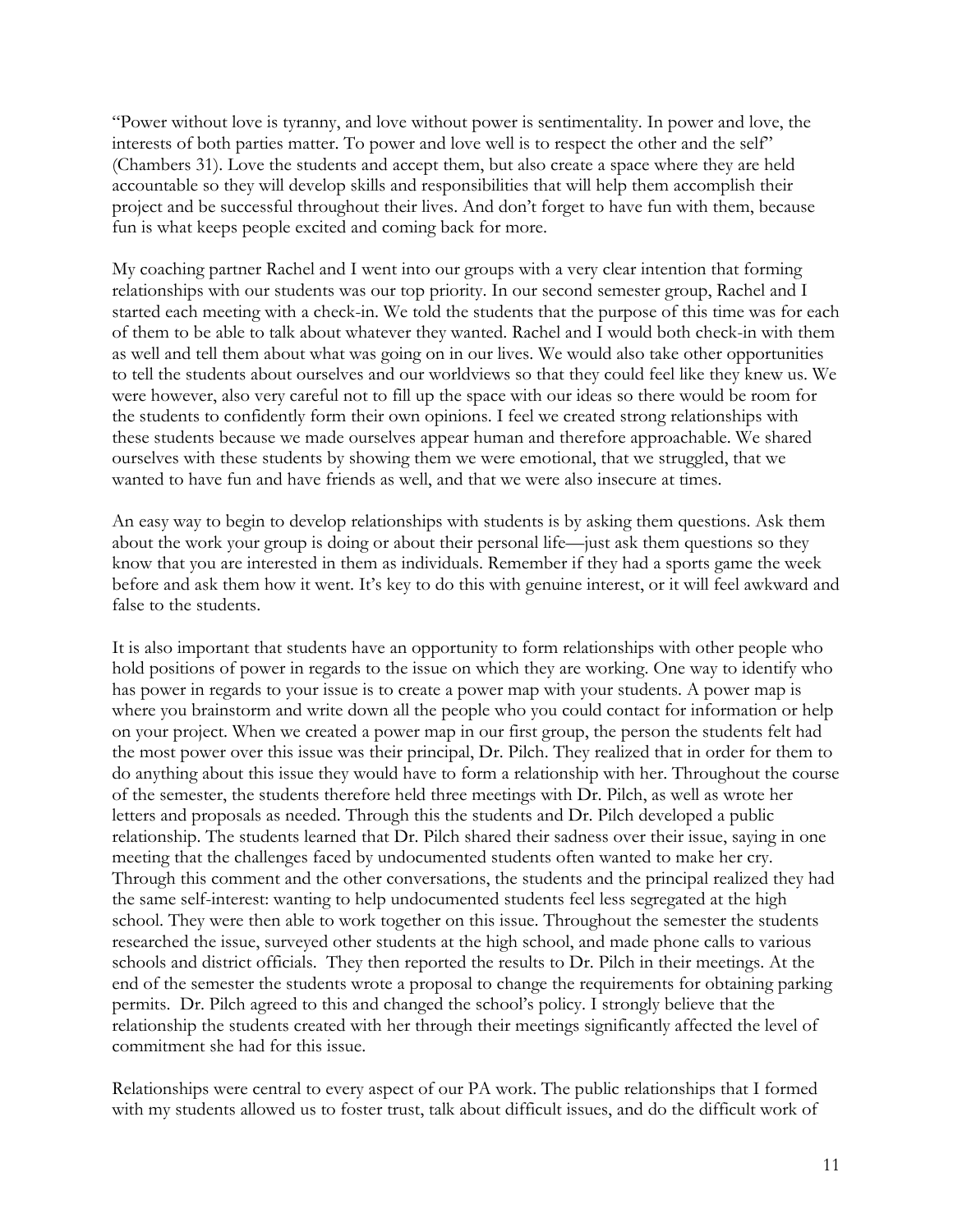culture change. The truth is I adored my students. I thought about them when I wasn't in their school, and I got excited to see them every Wednesday. I waved at them when I saw them in the hallways, and I smiled at them when they spoke in our group. I told my friends about them and what they were working on. I believe that it is so important to love what you are doing and this without a doubt applies to coaching.

I'll leave you with this: have fun while coaching, build relationships and trust with your students, and cherish your time with them. With these things I am confident that you will be on your way to being a successful coach. Enjoy! Public Achievement is an incredible journey.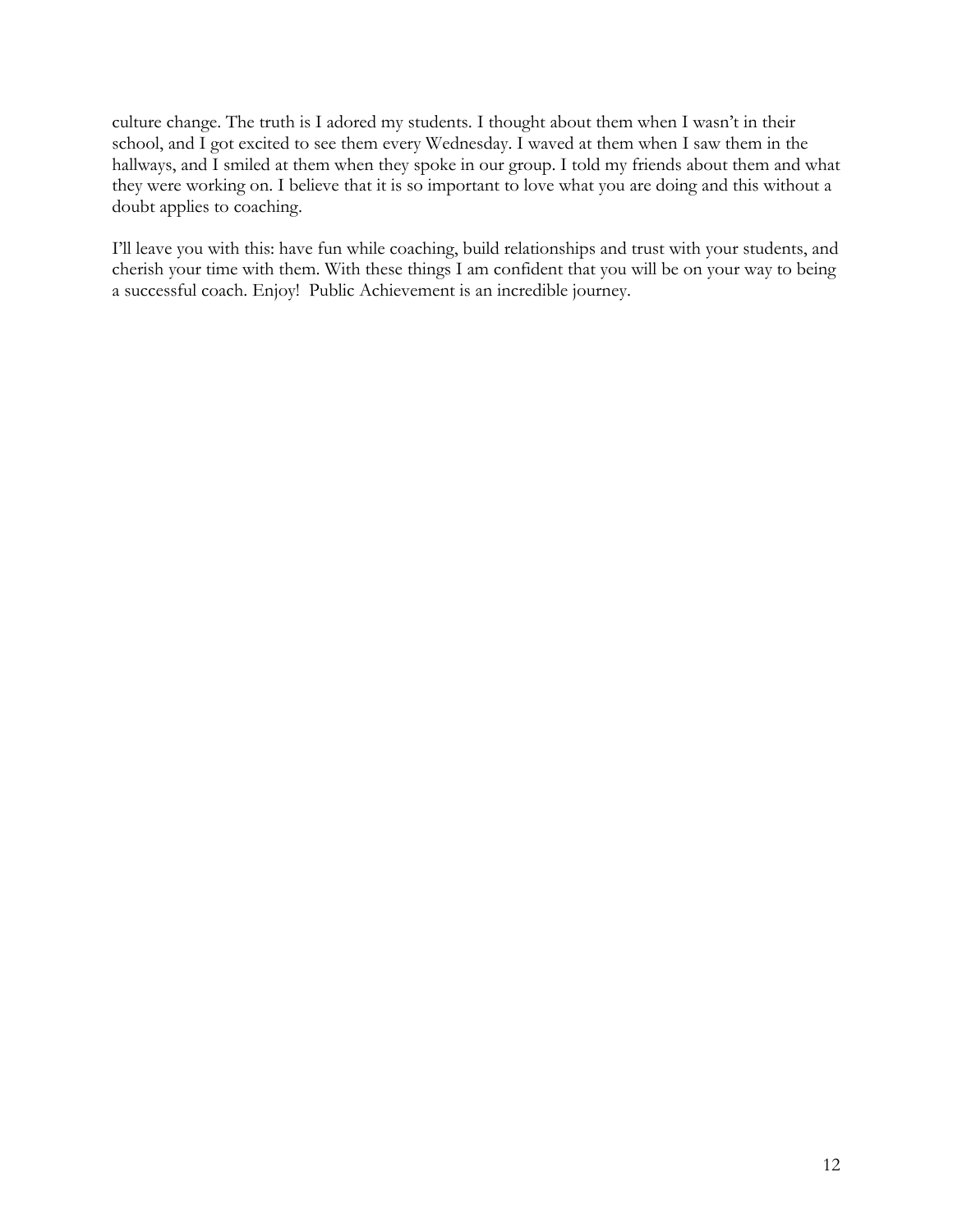## **LEANNE'S TIPS FOR BEING AN EFFECTIVE COACH**

### **1. Enter coaching with an open mind.**

- 2. Expect that each student has something to offer you, and that that you are there to learn from them just as they are there to learn from you.
- 3. Help your students develop a sense of self worth, both in the work that they are doing and as individuals.
- 4. Want to be with the students because they will know if you are faking it; this will jeopardize what gets done in addition to their confidence in what they are doing.
- 5. Step back and let the students do the work.
- 6. Be flexible.
- 7. Ask good, pointed questions that will probe and challenge them.
- 8. Show the students you are interested in them, both in terms of their issue groups and in who they are as individuals.
- 9. Be open to their suggestions and experiences.
- 10. Be willing to be wrong, to not know the answer.
- 11. Know that this experience is not about what's on your agenda. It is about them and they will be much more connected to the work when they are driving it.
- 12. **Most importantly, build relationships with the students.**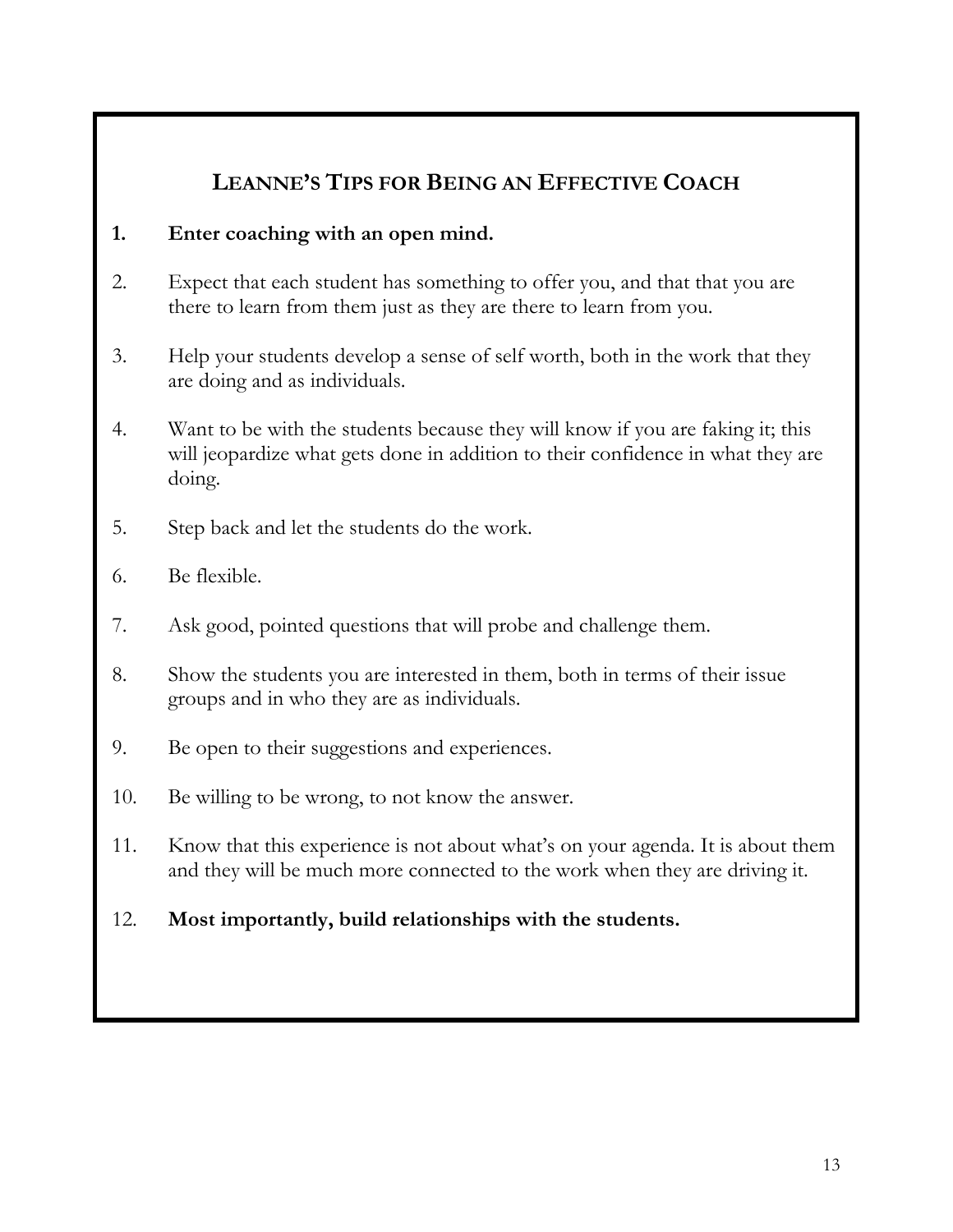### **Interview with Dennis Donovan, National Organizer for Public Achievement**

**Q:** What are the pedagogical roots of Public Achievement?

**A:** There are three pedagogical roots of Public Achievement. The first one is the Citizenship Schools of the Southern Christian Leadership Conference during the 1960's United States Civil Rights Movement. The second root is from the broad based citizenship organizing of Harry Boyte and myself, and the third root is from the work at St. Bernard's School in St. Paul, Minnesota, when I served as principal. I wanted to change the culture of the school and used young people and organizing as a major piece of the strategy.

**Q:** How do you feel about the current state of education, both K-12 and university level, and what role does PA play at these levels?

**A:** Education plays a very important part in renewing civic life in America. Schools alone are not responsible for education. Education is the responsibility of entire communities. Families, libraries, churches, congregations, parks, etc., should be working together on this extremely important work. In general, schools have become stress centers of testing. Teachers are not allowed to teach and students are often forced to spend all of their time preparing to take tests. We must have accountability and performance assessment, but what about the arts, athletics, culture, life skills, relationship building, and community? Public education is about preparing people to become active, productive citizens not merely consumers and academics. There is great abundance in America. Everyone including our young people and older adults have gifts and talents. Getting to know each other, creating free spaces for honest debate and learning, and not being afraid to take risks and be creative might be a good step in creating "education through community resources". When Public Achievement is more than a program, it becomes a very powerful vehicle for organizing, developing public skills, understanding relationships and power, developing a persons "public life", hope, and transformation. Through the process and actions of Public Achievement there can be the possibility of culture change. Public Achievement is not a dress rehearsal for life, it is doing life as people who want to make a difference. They learn how to do the everyday politics necessary to build a park, create street safety, change a school recess policy, develop a job program, or win an affordable housing initiative.

**Q:** How do you integrate your self-interests into the work that you do?

**A:** Over the past 20 years as I get clearer and clearer about my self-interest, I become more strategic and productive in my life and work. My faith also plays a very important role in my work. I do not separate one from the other. I accomplish things through the relationships that I build. The medium of exchange in the public arena is self-interest. Understanding my own and others self-interest allows me to get things done around my self-interest in education and public leadership development of people.

**Q:** What advice can you give to new coaches and other community organizers?

**A:** Coaches should write what they want to learn through the coaching process before they start coaching and keep a reflection journal. If coaches do not change and grow during the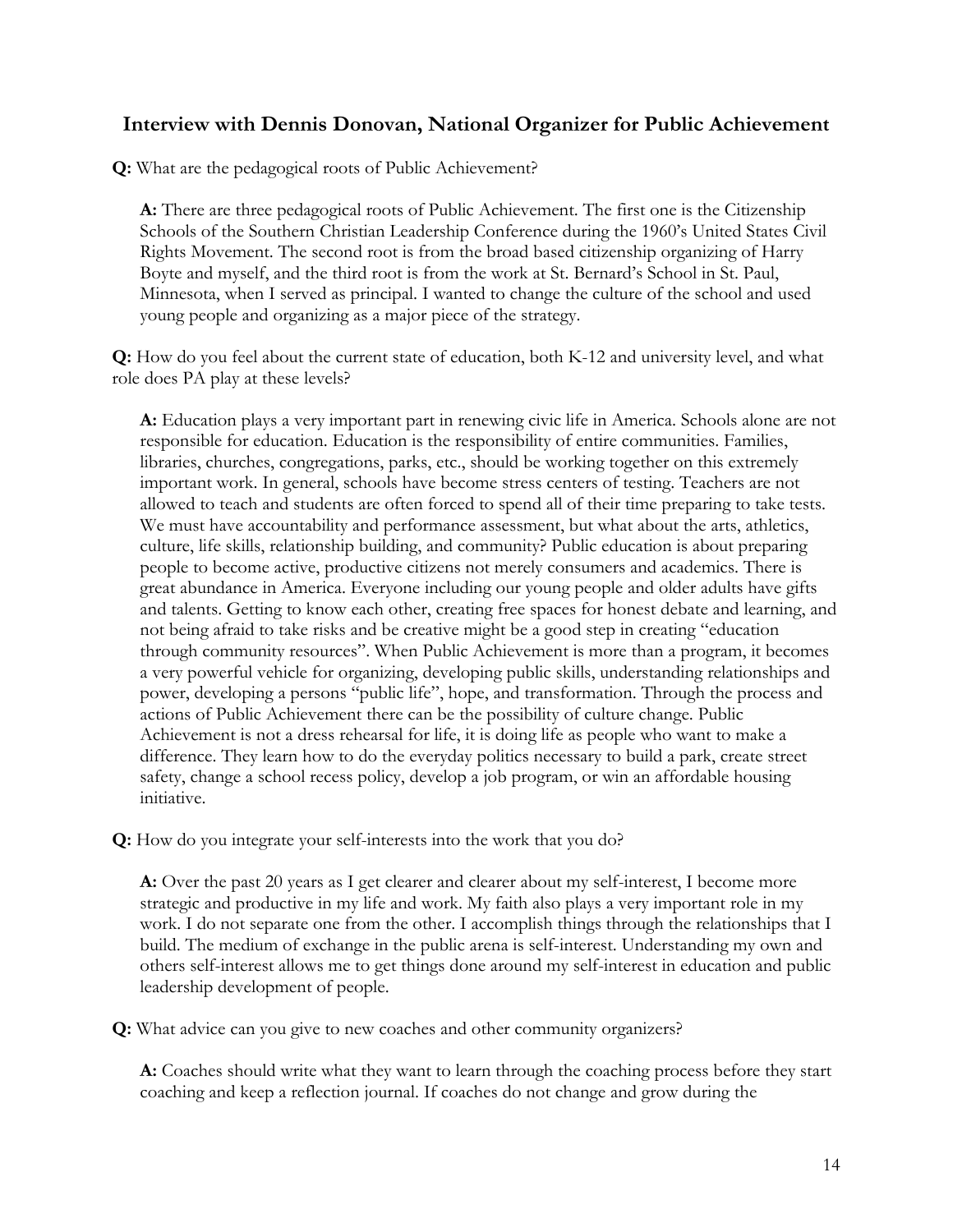experience, Public Achievement is not working. They should get to know the team members that they are working with. Coaching takes place in the group setting and you shouldn't forget the strategy of individual coaching styles. Coaches should understand the culture of the site they are working in and do one-to-ones with key power people. Coaches must never forget to include staff people like support staff, cafeteria, and custodial people in the visits. They should also be proactive with the team by giving them concrete ideas of potential actions and projects that may address the team's identified problem.

Being a community organizer is a beautiful journey of learning, teaching, agitating, reflecting and growing. It is hard work. Organizers must be clear about their public and private life. They should enjoy people and have a passion for doing big things.

Coaches and community organizers make the one to one relational meeting a central part of their public lives.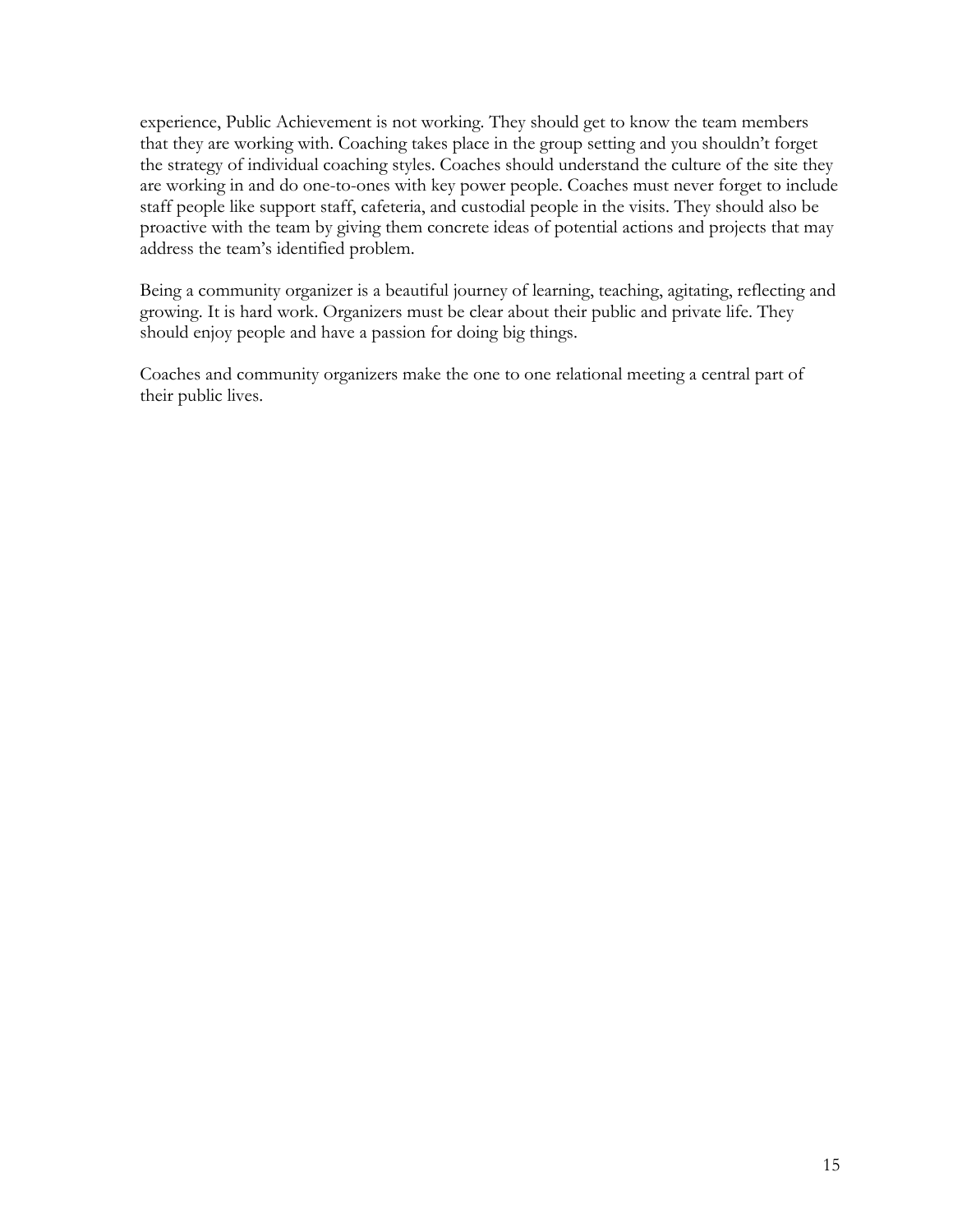# **One-to-One Spotlight**

*By David Secondo* 

Ernie Cortes once said "for you to grow and develop, you have to get out of yourself into the skins of others" (Rogers 64). As a Public Achievement coach, I worked with this idea on a weekly basis by trying to get an idea of what my students' beliefs, passions, and self-interests were. This helped me in understanding and accepting why they think differently than me on a multitude of issues. From my experience, the one to one relational meeting is the best way to go about achieving this understanding.

A one-to-one meeting is a focused interview done with another in order to understand her or his values, with the goal of fostering a public relationship. Though it is mainly used for connecting with people in power, it can also connect people on all levels. It is an art form requiring flexibility and attention. The interview can start out with general questions like, "How did you get to where you are today?" or "What are your goals?" These are open-ended questions that will lead to responses full of "nuggets," or bits of information that give the questioner insights and avenues for further exploration. Good follow-up questions can be as simple as "Why do you say that?", "Why is that important to you?" or "How do you plan on accomplishing that?"

An example occurred when I interviewed a very shy Latino boy in my PA group named Carlos. I asked him how he got to be a high school student in Colorado. He replied with a story of his family's struggles while living in Mexico and how they first moved to Texas and then to Colorado. His story provided information not only about himself, but also about the environment that he grew up in as well as his family dynamics. Already I was much more aware of his mindset, and I had numerous "nuggets" that I could use to further discover not only his self-interests but also the reasons he had his self-interests.

By far the best way to work well with somebody is to get to know them. When doing one to one's with your students, the interview also becomes an exercise in relationship building. In Carlos's case he had not said more than a few words in the four weeks of our group working together. His teachers told me that he had personal problems. My coaching partner and I had concluded that he was depressed. None of these labels were helping him. After interviewing him, I began to understand him through knowing his struggles, his goals, and his fears. Once he started talking, personal stories came flooding out of him. In the interview he acted like a confident, outgoing teenager. He was just shy in groups. After our interview Carlos contributed much more to the group. He still didn't talk as much as some of the other students, but smiles had replaced blank stares and he was not afraid to participate

Another excellent use of one-to-one's is to have your students do them with each other. Prior to having our students conduct one to one's with each other, our group was apathetic and racially segregated. This severely impeded their ability to work as a team. The energy was low and the initial motivation around the issue had become nonexistent. Consequently, we decided to have the students do one to one's with each other. They spent an hour interviewing one another. This process gave each student the opportunity to share their passions and self-interests around the issue with the others. The room was transformed with an energy I didn't think possible. It brimmed with the bustle of conversation and loud exclamations of agreement. Students in the group who had not looked at each other in the weeks prior were now emphatically nodding their heads at one another.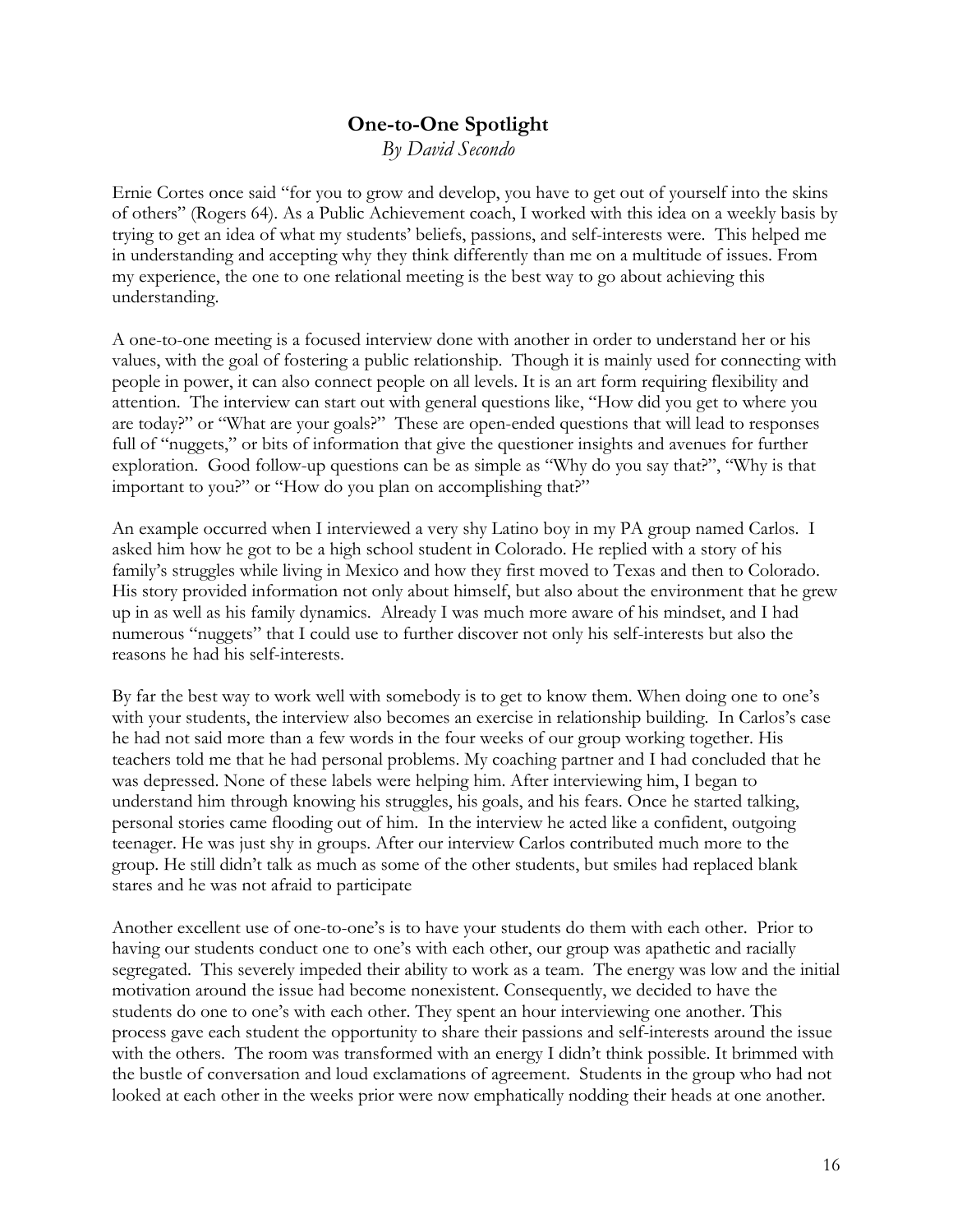At the end of the class period, the kids thanked us for loosening things up and were excited for next week's meeting.

The next week began with bad news: our project of presenting a movie at a school function that would expose racism in different social situations was cancelled by the school administration. My partner and I were worried that our students would be devastated, but the opposite was the case. Here is an entry from my coaching journal that week:

We started our group meeting by telling the kids that we could no longer present at (the celebration). They immediately countered by proclaiming they were going to do their project anyway, at a different time and place. They brainstormed where, when, and how they were going to do it and got to work on making it happen. They joined together and worked on multiple tasks throughout the rest of the day. The evaluation at the end of the day was replete with a sense of accomplishment and a realization that they had a lot more work to do if they wanted achieve their goal. This incident marked a turning point for the team. The team-building from the previous week was exactly what the doctor ordered as they now were comfortable and confident together. They are a real team now, trusting in each other's ability and drives to accomplish their goals. I underestimated these kids all year and found myself wanting to do their work for them to help them succeed. Last week I realized that they can only succeed if they do the work.

This coaching experience helped me to realize the need for the students to feel personal empowerment, for them to own their experience. The students shifted from consumers to producers. Cortes says, "Organizing is a fancy word for relationship building. If I want to organize you, I don't sell you an idea. What I do, if I'm smart, is try to find out what's your interest. What are your dreams? I try to kindle your imagination, stir the possibilities, and then propose some ways in which you can act on those dreams and act on those values and act on your own visions. You've got to be the owner. Otherwise, it's my cause, my organization. You've got nothing!" (Rogers 17).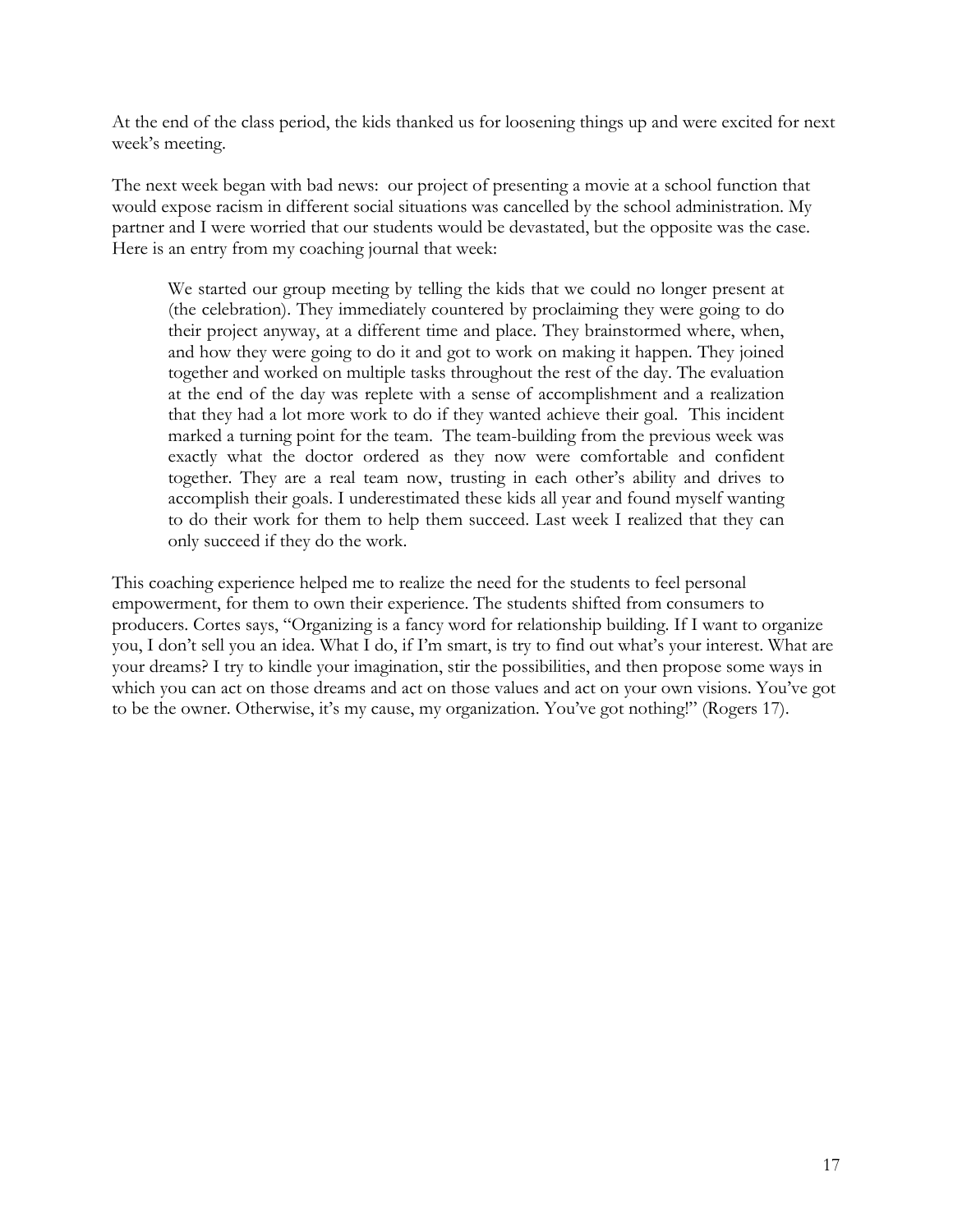## **Diversity Spotlight**  *By Heather Mueller*

The Public Achievement group that I coached first semester was made up of a combination of students from a college-prep program called Advancement Via Individual Determination (AVID) and an English as a Second Language (ESL) class. AVID consists of students who want to do well in school and go on to college, so the class serves as a means to develop effective skills that will help them be successful. The ESL students are predominantly Spanish speaking immigrants with limited English and tend to be more marginalized as members of the community than their AVID counterparts. All semester, I had been frustrated that our group meetings seemed to be taken over by the AVID students, who were generally more confident as leaders, while the ESL students, selfconscious about their language skills, hardly ever spoke out. One ESL student, Jose, seemed to be having a particularly hard time following our group discussions. Instead of participating, he would often stare off into space or play games on his cell phone. Whenever my co-coach, Neil, and I asked him to put away his phone or to try to participate, he would get defensive and distance himself even more from the group.

One day towards the end of the semester, our group was scattered. Some students were doing research on classroom computers while others had left to meet with the principal. I was left in the classroom with two students – Jose and an AVID student named Sergio. Whenever I walk through the halls of Centuarus, I am struck by the mixture of Latino and Caucasian students. The schools that I went to growing up in New Hampshire didn't have this kind of diversity, so I was curious to find out how it affected the students. I asked Sergio, "There's so much diversity at Centaurus. Do you think there's any tension or problem around it, or does everybody just get along?" Sergio looked up from his desk, "Mmm…I guess it depends. There's a lot of different people, but if you walk into the cafeteria, all the Latinos will be sitting at a table, and the jocks will be sitting at another table, and the Asian kids will be somewhere else. There's a lot of segregation. People don't really talk to each other."

"Why do you think that is?" I asked him.

"I think it's mostly about language," he told me, "Everyone's talking about the same things, you know? About the movie they saw this weekend or who they have a crush on. But everybody talks in different ways. They don't know what to say to each other and they don't want to get made fun of."

I looked across the room at Jose, slumped at a desk, playing on his cell phone. Sergio was right, and the fact that I hadn't had a single conversation with Jose was just another example of how hard it can be for two people with different linguistic and cultural backgrounds to actually sit down and talk to one another.

Sergio got up to work with the other students doing research, and I moved over to where Jose was sitting. He seemed surprised to see me coming over. I said, "Jose, did you hear what Sergio and I were just talking about?" He blushed and nodded, looking down at his phone. I began asking him questions about his friends and his family. He responded with mostly nods or one word answers. I could feel him increasingly opening up, but it got to a point where I didn't really know what else to say. I looked at the clock and realized the bell would ring in just a few minutes. So I went for the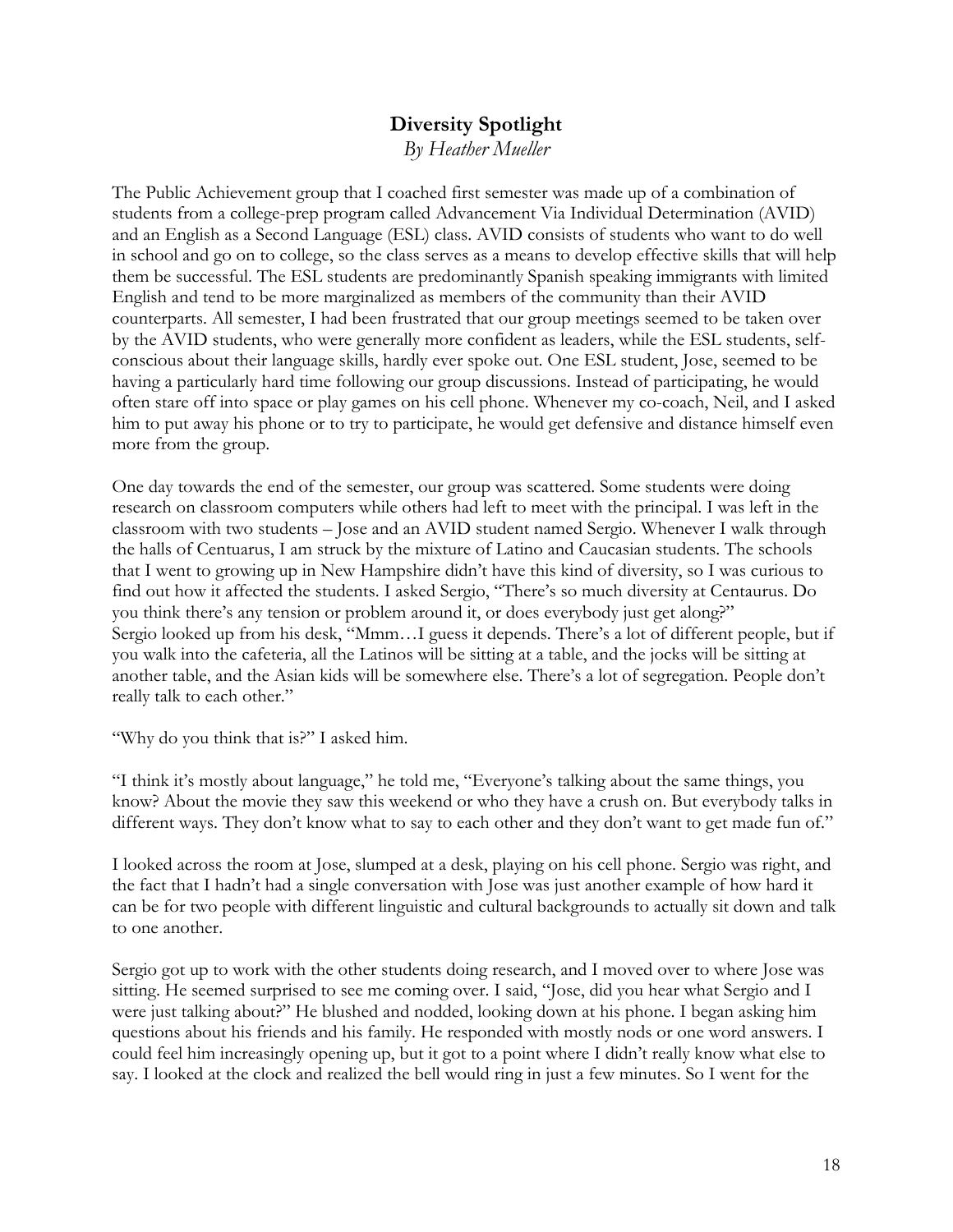obvious, the one thing that usually remains unsaid, "Why do you think it's so hard for us to talk to each other?"

Jose shrugged and blushed, "Because I can't speak English."

"You speak English much better than I speak Spanish." He looked at me and laughed. I continued, "Do you think it's possible for people who speak different languages to understand each another?"

"I don't know."

"Do you think there's ways of understanding people other than words?"

"Yes."

For the first time all semester, his cell phone was sitting on the desk and he didn't even seem to notice it. He was sitting up a little straighter, with a shy smile on his face. I said, "Let's make it our experiment. Let's see if we can be friends even though we don't speak the same languages."

"OK," he smiled wider.

The bell rang. I got up and started erasing the white board and arranging desks back into neat rows. Jose packed up his backpack and started for the door. He stopped and turned to look at me. "Thank you," he said, "I'll see you next week."

Diversity is necessary for any kind of organizing work because it provides the tension that creates change. By encountering different ways of thinking, we are forced to consider our own beliefs. Things that we have taken for granted and assumed to be true are no longer stable –not an easy thing to be confronted with. Sitting in front of Jose and being confronted with my own ignorance, not able to speak his language or knowing what it's like to live his life, was scary. But with diversity comes flexibility - the ability to work with different viewpoints and question your own. This is where we learn things. This is where we change, and find the strength and motivation to change our world. As a creative writing major, I spend countless hours thinking about and working with words. But my conversation with Jose taught me something essential and obvious about language that I had never considered before. He taught me about the power words have to separate and categorize things, how language can sometimes be a barrier to communication. In getting to know Jose, I had to work with language in a way that was new to me, paying more attention to body language than to words. When I got home that day, I wrote a poem that focused entirely on body language and sound, a work that is completely different from anything I have ever written and that I am extremely proud of. In recognizing and working with the tension of diversity, the way that I think and write about my world changed and expanded.

In organizing work, this tension is everywhere. The students in my class experienced it when discussing controversial and personal issues within their groups, or when compromising with the administration to change school policy. Working in pairs, we often found that our coaching partners had very different ideas about how a PA group should be run, and we had to work with that tension to find a compromise. In the process we all learned that diversity is something that can't be ignored. We are not all the same, and our differences, if we are willing to acknowledge them, hold tremendous power to teach us about ourselves and the world around us.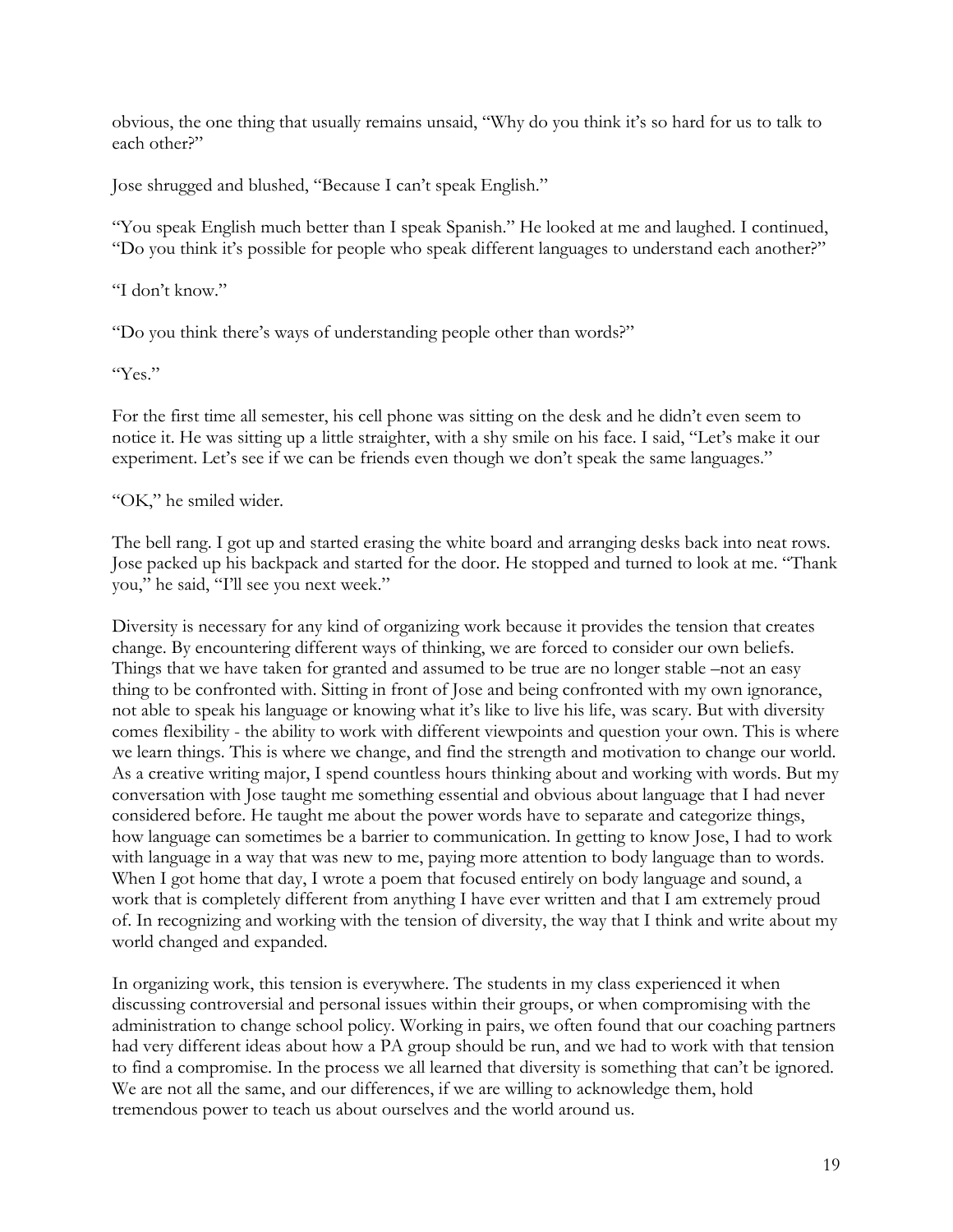## **The Gold in Relationships**

*By Rachel Paine* 

Will, a sophomore transfer student, walked into the classroom dragging his heels, dressed in all black with his headphones on. He collapsed into a chair and slouched, waiting none too eagerly for us to begin. Kevin, another sophomore, proudly entered the classroom with his chest held high. He had recently performed in the school's production of *Grease*. Kevin sat down in a chair and folded his hands on the desk. Sophie, a senior at Centaurus High as well as the student president walked gracefully into the red-carpeted classroom. She put her purse down on her desk and sat with excellent posture. Annika, a freshman and the only African American in our group, slowly made her way to a desk. She sat down and, letting out a long sigh, pulled her cell phone out of her backpack and played a game. The rest of the students – Erika, a transfer student from Texas, Rick, a senior and veteran of the Public Achievement program, and Kairat, a recent immigrant from Turkmenistan dressed in a button-down white shirt and neatly ironed black pants, all arrived. I was ready to begin.

"Alright, let's get started," I said.

We pushed our desks into a circle and began discussing our topic: diversity. Sophie began the conversation. "The thing that bothers me most at Centaurus is the homophobia. More than racism it seems we have more trouble with gay bashing. A student just recently transferred out because he was picked on for being gay."

I had been struggling with the issue of coming out to these kids with my homosexuality for the entire semester. We had decided that, as a group aimed at working with diversity, our first step was to share our own unique cultures and identities with one another. Keeping my sexuality from them felt like I was leaving an important piece of myself out of our discussions, but I was afraid for a variety of reasons. Just recently a teacher at the school got into trouble for hosting a gay panel (question and answer) at a school diversity celebration. I knew the issue of sexuality is very fragile at public schools and I kept my identity hidden from the students for the six or more months I'd already been there. Finally, I was afraid that these kids would no longer accept and feel comfortable with me, after coming out to them. Our biggest strength, as a group, was our ability to discuss controversial issues and I was afraid that these students would no longer feel comfortable being vulnerable and honest with me once I came out. I didn't know what to do.

The discussion continued to open up. Everyone had something to say on the topic. Kevin explained his disgust at having to ride on an airplane with a gay flight attendant. I asked him if the flight attendant was hitting on him.

"No, I just wanted to get off that plane," he said with a shy grin on his face.

I facilitated the discussion and asked everyone for input. Both viewpoints concerning gay rights were voiced. At one point I asked Sophie, a proponent for gay rights, why she was so accepting.

"Because I grew up in a very open-minded family. My parents always taught me that you couldn't judge someone."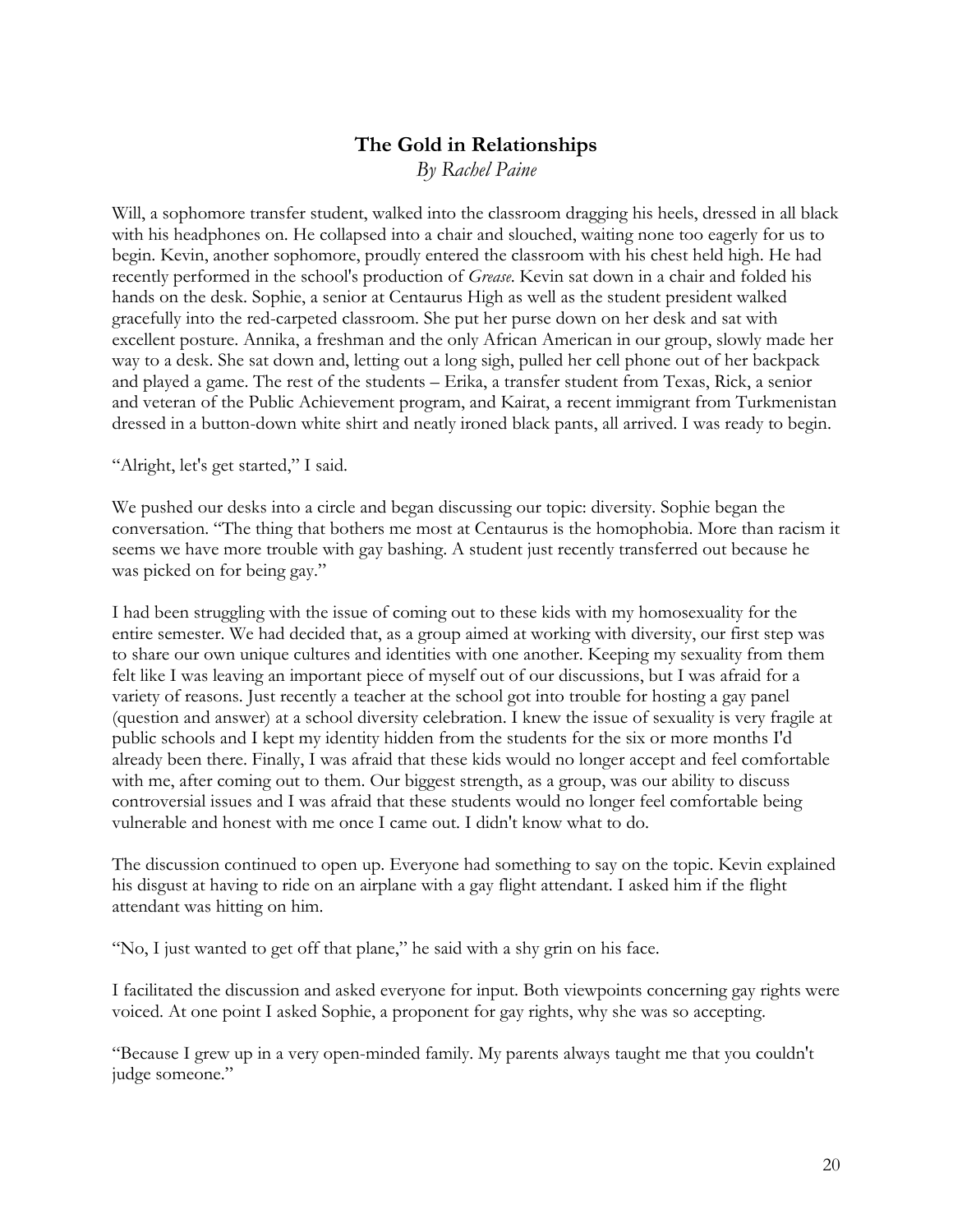I wanted to come out because it would be honest and my vulnerable identity in general could be an example for these students. Being vulnerable is an opportunity to take the relationship deeper and make it stronger. But I knew that coming out could also make it more difficult for the students to talk as freely once they knew a gay person was in the room. I was worried about losing the respect of the students who were against this lifestyle, in addition to the possibility of getting in trouble with the school. I continued to facilitate the discussion and kept questioning the students in order to get deeper into the subject. Despite my own identification, I supported each student's right to express how they felt.

I asked Kevin and Kairat, two students who openly disagreed with the gay lifestyle, why they felt that way. Kevin said, "God didn't intend for people to be gay. That's not what is supposed to happen. Gay people are just confused. I think it has to do with how they were raised. Or gay people want to get attention or be different." Kairat agreed that humans were not created to marry or have sex with the same gender. While Kairat was talking, Kevin excitedly commented, "It's not Adam and Steve, it's Adam and Eve!"

These students didn't realize they were making generalizations about homosexuality. The difference of opinion in the room created tension, which is a positive and powerful way to learn about pluralism. To disagree on a sensitive subject and be willing to openly discuss it is an opportunity to gain a new perspective.

I wanted to take the tension a step further and really challenge the student's opinions. We had about five minutes left of our time together, so I asked each student how they felt the discussion went and if they learned anything from it. Each made their own evaluative comments. Most said they felt enriched from hearing so many different points of view. I was the last person to reflect with only a minute or two left before the bell. I took a deep breath, knowing what would inevitably come out of my mouth: "Thank you all for sharing so intimately today. I really appreciate all of your honesty. I also enjoyed the tension in the room and how we sat in it for over an hour on such a loaded topic. In order for me to be honest with you all, you should know that I am gay." At that point I wasn't thinking of all the repercussions this could or could not have. The time had felt right and I couldn't pass up the opportunity with this group of students.

Slow shock spread across the student's faces. None of them had known that throughout the entire conversation someone was present who identified as gay. I imagine many of the students had trouble believing what they had just heard me say. Their coach, whom they had seen every week for months, whom they had grown to trust and respect, just revealed that she was gay. I think many of them felt disoriented. Was I the same person that they originally thought I was?

One reason I was able to be so honest and vulnerable with this group is because of the safe space we created together. Our group established a place and time where we could share our different opinions and not be attacked. Ed Chambers writes about how power works in relationships and free spaces, "People who can understand the concerns of others and mix those concerns with their own agenda have access to a power source denied to those who can push only their own interests" (Chambers 29). The free space that we created is a rich environment to cultivate power. I believe that this particular discussion drastically affected how each student thinks and feels about gay , and about themselves. We become more knowledgeable as people when we share our diversity. Chambers goes on to say that, "To be affected by another in relationship is as true a sign of power as the capacity to affect others" (Chambers 29).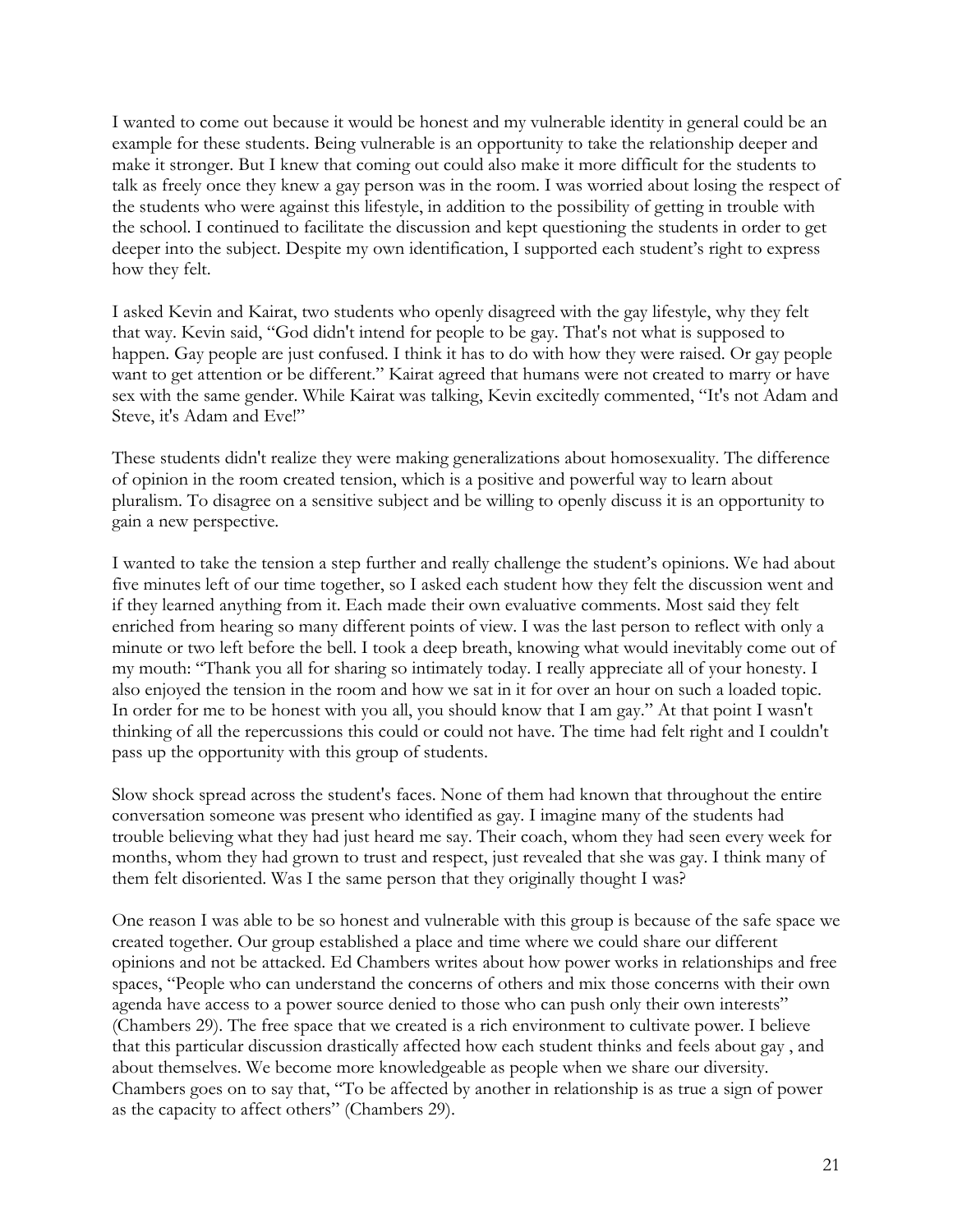Along with the power in each student's opinions there was respect and listening. We all learned that you don't have to 'fit in' or say the same things as everyone else in order to be accepted and loved. There were no hard feelings when everyone had very different viewpoints. Instead, our conversations, rich with diversity, brought us closer through the trust our acceptance developed. It is impossible to know difference until you love it in someone else.

The next time our group met, after spring break, I was slightly nervous about how they would react to me after so dramatically shifting the group homeostasis. As we were checking in, Kevin, a student who shared strong anti gay statements weeks earlier in our discussion told a surprising story. Kevin worked building houses in Mississippi over spring break. This is part of the story he told.

"I was in line for dinner after a long day of building a house, and I was goofing off with my guy friend. We were just being silly. This girl standing behind us in line snickered at us and said, `You all look like homosexuals. We should have ourselves a good ole fag drag.' I thought that this was so offensive and such a mean thing to say, because what if I was gay—that would really hurt my feelings. I mean, I'm not gay, but if I was I wouldn't feel so good after hearing someone say that."

Just a couple weeks after saying hurtful and judgmental things about gay people, Kevin was empathizing with them. The relationship between myself and the student's went to a powerful place when I made myself vulnerable by coming out to them. The authenticity and power of this experience is what makes it lasting. We didn't build a playground or affect change in the community physically, but we wielded immense change in the internal structures and filters we experience the world through. Our discussion was a real, relational experience that broadened our understanding and appreciation of each other. It deepened our diversity by making us question our beliefs and open up to new insights. This is the bones of community organizing.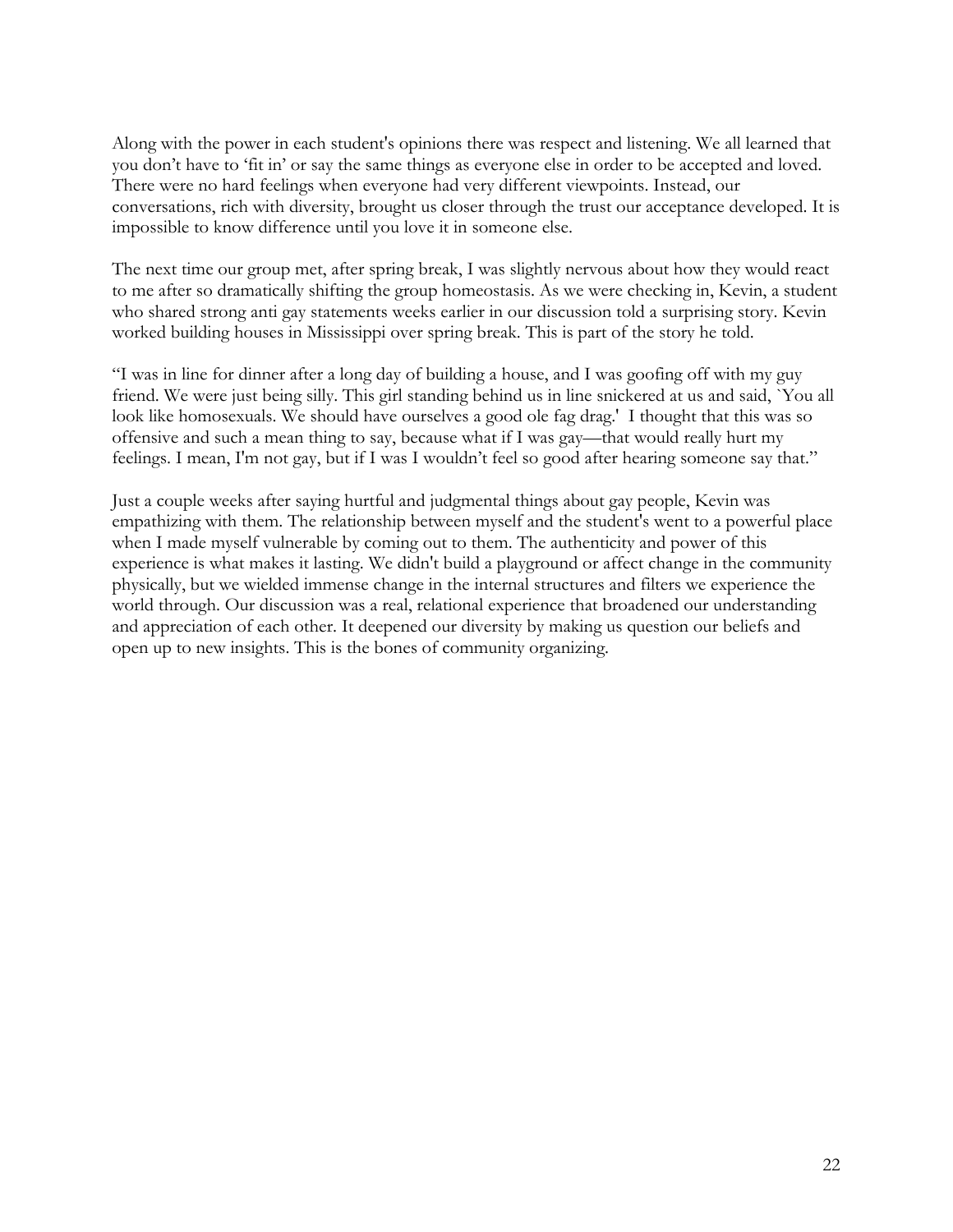### **A Glimpse of a Civic Professional – Danielle Peterson**  *By David Secondo*

Danielle Peterson is a change agent in a world that is increasingly focused on materialism and selffulfillment. And though she has many personal goals, they all seem to be connected to a vision for the equality of all people. Her work, through multiple efforts, involves helping others realize and attain their own dreams for a better world. She is a dedicated community organizer and an even more dedicated mother. What's more is that she is still a student.

She holds the position of Minnesota Public Achievement Organizer for the Center for Democracy and Citizenship at the University of Minnesota. This compliments her major in African-American Studies because as an organizer her passion is undoing racism. Her job consists of organizing public work and trainings for individuals, groups, and institutions who are partnering or interested in partnering with Public Achievement (PA). She also provides technical assistance and support to partnering institutions in Minnesota and other PA regions, as well as developing the leadership throughout the PA network.

I asked Danielle what makes her a civic professional. She responded by stating, "I would say that I am a public professional. My work has real public implications that are shaped and formed by my public partners, either here at the Center, or the schools and institutions we work in." Danielle's motivations come from her belief that the only ones qualified to solve problems are the individuals who are directly affected by them. She goes on to say that "this means that the only people with the talents, insights, passion or emotion required to take action and to see it through are the ones with the problem. I am driven to develop these talents and skills in people to work towards achieving change."

One example is when she worked at an apple orchard that employed a large number of Hmong people to do the most difficult manual labor. After a short period of time, she learned how little these workers were being paid. Their low wages incensed her, and she subsequently organized them to create a plan demanding higher wages, a plan that was ultimately successful.

The challenges that Danielle has faced throughout her life motivated her to pursue the work she is doing today. As an African-American growing up in a small town in Minnesota that was 99 percent white, she faced a lot of ignorance and racism. She was adopted into a mixed family. As a four year old girl she remembers being called "nigger" and her brother, who was white, being called "nigger lover." She was the first black person to attend her elementary school. Danielle says she always resisted the ignorance she faced and looked to civil rights history for strength and courage while yearning to understand racism and injustice. "Racism and race have been and will continue to be a fundamental part of my life," she says. "My passion is undoing racism and facilitating others to examine the United State's white supremacist capitalist system and learn how it affects all of our lives. Part of this system includes the struggles that help shape it, which ultimately, implicates all of us to take action."

Danielle's heroes include many women from the civil rights movement. "Ella Baker, Fannie Lou Hamer, Septima Clark, and Joann Robinson are just a few of the women that made the freedom movement possible," she says. "They were natural organizers and great leaders that were able to organize millions of ordinary people to create change." She admires how these women understood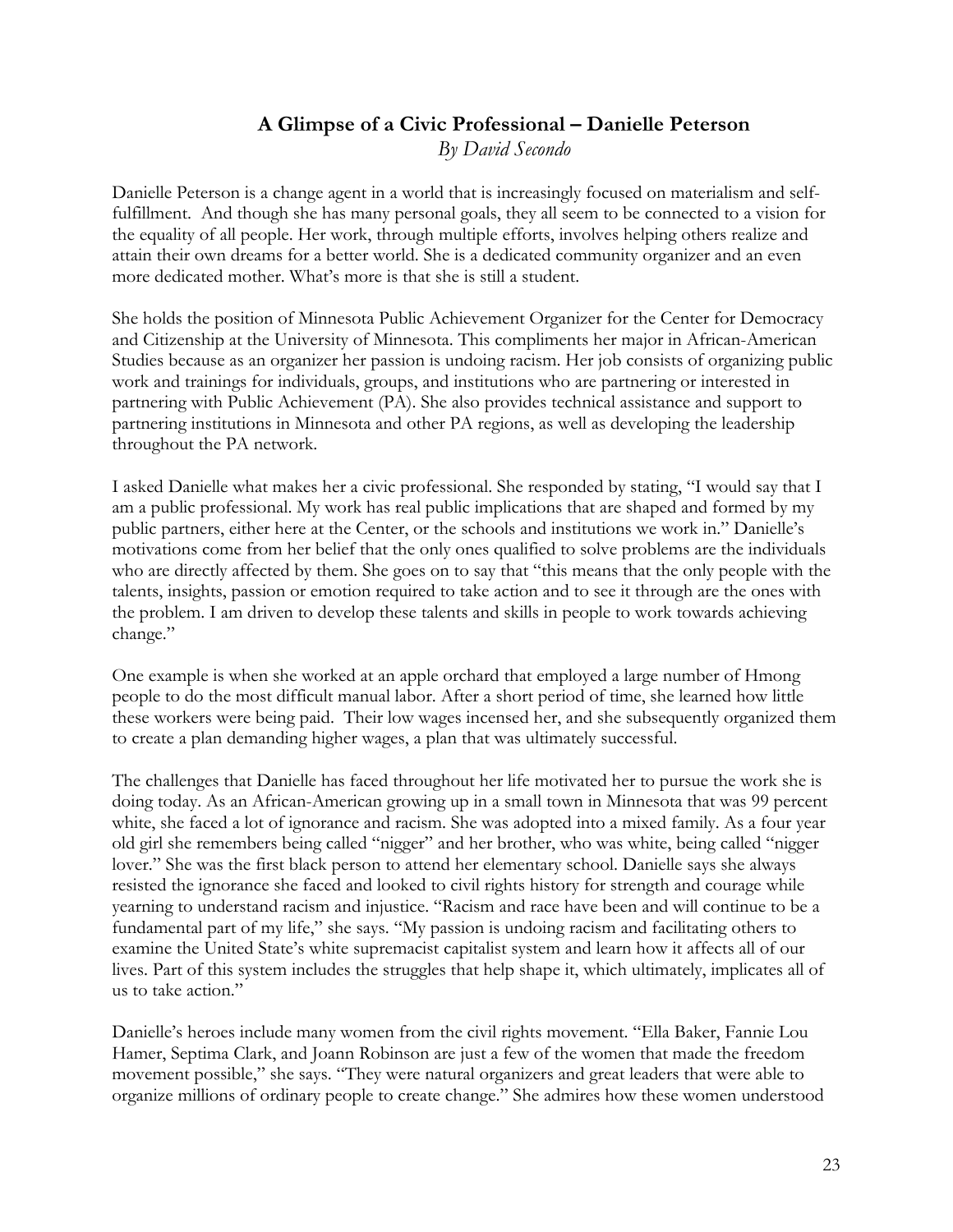how to work with people who did not think they could change things. Another one of Danielle's heroes is Charles Howard Houston, the founder of Howard University's Law School. He taught and mentored lawyers who would represent all of the separate but equal cases leading to the *Brown v. Board of Education* ruling. "He was a premier public professional!" says Danielle. A present-day hero of hers is Angela Glover Blackwell. Danielle regards her as a visionary and powerful leader because she is a vocal proponent for strong communities and good public policy.

At the University of Minnesota, Danielle is also the community development chair of the Black Student Union. She uses PA to develop leadership within this student group. One of their primary projects is to change the school's predominantly white-centered culture by organizing a college day where 400 high school students of color planning to attend college will receive a tour of the campus by university students of color. Workshops run by members of the Black Student Union will also be offered to visiting high school students. She and the group she leads believe that efforts like this will help to increase diversity at the university.

Danielle's values remain a significant inspiration for her work. She says that "throughout all of our lives people desire to be loved and to love. We need to look very closely at what it takes for all of us to create a beloved community. Although this is a utopian vision, it is what I strive for in my work. This, however, does not mean that we shy away from the most painful and difficult elements in our communities and our nation. Rather, we must look deeper at these issues and how we have been able to shape them in the past and how we might continue to shape these problems. We need to understand how families, history, class, race and culture play a role in this." For Danielle, a life well lived is one with vision, filled with constant learning where she continues to challenge herself as a mother, organizer, partner, friend, daughter and sister.

One of the major things Danielle learned through her work is that everyone can be culture makers and public professionals. It is just a matter of shifting your perception of one's place in work and in society. We are accustomed to thinking that we are separate, that our actions do not affect one another. Everything we do has some impact on the world. Danielle advises to discover how your work connects with the community. She says to reflect on how you create culture in your environment as well as how you are part of the culture in your environment, whether that environment is your work, your place of worship, or some other public place where you spend time.

She recommends talking about these goals with someone who can hold you accountable to your vision. "Making an impact and becoming powerful is a learned skill or craft. It doesn't just happen," she says. "Study the people who impact your issue. If they happen to be in your community, make an appointment with them and learn all that you can about their work and their vision. Some of these people may be your professors. Try to initiate a public relationship with them. Build public relationships with people who are concerned with the same issues and are taking action on your campus. You will be uncomfortable while working for change, let this be a challenge to you."

*"Making an impact and becoming powerful is a learned skill or craft. It doesn't just happen."*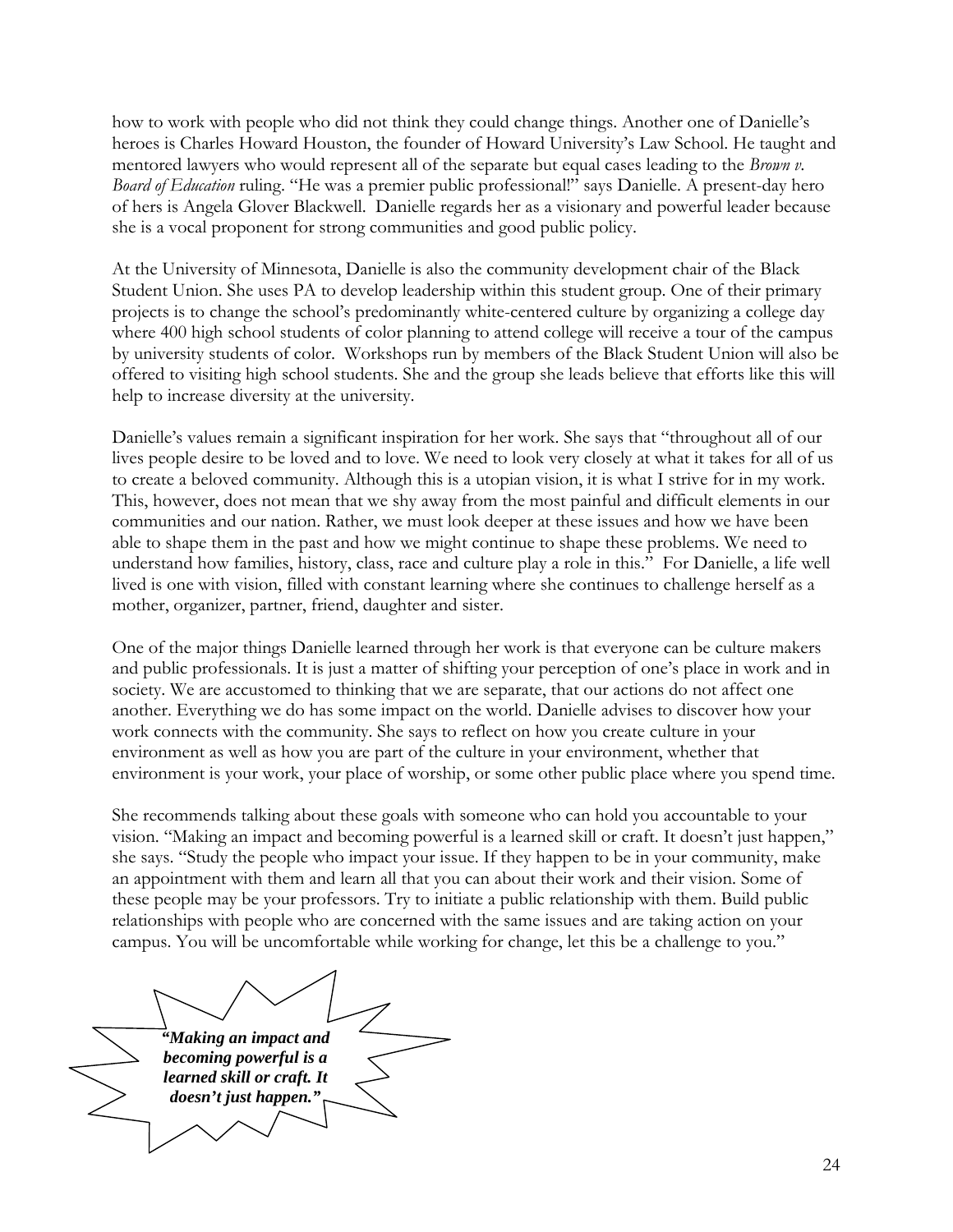## **Coaching Challenges**  *By Heather Mueller*

In the book *Cold Anger*, Ernie Cortes tells the reader, "Anger gives you energy" (47). I remember feeling startled when I read this quote for the first time. I had always thought of anger as something negative, a feeling to either repress or deal with quietly, on my own. Through my work as a community organizer I have learned how to turn anger into something useful and constructive that is welcomed and worked with. Working with many different kinds of people – all with their own ethics, ideas, and personalities – I have come up against many situations that have pushed my limits. One example is my relationship with my Public Achievement coaching partner, Neil. Through this experience, I learned that in order to make any kind of effective change, a person needs to take responsibility for their own feelings and convictions. You need to actively work with the people around you to create relationships that will sustain the kind of world you want to live in. This process, in turn, will change you. Each conflict that I have encountered, each bit of tension that I've worked through has taught me how to be more effective in working with others and has helped me to define the kind of a world I want to live in.

Neil and I finally had our big argument in February. Tension had been building up for weeks around our different coaching styles. I focused on our team's goals and getting things done, while Neil concentrated on team building, approaching meetings in a hands-off, improvisational manner. I was worried that we weren't moving along with our project, while Neil felt that my approach was narrow and over-bearing. The problem was that neither of us succeeded in communicating our feelings. Worried about hurting each other or creating conflict, we kept our frustrations to ourselves and dealt with them passively. Meanwhile, our group meetings turned into a constant power struggle between the two of us. In class, we constantly cut each other off and vied for control of discussions, which left hardly any space for the most important aspect of our work – the voices of the students in our group.

Our frustrations finally broke loose after a particularly low-energy meeting. That day, almost half of the students in our group were absent and the others were tired and listless. While I tried my hardest to motivate the students, Neil seemed only to be acting as a distraction. After class I took a deep breath and all of my frustrations came pouring out.

"Neil, I can't believe you let Sun watch movies on his iPod for the last 20 minutes of class!" I burst out tactlessly as we pushed the desks back into order, "I've been trying to get things done all afternoon and you didn't do anything. All you did was distract the students; I feel like I'm doing all the work and it isn't fair!"

But Neil wouldn't listen to anything I had to say. Instead, he was focused on defending himself against my accusations.

"What are you talking about?!" he sputtered, "I've been working just as hard as you have. How can you say that? Besides, Sun was only watching movies for five minutes."

We walked out of the school building and ended up in the parking lot, yelling at each other, neither one of us actually listening to the other's point of view. I remember standing in the parking lot,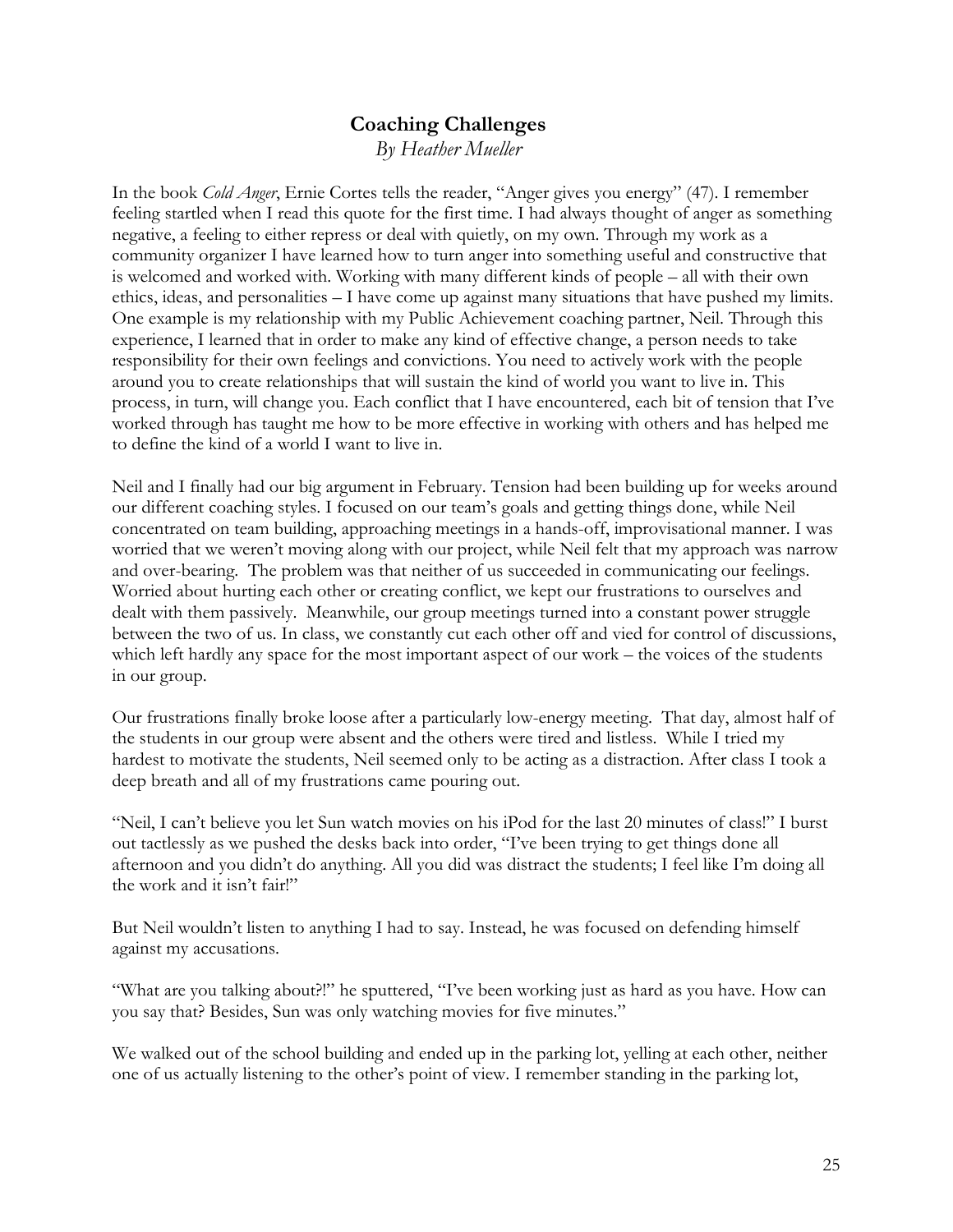unable to even look Neil in the face, instead staring down at the ground, watching the shadow of his arm wave across the pavement while I gritted my teeth with anger.

In that moment, I was at the heart of the tension between "the world as it is" and "the world as it should be". In his book *Roots for Radicals*, Ed Chambers talks about the necessity of not being afraid of conflict, but instead welcoming this kind of tension and be willing to work within it – because it's the only place that real change can take place. Now that our frustrations were out in the open, Neil and I had come face-to-face with our differences, and we were being forced to work with them. The trick would be finding a way to communicate about it effectively. What was once a power struggle was on its way to becoming a lesson in compromise and flexibility.

My conflict with Neil was mostly about power. We each wanted to run the group our own way, based on our own expectations and way of getting things done, without considering how this was affecting the other members of the group. Chambers writes, "Seeing clearly that every act of power requires a relationship is the first step toward realizing that the capacity to be affected by another is the other side of the coin named power" (Chambers 28). Being powerful means being aware of the ways you are both affected by and affect other people. It means being in relationships with as many people as possible, which in turn means being flexible to the input of others and open about what you want from a situation. Neil and I both wanted to be powerful coaches and role-models for our students, but because we were not considering the ways our different approaches affected the others in the group, we were not being very effective.

Before our argument, I thought that I could ignore my problems with Neil. It seemed easier to just not say anything and deal with it on my own. But not communicating about how I felt only added more fuel to our struggle over class time. The angrier I got, the quicker I was to cut Neil off when I felt he was taking the class off on a tangent. I was more likely to get stressed out and come off as overbearing or controlling, the exact things that bothered Neil about my approach. By not communicating, we were each triggering the other person into doing the exact things that frustrated us, without even realizing it. Even when I finally confronted Neil, I only did it because I could no longer take the stress. It wasn't until after we left the parking lot and I had time to cool off and reflect on the argument that I finally felt ready to take responsibility for the situation and listen to Neil without blaming him.

Because I had the responsibility to be an effective coach and help the team accomplish their goals, I had no choice but to confront my frustrations with Neil and actively work with him to find a solution. Even though it might have seemed easier, or at least less scary, to bury the tension and go back to the way things were before, I knew that we had to talk about what happened and work through the tension. In *Cold Anger*, Ernie Cortes says, "To be an organizer or a leader in our effort, you have to initiate relationships. You have to see yourself as an actor always and never as a passive person" (Rogers 56). The organizations that Cortes works with create change by identifying their self-interests and then contacting people in positions of power to figure out how those interests can become a reality. In much the same way, I was learning to identify the causes and self-interests behind my anger, while remaining flexible enough to work with the other people to translate those interests into action.

As I began to reflect on the situation, I realized that a lot of my frustration came because I had a very specific and narrow idea of how the group should be run. I thought that everything needed to be planned out ahead of time; Neil just let things happen. Because Neil didn't share my approach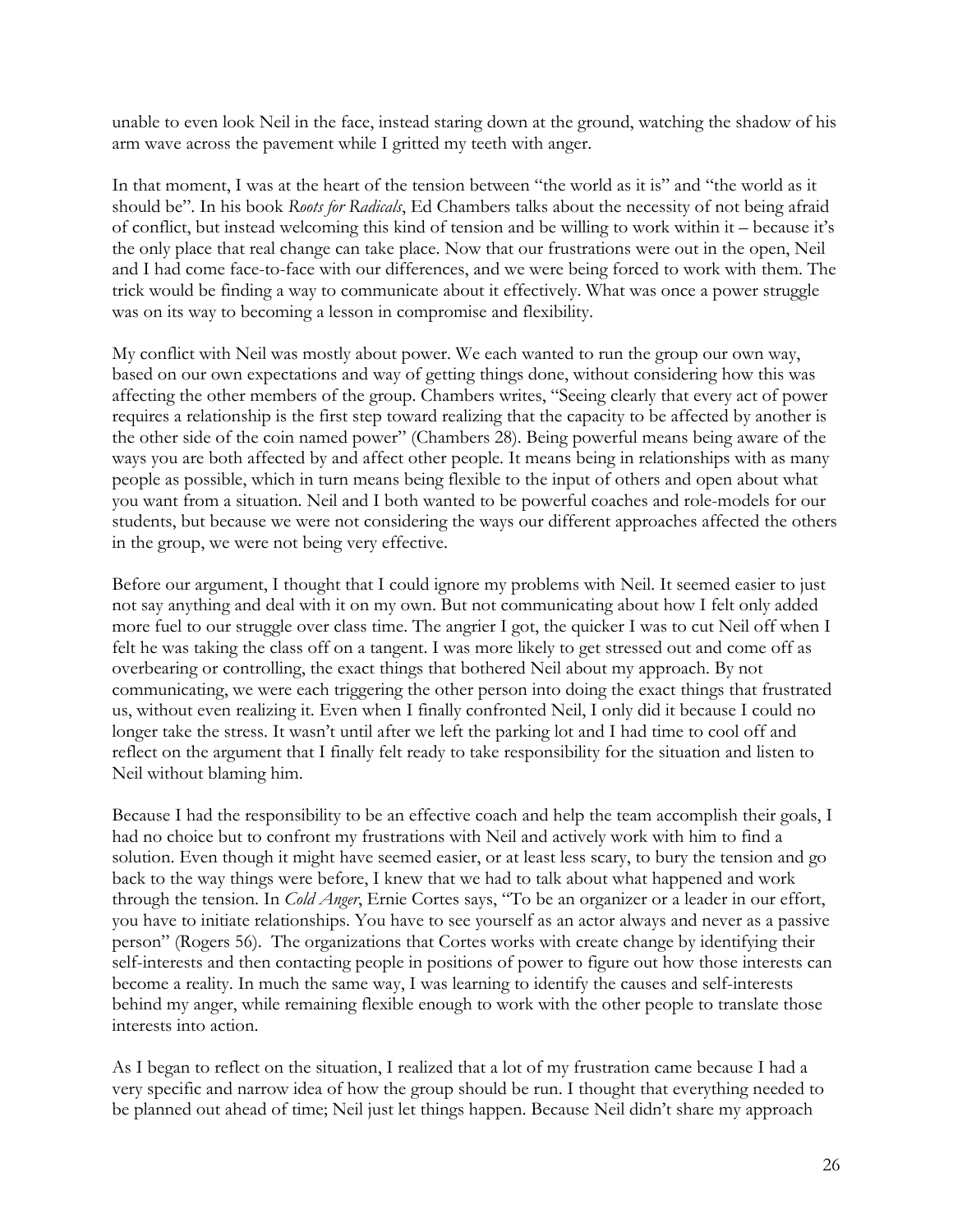and my exact views, I felt like I had to work extra hard to keep things operating in a way that I was comfortable with. I realized that the exact things that frustrated me the most about Neil – his flexibility and willingness to be distracted – were actually his biggest strengths – and my weaknesses. And vice versa. We had the perfect combination of skills; we both just needed to communicate and be willing to do things in a way that was a little different from our usual norms.

The process that I was going through with Neil, learning to work with his point of view and identify his strengths, is the same process used by large-scale community organizing projects to affect change. These movements are made up of people willing to stand up and identify what kinds of lives they want to live, what kinds of lives they deserve to live, and to work with power to get it. In the words of Ernie Cortes, "self-interest requires that you recognize yourself, that you say 'I count'" (Rogers 62). This means identifying the things that make you angry, but instead of holding them inside and 'just dealing with it' or lashing out in revenge or rage, it means taking responsibility for your feelings and using them as energy to confront the problem and work with others to fix it.

Part of my frustration with Neil was that I felt I wasn't being listened to or appreciated. Because he approached class so differently, I thought he simply didn't care about my opinions. It was only when I took responsibility for these feelings and communicated them – instead of feeling defeated and upset – that I was able to see his side of the situation, and work with him to find common ground. Ernie Cortes tells us, "For you to grow and develop, you have to get out of yourself and into the skins of others" (Rogers 64). You have to be willing to work *with* people, and consider their standpoint, even when it seems like they are working against you. The day after our argument, Neil and I met in our teacher's office to talk through our problems. Because we had reflected on the causes of our frustrations and let the initial anger cool, we were able to see clearly where the tension was originating from, and how we could work to resolve it.

Tension – and anger – are inescapable, especially for someone who is engaged in community organizing or social change. To have ideals (a distinct view of the world as it should be), and to work within reality (the world as it is), as all organizers and activists do, means to constantly encounter conflict. Organizing is built on the creation and sustainability of relationships with many different kinds of people, many of whom will have different styles of working and different beliefs than you do. But this kind of diversity, and the tension that invariably comes with it, is absolutely necessary for any kind of change to happen. The trick is to recognize tension, anger, and discomfort as a place of potential.

The key to turning tension into something positive is in your willingness to work with it. Evaluation and reflection can help you actively question the situation along with the motivations, feelings, and thoughts of the people involved to better understand what you have to work with. Saul Alinsky writes, "Most people go through life undergoing a series of happenings, which pass through their systems undigested. Happenings become experiences when they are reflected on, related to general problems, and synthesized" (Rogers 91). What could have remained an unpleasant confrontation between Neil and me was transformed, through reflection and a mutual evaluation, into fuel for a positive experience of change.

By listening to each other's frustrations, Neil and I were able to recognize and change things about the way we interacted in our group meetings, which have made things smoother for everyone involved. Now, Neil is more mindful of his tendency to ramble or take discussions off topic, and I am able to calm myself down when I start to feel the need to control. Since we are no longer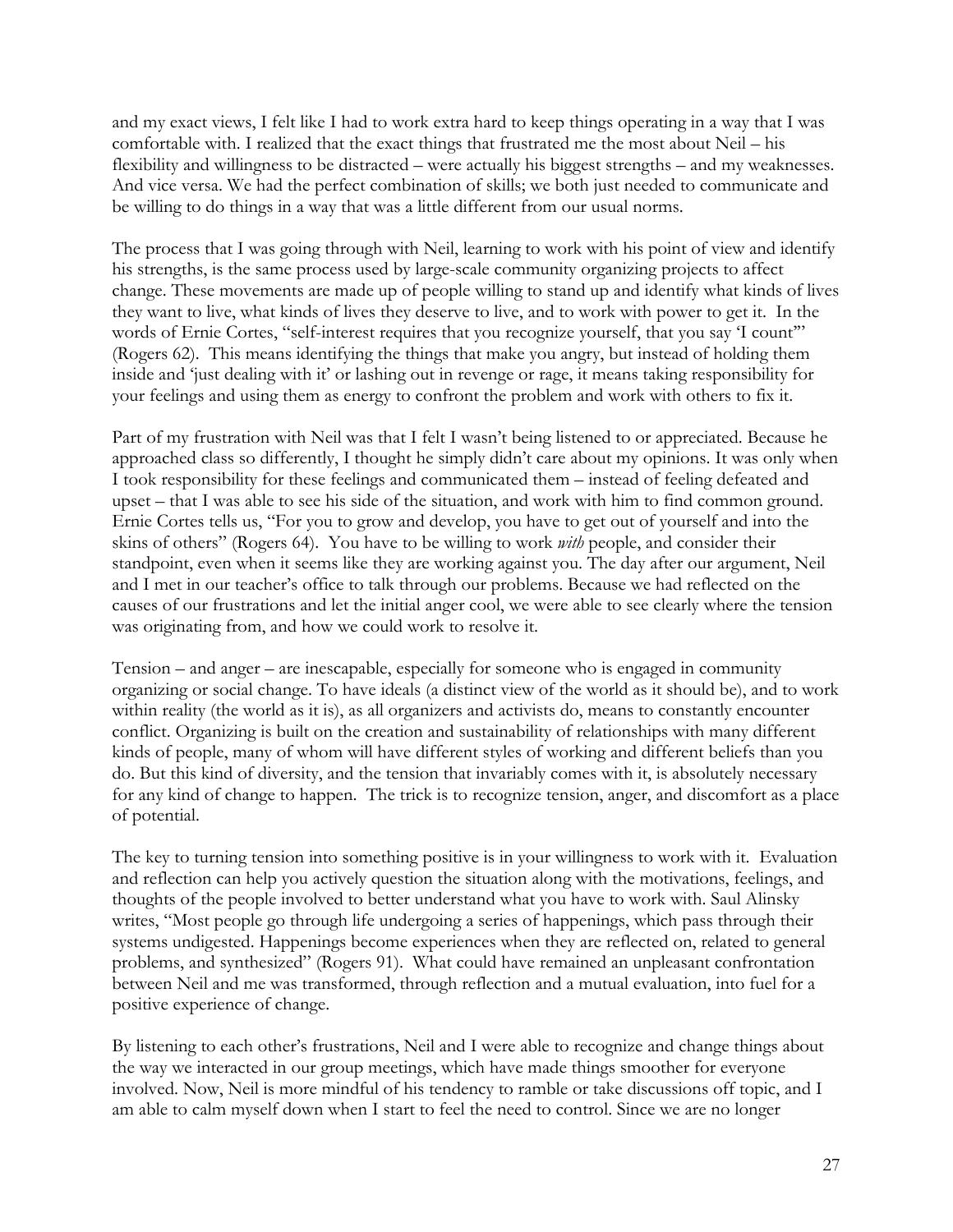competing, Neil and I have both backed off and left more space for the students to run the meetings and direct discussions themselves. By reflecting on the situation and being open to change my approach, I was able to recognize which aspects of my approach were not as effective as they could be, and as a result I have grown to be a better leader and organizer.

Ernie Cortes often echoes a question often asked by Saul Alinsky, "How do you feel about people?" Cortes, Alinsky, and other organizers obviously have a passion for people and believe that everyone deserves to speak for themselves and have the chance to work for the kind of world they each want to live in. In every conflict and each bit of tension, people constantly ask one another, "How do you feel about me?" By approaching a conflict with flexibility and enthusiasm, you can show someone that you believe they are worth considering and working with. A willingness to work with tension means that you are able to hold yourself responsible for the anger that you feel, and hold others accountable for the ways they might be contributing to it. Taking an active role to work with conflict is a sign of respect, both towards your self and others. It shows that you believe in yourself – and that you care about who you are working with enough to deal with difficult issues together. This consideration and respect is what has the power to turn anger into fuel for positive change.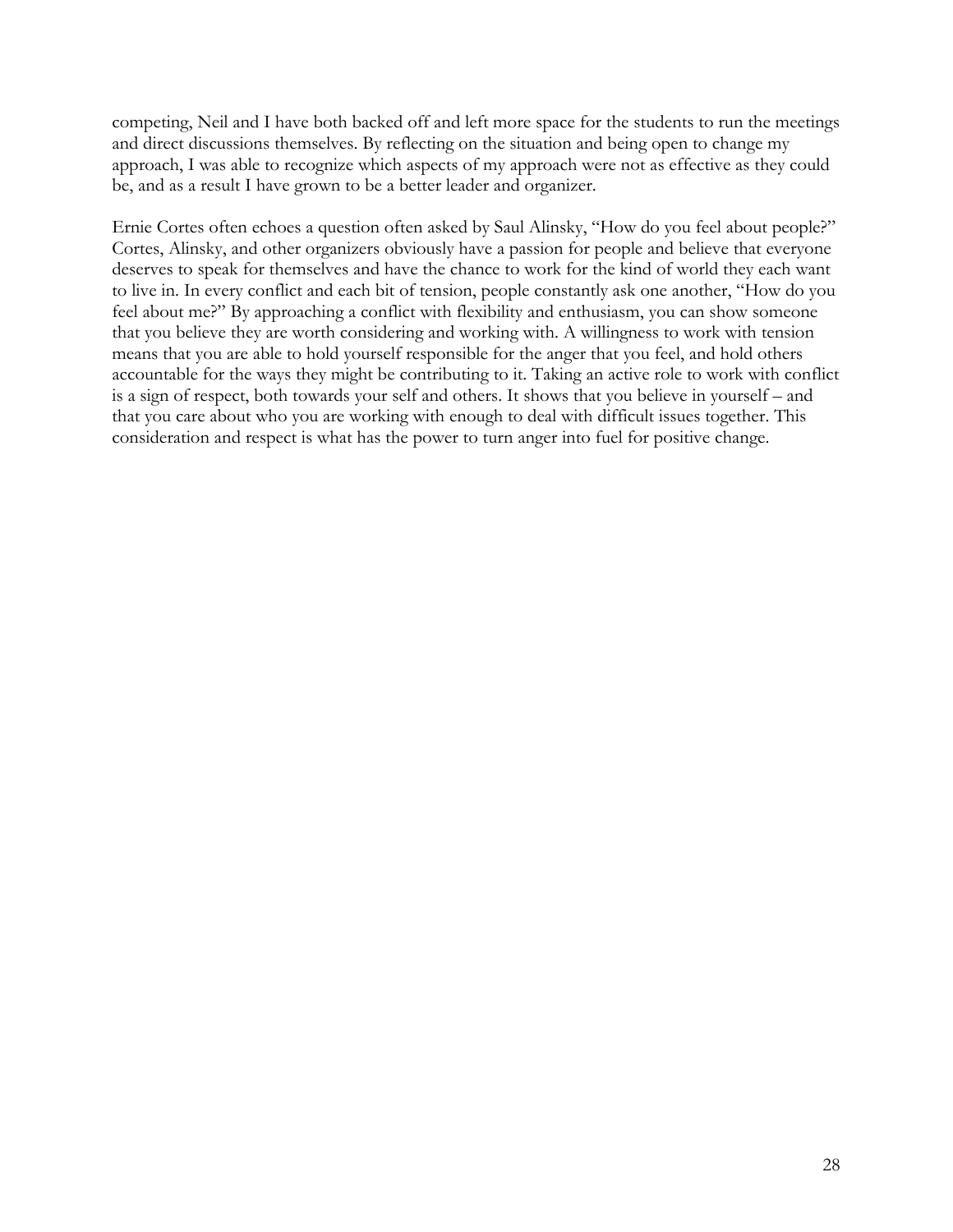## **The Power of Calmness**

*By Neil Sharma* 

Protest politics seems to be the most popular means of trying to do public work. I remember seeing a protest at Naropa University by students in the BFA (Bachelor of Fine Art) performance program over the unexplained firing of the chair of their department a month before school ended. The intensity and passion of their anger was clearly demonstrated by the protest skits in which they mocked the president of the university followed by a public discussion with the president over why their chair was fired. This was less of a discussion and more two hours of rapid firing from the BFA performance students to the president. They had a lot of "hot anger" because the president could barely get a word in. No compromises were offered and the environment was marked by tremendous polarized tension. There was no ground of clear communication and no calmness. Everyone was focused on defending their opinion instead of trying to listen. Ernie Cortes would tell the students that for effective community organizing, they need to take "the hot impulse of their anger and cool it down so that it can become a useful tool to improve individual lives and the quality of the common community" (Rogers 10).

As a Public Achievement coach and community organizer, I have realized that public relationships and politics are at the core of public work. Instead of merely protesting against someone and debating an issue, it is important to work with others. According to Edward Chambers, public relationships are a "world of exchange, compromise, and deals" (73). It is easy to get angry and frustrated and draw battle lines, but if one is to create effective change then it is critical to develop and maintain these public relationships which are based on mutual respect. Harry Boyte suggests that it is important to discipline anger, "recognizing that even in the midst of sharp conflict it is important to keep long term relationships in mind" (Boyte 53). In moments of tension, remaining calm is a powerful technique that can help keep open lines of communication. Calmness breeds calmness and has the power to settle emotions, enabling disputing parties to reach a compromise while maintaining a solid public relationship.

In conflict, emotions like anger and defensiveness arise when one's viewpoint is challenged. These emotions cloud a person's ability to listen and understand what the other person has to say. In emotional heat, being on the offensive or defensive polarizes one's opponent in the opposite direction. This does not lead to an effective public relationship, because there is no room for compromise and change.

I experienced this challenge as a Public Achievement coach. My coaching partner Heather and I decided to plan activities that would help the students identify what issues they cared about. One of my students, Gabe, decided to speak out against the new hall pass policy which required all students to have a pass if they were out of the classroom during class time. Gabe believed that not having a hall policy would help cultivate self-discipline and self-accountability among students. He felt that the current policy only impeded the development of the maturity that is necessary in college where students are more responsible for their education. I was amazed at how poignant Gabe was in articulating his view, immediately recognizing him as a potential leader. We went on to create signs that made public the students' concerns.

While we were posting our signs in the hall the assistant principal, Mr. Roper, approached us and told us that we needed approval before we could put anything up. We made some adjustments and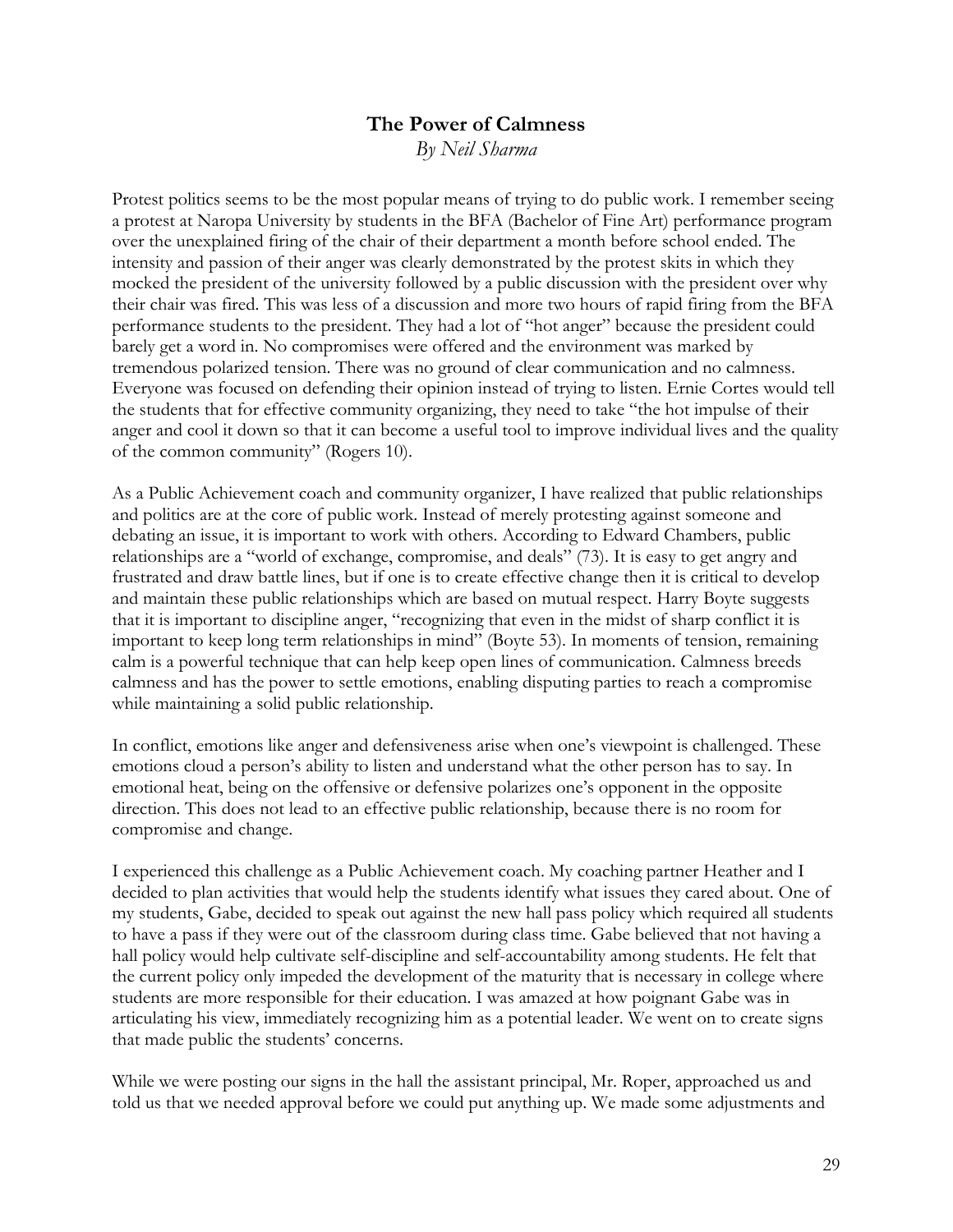headed to the front office to have our poster approved. We saw Mr. Roper talking to the principal. He motioned for us to enter, and Gabe and I found ourselves face to face with the school's principal, Dr. Pilch, and other administrators. It was definitely intimidating at first, and it got more so when we told the principal what we wanted to put up in the hallway.

Her face flushed as she asked, "Have you seen what this school was like before the policy?" Gabe replied, "I was here, but I still think that this policy prevents students from taking responsibility".

She was seemed very angry with both of us. She turned to me and asked, "Who are you?" I was a bit timid and replied, "I am from Naropa and I am a coach with Public Achievement" She quickly responded, "Do you see that this policy is in place for an important reason? I understand your intentions but will not compromise the safety of our students. Since the safety and well-being of these students are my top priority, I'll consider leaving PA out of the curriculum if this continues."

This shook me up, and I immediately felt both anger and fear rise up in me. I thought, *what have I gotten myself into*? Time seemed to freeze and I stood there thinking about how I should proceed. The lines of communication were fragile and I knew that there would be nothing gained if I'd let my frustration and fear run away with me. I had learned through my meditation practice that calmness breeds calmness and that I should demonstrate it so that Dr. Pilch could know our that our intentions were not to create problems for her. Cultivating calmness is turning that murky water of mind caused by thoughts and emotions to settle and become clear. If one is able to practice this type of calm, then one will be able to maintain and even strengthen public relationships, and effectively engage in public work.

To first create calmness in this situation, I focused on my breath for a couple of seconds, a practice that I have learned at Naropa, so that I could remain calm and strong. After I cleared my mind, I told her in a gentle voice, "We are not here to create dissent. My only goal is to help cultivate these students own inherent power to affect change in their community."

Her demeanor instantly changed. In a calm manner, I went on to explain the poster that we made and how it connected to the concept of doing public work. Gabe took my lead and restated his stance on the hall pass policy. It was incredible at how Dr. Pilch changed her tone. In response, Dr. Pilch told us much more calmly than before about why she had adopted the policy. Because we were calm enough to be receptive to her side of the issue and because she was able to explain clearly, we understood that it was not a matter of maturity, but safety. The hall passes were necessary to keep unwanted visitors out of the school. She told us that she admired what we were doing, but for the greater good of the school and its safety, it was important to have hallway passes. We made a mutual decision to disregard the signs we had made and not put it up in the hall. At the end of the conversation, we all laughed about how tense it had been. And we all apologized for the miscommunication. When we left the office, I felt that we had created a strong relationship with the principal which has helped us many times when we needed further approval on other projects. If I had not remained calm, the principal could have decided to cancel Public Achievement at the high school. Calmness, I realized, is a potent means of opening lines of communication and understanding which are the foundations for a good relationship, public or private. Although remaining calm can be at times a Herculean task, it is critical to discipline one's anger and work with conflict to be an effective community organizer.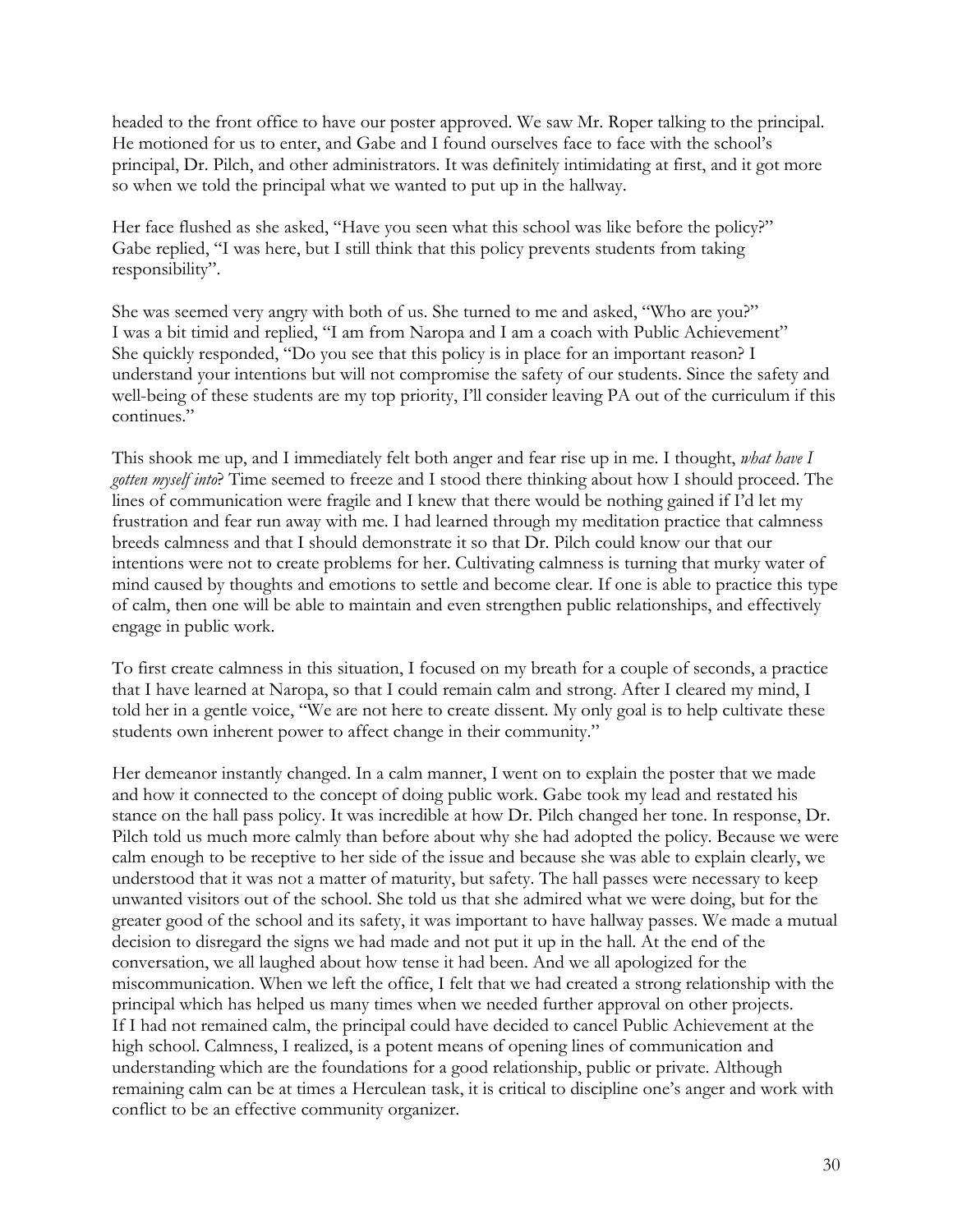### **Civic Professional – Michael Kuhne**  *By Heather Mueller*

Michael Kuhne began his career in education with a one-year teaching position in Minnesota, followed by four years of teaching in southern Colorado. Here, he became "both angered and inspired" by "the remarkable young students, young people living lives on the edge, on the margins, under the radar." He explains that he was "angered because public policy and education policy continue to keep these young people and their families on the margins, yet inspired because they show up, day after day, believing in a dream, I felt I must play an efficacious role in that dream." It was in graduate school that Michael read Paulo Friere's *Pedagogy of the Oppressed* and realized "that my political and educational passions could be intertwined in creative, constructive ways."

Michael received his Ph.D. from the University of Minnesota, with an expertise in curriculum development. He currently works as an English professor at Minneapolis Community and Technical College; this semester he is teaching two writing courses and a literature class on epics. But Michael sees the main focus of his work as directing the school's Urban Teacher Program, a position he has used to confront many of the frustrations he felt during his first years of teaching.

Michael co-founded the Urban Teacher Program in the fall of 1999 to address a widespread teacher shortage that had occurred the previous year. In 1998, the Minneapolis school system had been 175 teachers short, a problem that Michael realized was caused by a lack of training available to those interested in becoming teachers. Furthermore, obtaining a teaching license required a degree from a four year university, while many people in the city only had the time and resources to complete a two-year program. In a traditional two-year urban community or technical college, there was never time for the student teaching practicum necessary to receive a license. Furthermore, the Urban Teacher Program found a solution to this dilemma by using Public Achievement to integrate teaching experience into the curriculum of a two year program.

Much of Michael's work is a response to the problem of pre-packaged curriculums and over emphasis on standardized testing that he thinks is "taking the human quality out of teaching". This is a problem that has deepened with the passing of the *No Child Left Behind Act* in 2002. The act set new standards for public education, with huge penalties for schools and teachers that fail to meet requirements. Students in grades three through eight are now given standardized tests every year, the results of which are then compared to standards set by the state. Each year, a school must increase the number of its students who achieve state standards, with the goal of having all students be able to pass the tests within twelve years. The act also sets new standards for teacher qualifications, in some cases requiring teachers to receive an extra degree or pass a standardized test in the subject that they teach. Statistics comparing the number of teachers and students who meet state standards in each school are made public, and parents can choose to transfer their child to another school if their district consistently fails to meet state standards.

Even as national standards such as *No Child Left Behind* focus decreasingly on the personal aspects of education, the Urban Teacher Program seeks to train its students as civic professionals. While the standards and testing of *No Child Left Behind* closely monitors the progress of each student, many see the act as focusing not on the causes of failure, but the effects. Teachers are evaluated not on how well they connect with their students, or how many meaningful relationships are created within the classroom, but rather on what percentage of their students succeed on standardized tests. Many fear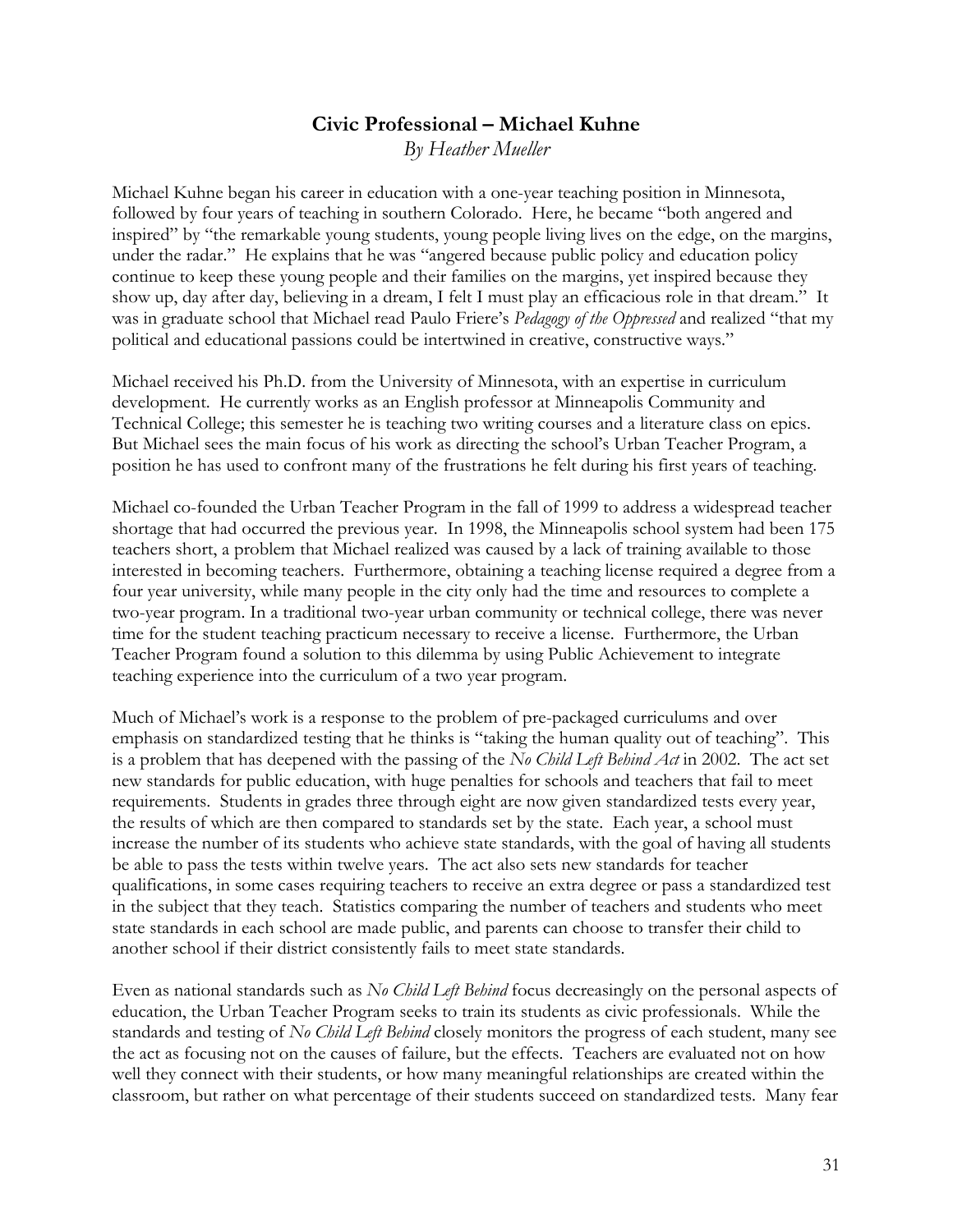that as education becomes more focused on national standards and percentages, the unique personalities, talents, and needs of the students will be ignored. The value in fostering self-esteem, passion, and engagement seems to be slipping away. It is Michael's hope that graduates of the program will view teaching not just in terms of state percentages and test scores, but will recognize the potential of their profession to shape and affect our culture.

Using Public Achievement in the curriculum has helped to achieve this goal through its focus on creating relationships with others in a public context. In this way, students of the Urban Teacher Program begin to create public lives. Developing a public life, Michael says, forces a person to actively consider "how you want to be with a group of people". It is essential to constantly relate theoretical concepts to action:

I believe in a holistic version of human beings, and the mind is a major part of this. That said, I also believe that we – those in academia – have the sober responsibility to use our trained and refined intellects to make the world a better place. Teaching Toni Morrison's *Beloved* can definitely make the world a better place – don't misunderstand me; words and ideas have power – but I don't believe that this is all that I can do. Who will be the next Toni Morrison? The next Amiri Baraka? The next voice to be heard and to light a fire? If I can help students read Morrison and then *act* on what we learn, my mission will have been a success. So, we can either discuss how we might act, or we can act. I'd rather be acting.

Public Achievement has become another tool that Michael uses to relate concepts and ideas to problems in the immediate community. He has used variations of PA in many of his undergraduate classes. In one of his research writing courses, centered on the theme of community, students each choose a service-learning project to incorporate into their writing assignments. Writing on local issues, Michael says, gives the students a specific context to write about, and lets them share personal stories and examples. Writing about issues that matter to them and that directly effect them often improves students' work. Research and writing assignments that are grounded in the real world makes college and education into something that is relevant and useful in a greater context.

Such an approach, Michael says, is about "replicating the richness of democracy beyond the theoretical level. It allows us, as intellectuals, to connect not just with our hearts and heads, but with our hands and feet."

Michael estimates that about 15-20 percent of his students are from Minneapolis' Somalian population. Because so many of his students come from a community that has been underprivileged and marginalized, creating free spaces plays an important role in his classroom. He says "It is my obligation to make sure these communities are communicating," and he accomplishes this by continually reminding his students that "we are creating a free space."

Michael points out that working with students of diverse backgrounds and perspectives means "I don't have twenty similar voices". This effects not only classroom discussion but also his teaching style. In working with people from other cultures, he says "I can't make any assumptions". He must always remain completely conscious of how he is relating to his students. Communication as subtle as body language and hand gestures can often be interpreted differently than intended through the lens of another culture. Working with such diversity, his classes often find themselves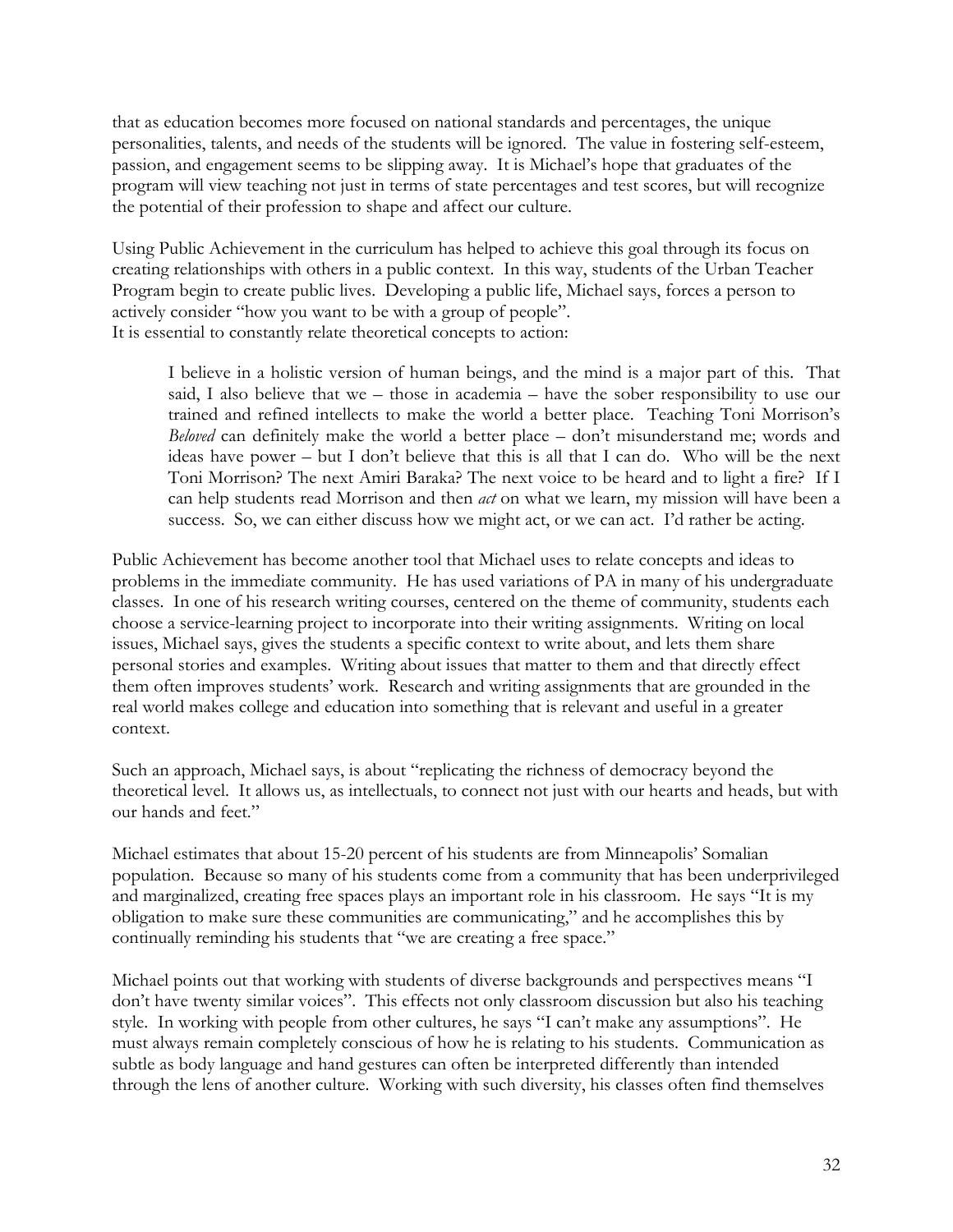encountering tension and conflict, but he reminds us "that's what democracy is" and the most important thing is to "keep moving".

Taking action and getting involved "beyond a theoretical level" can often get messy. Such an approach requires flexibility and open-mindedness, as one is constantly being forced to redefine and question the very concepts and ideas that seem so stable within a book or classroom. In Public Achievement and other forms of civic engagement, participants learn to work with and confront failure. Michael says that one of the greatest skills he learned from PA was flexibility and a willingness to change plans. This is because the program is not based on teaching in a traditional sense, but on listening to and responding to the students. In this dynamic – far from the prepackaged curriculums of *No Child Left Behind* – the teacher or coach is constantly rediscovering the material, forming a two-way learning relationship with his or her students. Michael references Harry Boyte's idea of "experts on tap, not on top" as a way of creating an environment where teachers and coaches become resources and students learn to think for themselves.

Like students writing research papers on topics they are interested and actively involved in, or the teacher who rediscovers the material by creating dynamic classroom relationships, the civic professional is one who can combine private self-interests with a public, professional life. Michael believes that a person's public and private lives are "complementary components of the whole." He writes,

I do think that my private life (my poor and working class background, being the youngest son and being raised in an all-female household, losing my father at a relatively young age…) profoundly influences my public life. And the reverse is true: my public life (as a professor, as an organizer, as a public K12 advocate, as a writer) profoundly influences my private life. There is a symbiotic relationship. When the two are unnecessarily disconnected, both suffer; when they are blurred, both suffer. It is a fine line, one that demands constant attention and vigilance.

To keep this balance, Michael takes on projects "not merely out of a sense of obligation or service, but because he really want to make a change". He advises that when creating a public life, it helps to be clear about one's mission and goals within one's vocation, to keep in mind questions like 'What do I want to achieve?' and 'What do I want to be able to say that I have accomplished?' He writes, "I need to remind myself constantly WHY I am doing this and WHAT my purpose, my larger vision is."

Michael Kuhne is an inspiring example of a civic professional who realizes the reciprocal nature of developing a public relationship with the rest of society. For him, effective and meaningful work is that which provokes self-examination and a constant redefining of self-interests, which in turn brings forth more meaningful and effective public contributions.

*Being a civic professional means letting the world affect you, as you affect the world.* 

Being a civic professional means letting the world affect you, as you affect your world. The work Michael does on a public level is inspired by his own passions and self-interests. This is what makes his contributions effective, useful and worthwhile, to both himself and others. He writes that his hope for young people is that they "come to learn the why and the what of [their] educational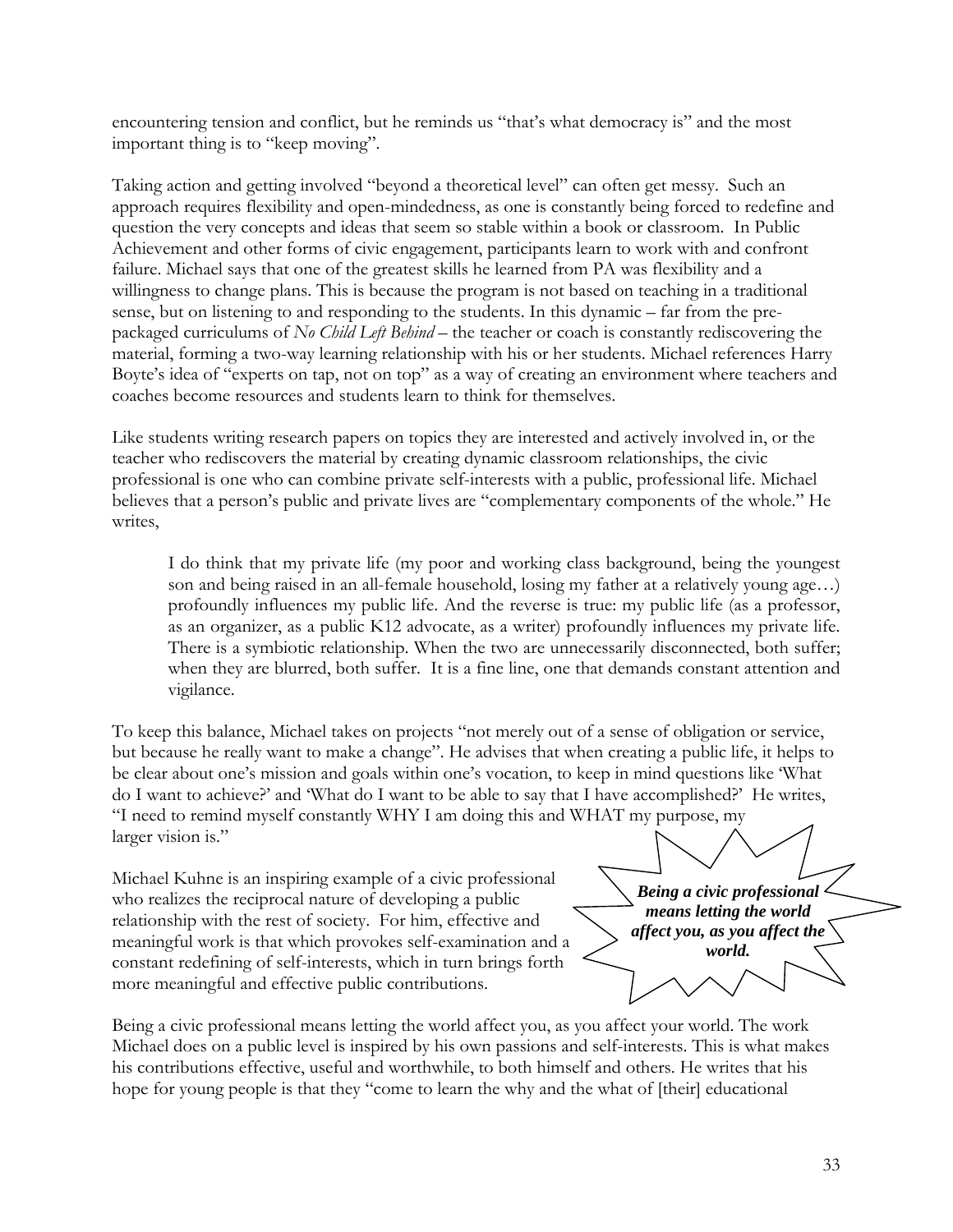journey. To do so means to live a life of rich self-examination and tremendous public contributions."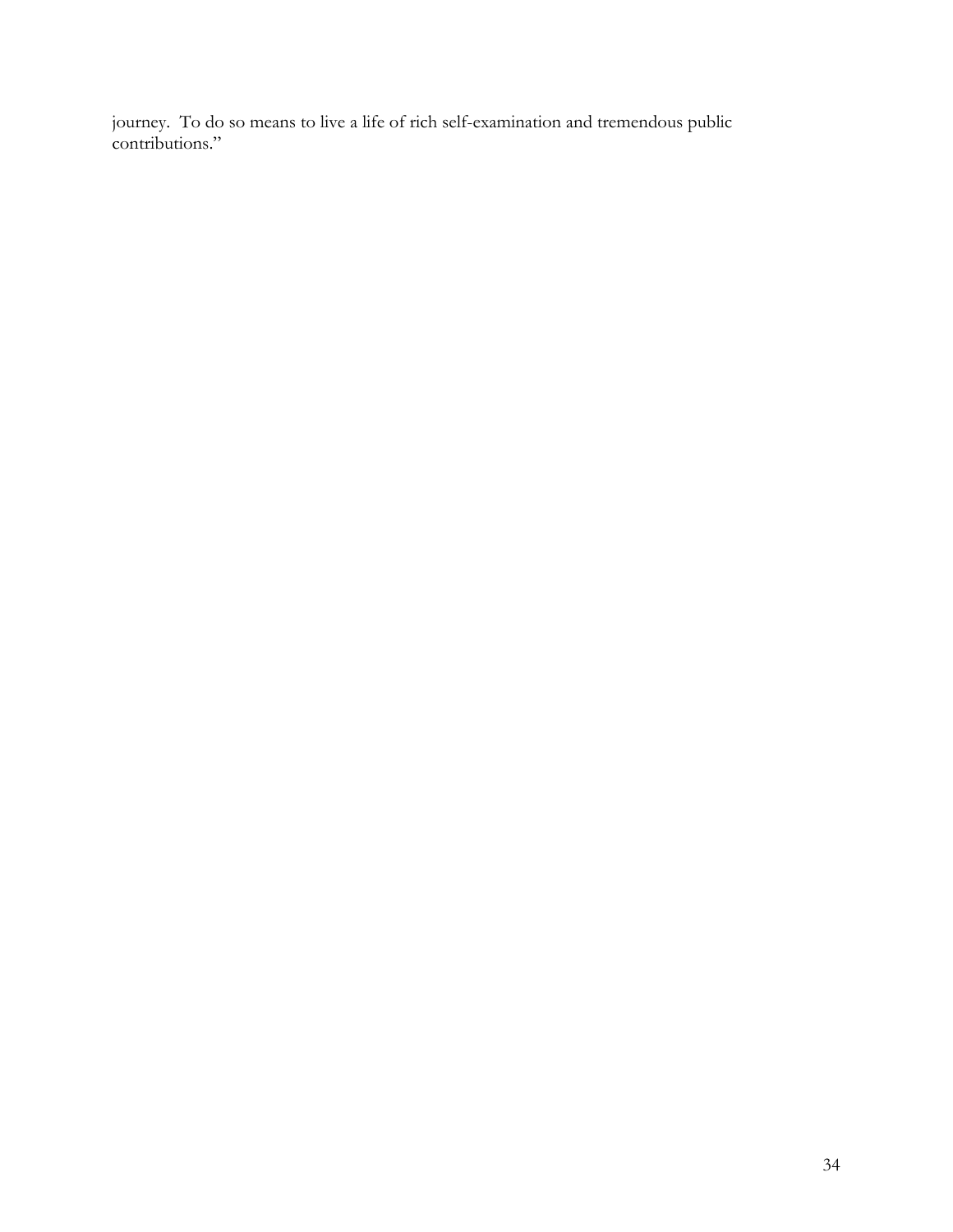## **Appendix 1.**

#### *The Commonwealth Project: Building a Culture of Relational Public Work,* by Harry Boyte

The nation is in a profoundly important "war of values," but it's not the one we're used to hearing about. Today's unproductive, polarized politics is a symptom of deep cultural problems that often go unnamed. These are dramatized by Katrina, where the disaster in governance -- the failure to work together to prevent death, suffering, and looting -- paralleled the natural disaster. Americans remain a compassionate people, as the outpouring of support for flood victims shows. But our ability to work together across differences on public problems has eroded, and this erosion endangers our democratic way of life. We need to rebuild a culture of relational cooperative work if we are to preserve and deepen the democratic heritage. This is a thought piece to stir discussion on the topic.

American culture, understood broadly as a way of life, is spinning out of control. We have become more pawns of mass culture than creators of a democratic way of life. Many culture-making institutions convey values that the great majority of people, across divides of "Red and Blue America" or religious, racial, and income differences, find distasteful at best, often appalling. Today's images of the American dream, what it means to be a "success, " have become hyper-competitive, materialistic, focused on celebrity, defined by private pursuits. There is a mania for "bigger" and "faster." The enduring values of our democratic and religious traditions -- the priceless worth of every person, liberty and justice for all, the value of cooperative labors that build our common world – are more pieties than principles we live by. Such dynamics play out against the backdrop of the global gap between rich and poor. As the UN Development Programme put it in 2005, "the space between countries is marked by deep and, in some cases, widening inequalities in income and life chances. One-fifth of humanity live in countries where many people think nothing of spending \$2 a day on a cappuccino. Another fifth of humanity survive on less than \$1 a day and live in countries where children die for want of a simple anti-mosquito bednet."

The cultural crisis frames the work of what are called broad-based citizen organizations. I first saw this in a "values workshop" in the early 1980s in the Mexican American barrios of San Antonio. The citizen group, Communities Organized for Public Service, was working on issues like jobs and schools, but Andres Sarabia, the first president of COPS, told me "issues are the dessert, not the main meal." The main meal was about values of democratic and religious traditions such as concern for the poor, the dignity of the person, family life, human relationships, the ability to work across differences, participation, community vitality. Organizers contrasted these with the "world as it is" -- "go for the gold enchilada," "never give a sucker an even break." Organizing was aimed at giving power to religious, and democratic values in a world which marginalizes them.

This approach has spurred the growth of networks like the Industrial Areas Foundation (IAF), Gamaliel Foundation, and PICO, racially, religiously, politically diverse, based in poor, working class, and middle income congregations of Christian, Jewish and Muslim faith and other local institutions. They now include several million families in more than 150 organizations. The nation, reads the IAF statement, *Organizing for Families and Congregations,* faces a "values war" over "the fundamental question: who will parent our children? How will they be taught and trained and nurtured?" By addressing the cultural crisis in community life, such citizen groups have been able to enlist support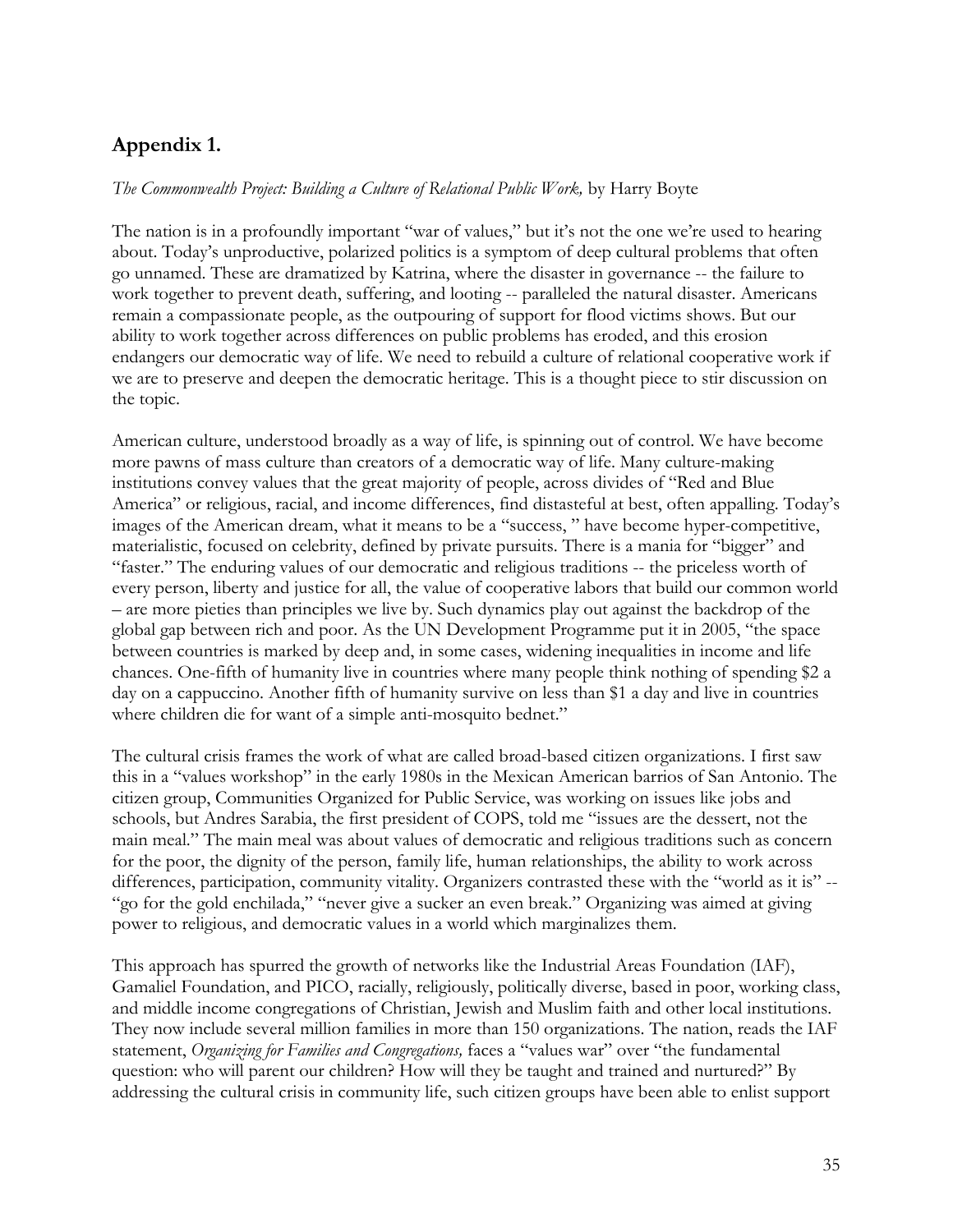among mainstream members of communities, beyond activists, who sustain core community institutions. As they have organized, citizen groups have created counter-cultures built on deep relationships, against the grain of a culture which fragments, isolates, and trivializes. Yet they have not organized to change the culture-shaping institutions generating the larger crisis.

But signs of a broader movement, focused on real issues, developing capacities for cooperative work across lines of bitter division, and impacting the culture are appearing. Young people are creating alternatives to negative images in the mass culture in efforts like Positive Hip Hop among young blacks, countering their portrayal as thugs and addicts. Higher education groups like AASCU and Campus Compact, as well as the "civic mission of the schools" effort, counter the message that education is simply about monetary gain with a message of active citizenship. Environmentalists have made long term agreements with industry to create sustainable ecosystems, building new relationships and mutual respect. The Global Campaign Against Poverty connects Americans to other parts of the world.

"Culture makers " include clergy, educators, artists, entertainers, health workers, communications workers, journalists, businesspeople, politicians – as well as housewives and steelworkers. All of these and others shape the culture, its values, practices, and directions. Culture-makers also include people as consumers – students, shoppers, audiences, spectators – who organize to press for socially responsible businesses. "Making a culture of public work" – or, using our colleague Bill Doherty's pithy formulation, "Taking Back our Culture" -- means cultural organizing around people's conditions of work as well as consumer roles.

It is time to build on such examples by organizing for culture-change among cultural and knowledge workers of all kinds. Many today are appalled at the prospect that the future could be dominated by private images of the good life -- reality TV shows, strip malls and schools that teach children to pass standardized tests while they fail at life. The movement we need is based on the idea that *we, the people, can make democratic culture*, our common world, through everyday practices, in roles as producers and consumers. Today most people feel powerless to change prevailing trends. But if called to the task -- challenged to recognize, in the words of the old civil rights song by Dorothy Cotton, that "we are the ones we've been waiting for" --millions of people might take up the challenge of being culture shapers, creating alternatives to a culture based on celebrity, materialism, and private pursuits, not public contributions.

Social historians have described how such culture making took place in the 1930s and 1940s on a large scale. Cultural workers organized particular groups like the Newspaper Guild, the Screenwriters Guild, the American Writers Congress, and the Independent Citizens Committee of the Arts, Sciences, and Professions. Larger culture change also depended on creating vital local public cultures full of what can be called "free spaces," in which people of different interests and views learned to deal with each other -- the Harlem Renaissance, or Doland, South Dakota, where Hubert Humphrey's father's drug store town was a civic center of the town. David Levering Lewis (*When Harlem Was in Vogue*), Lary May (*The Big Tomorrow*), and Lisabeth Cohen *(Making the New Deal*), among others, document how cultural organizing shifted the American dream from individualist, WASP-oriented, consumerist ideals of the 1920s to a more cooperative, racially pluralist and egalitarian vision in the 1930s. Cultural workers developed a consciousness of their role in the battle of ideas about the good life. They saw themselves allied with workers, religious groups, racial minorities, farmers and small businesses. Again in the 1960s, the civil rights movement worked profound changes in American culture. In both periods, millions of Americans came to see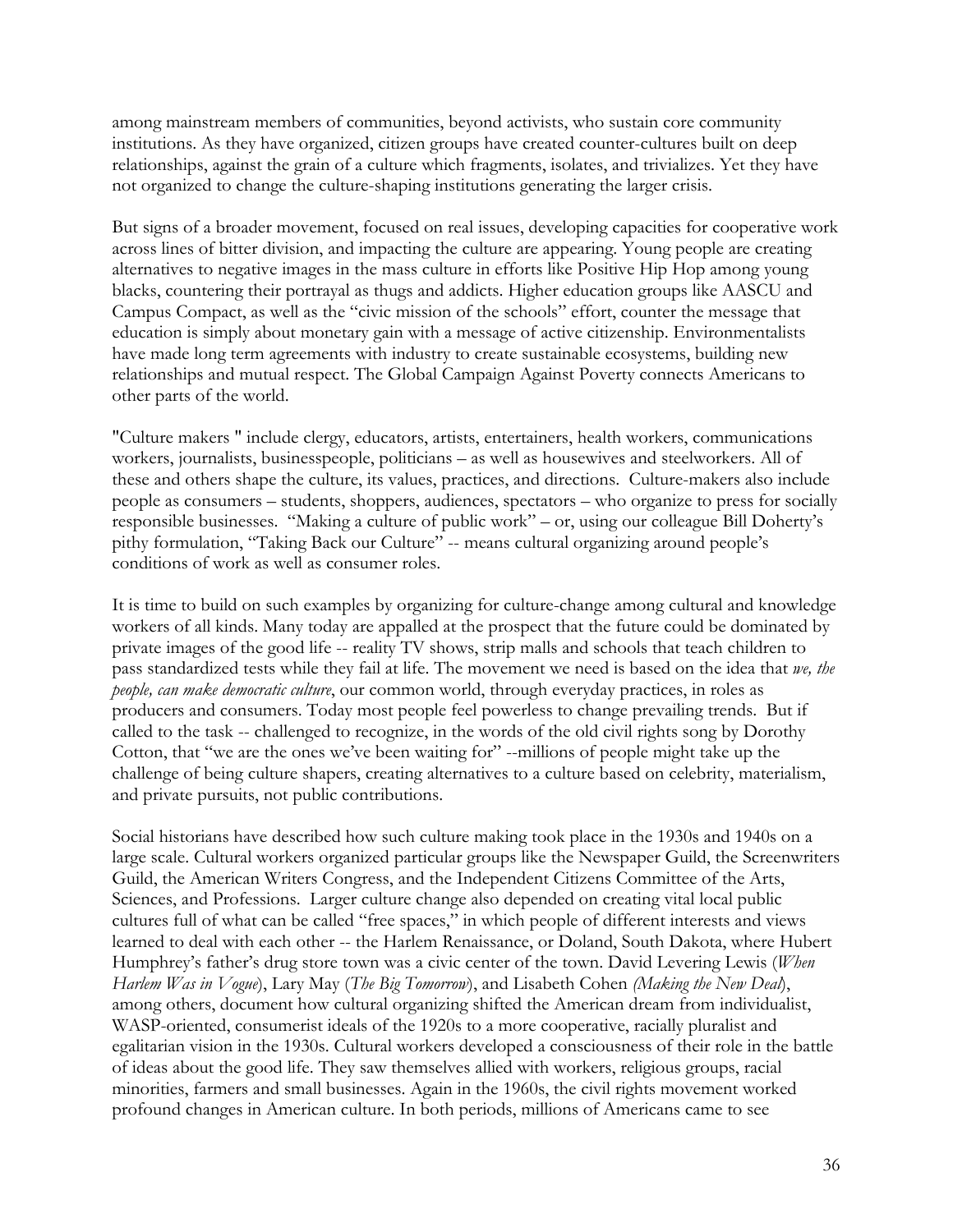themselves as builders of a democratic way of life. Historically black colleges and universities (HBCUs) continue in this tradition with a strong emphasis on educating people for positive cultureshaping roles.

### *There are three practical elements in creating a culture of public work:*

1) **Public spaces.** There can be change in particular settings of what C. Wright Mills once called "the cultural apparatus" -- the culture-making systems that shape the world. But the larger culture won't change without renewing free spaces that create alternatives to the dominant culture, like the Humphrey drug store or the independent book stores of today, where people of different views and interests can learn how to be in conversation and work with each other.

2) **Citizen professionals.** Places like Harlem or the Humphrey drug store depended on professionals who saw their work as building the civic life of places, doing far more than dispensing services. "Never a pill without an idea," was Vice President Humphrey's chapter title describing his father's store. But in recent decades professionals today are to look at people in terms of their deficiencies, not assets and talents and to be detached from the civic life of communities. This training weakens professionals' sense of citizenship. It won't change until professionals, "knowledge workers" of all kinds," acknowledge their own interests in a good society – not pretend that they are self-less service providers. This requires professionals' developing respect for local knowledge. We are in urgent need of citizen-clergy, citizen-teachers, citizen-businessmen, citizen nurses, citizen journalists – and citizen politicians.

3) **A different kind of politics.** Finally, on this topic, we need a different kind of politics beyond partisan warfare -- broadly democratic but also non-ideological, aimed at building a good society, developing capacities for public work, and engaging the nation with the global challenges of lessening poverty, violence, disease, and fundamentalism. As Ella Baker, a great civil rights leader, once put it, it is necessary "to redefine politics as including as many kinds of people as possible and as many kinds of experiences as possible." This requires work across parties, remembering historic precedent in groups like the Nonpartisan League of the 1920s. Such politics needs to be dedicated to building the public life of places. It needs to fight injustices like growing poverty – the passion of many progressives -- and also to change public institutions that condescend to people's intelligence and values – a concern of many conservatives. Culture changing politics expands the commonwealth, the public things that we all depend upon. It is founded in deep faith in ordinary people's energies and talents. It draws from different traditions, from Republicans as well as Democrats, from Jews, Muslims, and Christians. We need such a politics in order to counter the ways in which gated communities of the mind, not only of neighborhoods, are overwhelming politics on both left and right. Mass politics uses a formula developed in the early 1970s: demonize an enemy, define issues as "good versus evil," and develop multiple ways to inflame emotion through communications technologies. Both Michael Moore and Pat Robertson use this formula, as do many election campaigns.

### **Public work history of the CDC that leads to culture change**

A number of years' work at the Humphrey Institute's Center for Democracy and Citizenship (www.publicwork.org) with partners create possibilities for such an effort. Organizing for culture change includes what Dennis Donovan, the national Public Achievement organizer, describes as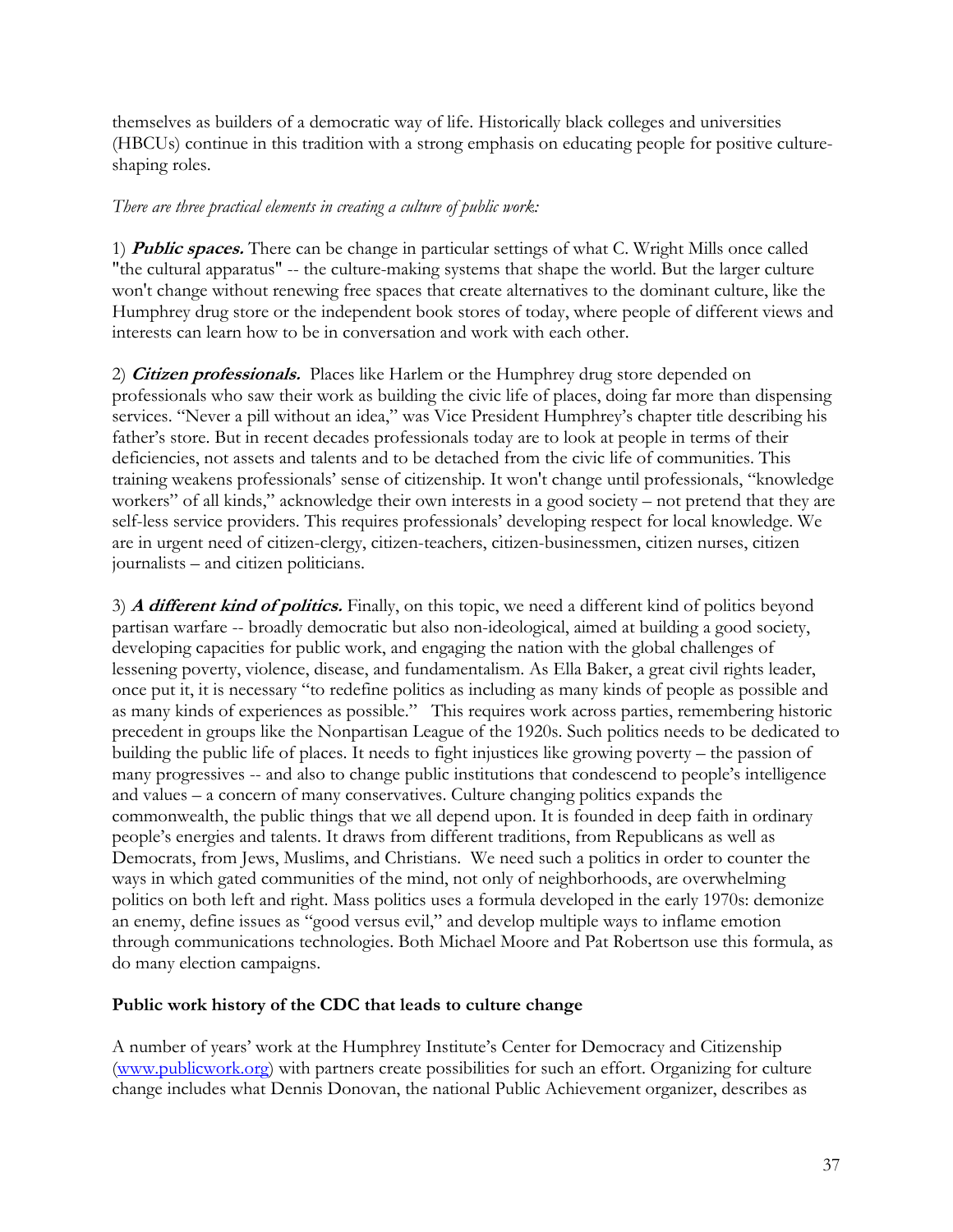working with "teachers as citizens," calling schools to live up to their civic potential, organizing for the power to make it happen. It is the mission of the Neighborhood Learning Community in St. Paul, creating a "culture of learning" in which immigrants and others, from libraries to businesses and congregations, are responsible for children's learning. Minneapolis Community and Technical College prepares student-teachers to be agents of culture change in schools who understand the life of real places and develop organizing skills. Colgate University has challenged the "Club Med" culture on campus, helping students create their own solutions to problems, not be serviced by experts. The Families and Democracy partnerships of Bill Doherty and his colleagues help families organize to counter frenetic over-scheduling, consumerism, and hyper-competitiveness.

From 1988 to 1994, we organized with a group of institutions through Project Public Life, an initiative aimed at renewing public life. Teams in different places – Augustana, a Lutheran nursing home, the College of St. Catherine, public schools and religious schools like St. Bernard's, the Metropolitan Regional Council, Minnesota extension and others -- regularly met to deepen civic engagement. From 1993 to 1995 we coordinated a broad, nonpartisan national alliance that worked with the White House to analyze practices that overcome the citizen-government gap (http://www.cpn.org/crm/essays/declaration.html). Since the late 1990s we worked with Campus Compact, AASCU, Imagining America and others on the civic mission of higher education (http://www.compact.org/civic/Wingspread/Wingspread.html).

**Next steps:** This piece draws on the thoughts and experiences of many people. Next steps will emerge from the dialogue. Possibilities include continuing discussions in many settings on these themes, the collective drafting of a call for cultural renewal with stories that show culture change in many different settings, and creation of a sponsoring group to further the process.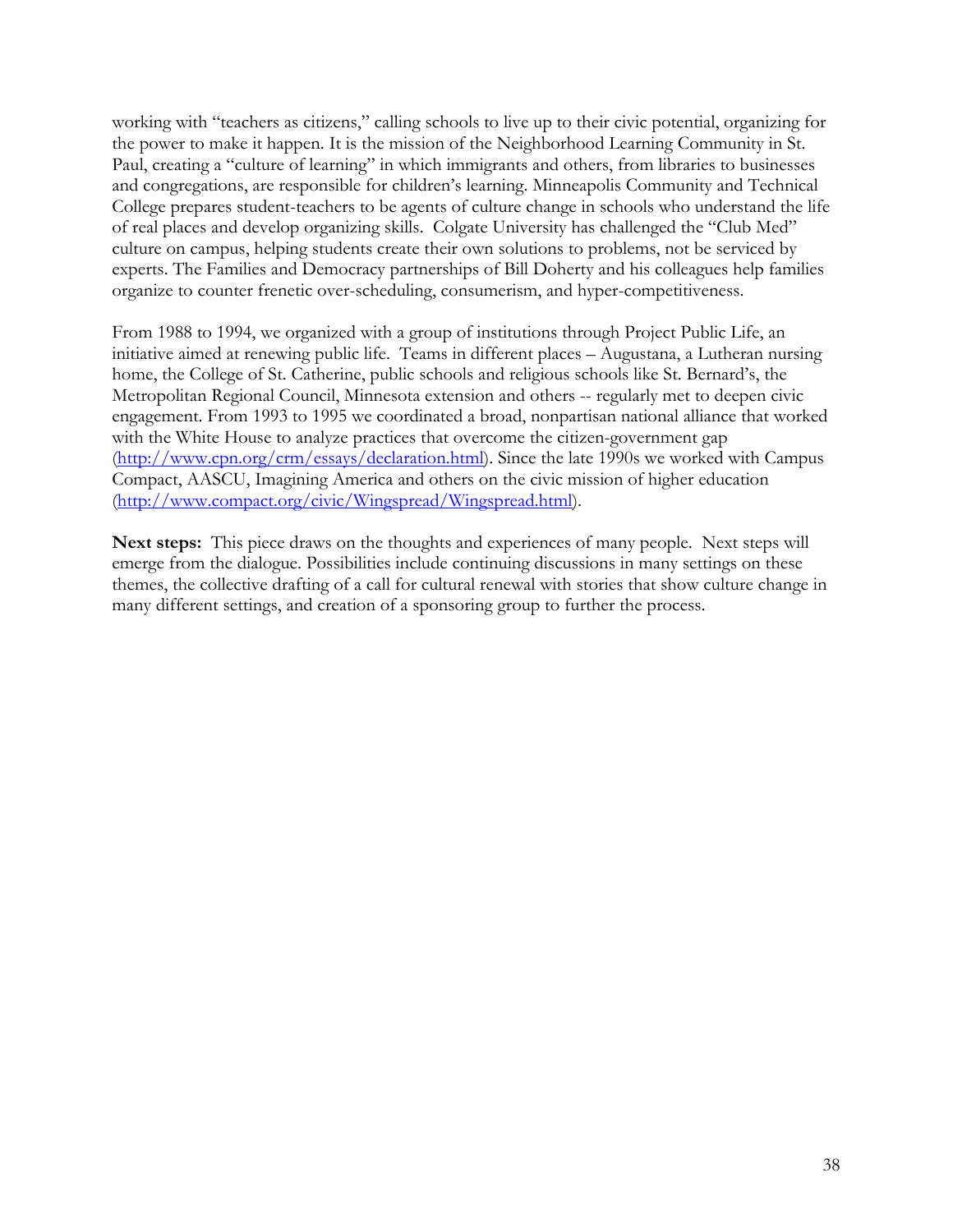## **Appendix 2.**

### The Core Concepts of Public Achievement<sup>1</sup>

Core concepts are a defining feature of Public Achievement; they distinguish PA from community service and many forms of service learning. Public Achievement is unique because speech and action are framed in terms of their political and public dimensions.

- 1. **Public Work:** The organizing concept of PA, defined as the work of ordinary citizens, who together, solve public problems and create things of lasting importance in our community, nation, or world.
- 2. **Politics:** Politics is the everyday processes of negotiating situations involving power relations and making public decisions (i.e. bargaining, making decisions, and thinking strategically).
- 3. **Citizenship:** Citizenship is the on-going contribution of citizens to our common world.
- 4. **Democracy:** The rule or work of the people.
- 5. **Freedom:** Is a product of collective self-determination. In other words, we are free if we live under the laws, society, or world that we have made for ourselves.
- 6. **Public:** There are three related meanings to the concept "public" that are relevant to Public Achievement: as a group of people, a kind of space, and a common interest. Creating a project that is "public" is one of the important steps in the Public Achievement process
- 7. **Free Spaces:** The concepts of public and freedom are combined in the idea of free spaces. Free spaces are places where people can express themselves, honestly disagree, and work together to take action. Public Achievement presents an opportunity for citizens to create their own free spaces for action.
- 8. **Interests:** What makes a particular person or group connected to (or interested in) an issue or problem.
- 9. **Diversity:** Is a fact of public life. In the public world, one encounters a variety of different people, ideas, histories, and cultures. To effectively solve public problems, one must learn to listen, appreciate, and work with others who, while different from themselves, are also affected by the same public issues and problems.
- 10. **Power:** Is the ability to influence other people, institutions, or processes.
- 11. **Accountability/Responsibility:** Being accountable is being answerable to, in PA students are accountable to the group and the public world.

 $\overline{a}$ 

<sup>1</sup> Available online in the Teachers Guide of the Public Achievement website: http://www.publicachievement.org/TeacherGuide/CoreConcepts.html